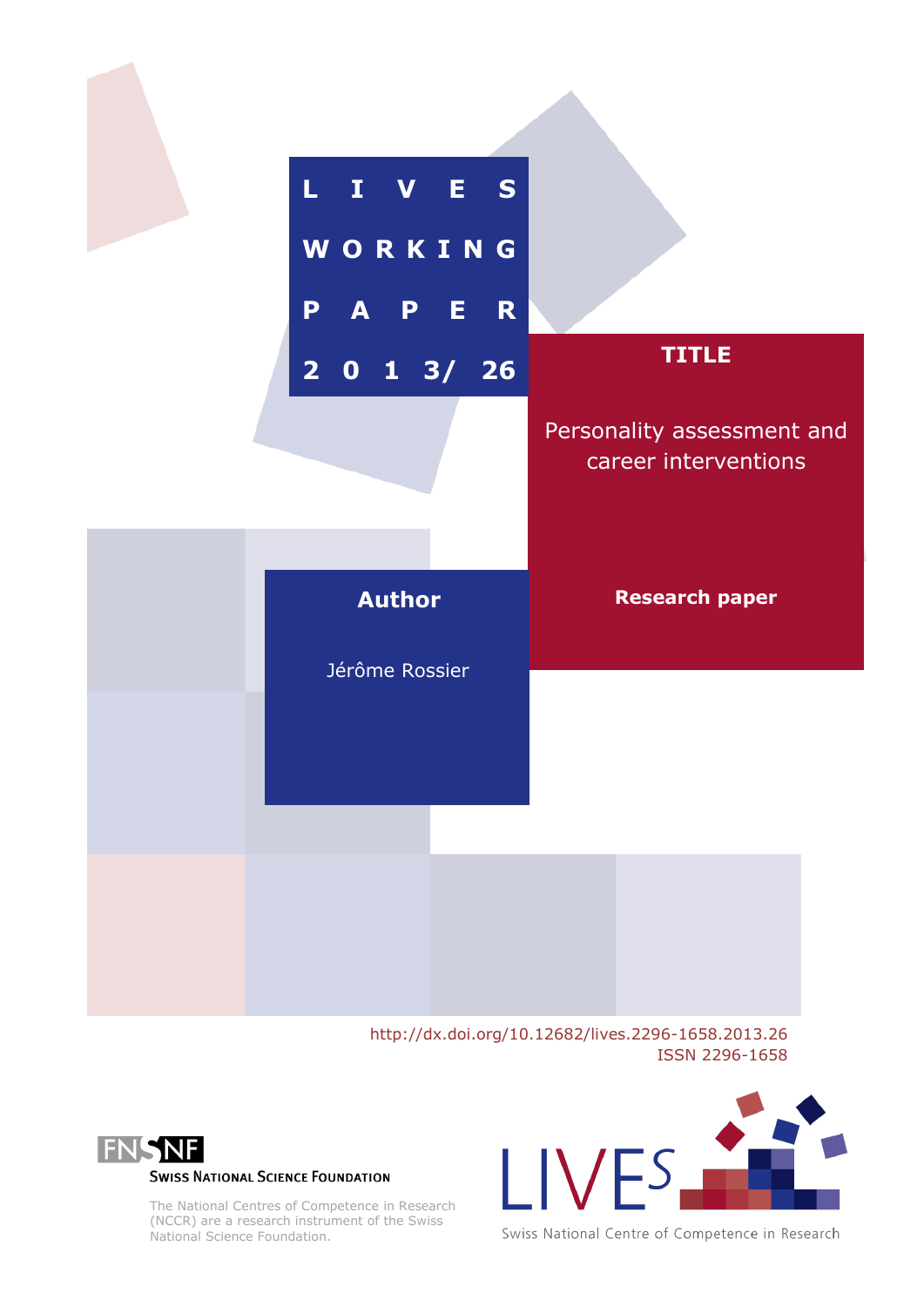### **A u t h o r**

Rossier, J.

#### **A b s t r a c t**

Career interventions for adults frequently include personality assessment. Personality in career counseling contexts should no longer be considered as vocational personality associated with personality interests but, rather, as a set of dispositions that has an impact on several vocational and career-related outcomes, such as work engagement, work satisfaction, job performance, etc. Although the relationship between personality and the vocational and career related outcomes is not direct, it might certainly be mediated by several regulatory processes, such as work adaptability, and moderated by contextual and environmental factors. Personality assessment initiates an individual's self-regulatory process and contributes to the overall effectiveness of career interventions when feedback is individualized and stimulates a deconstruction, reconstruction, and co-construction of the vocational or multiple self-concept. Personality assessments can also promote the reconstruction of a self-concept more aligned with the perception of the environment about the personality of the counselee, strengthening the reality principle allowing more rational and controlled choices. In addition, some specific personality profiles, such as having high levels of neuroticism and low levels of conscientiousness, can be considered as risk factors frequently leading to career decision-making difficulties. Moreover, people with low conscientiousness benefit less from career interventions, so special attention should be devoted to counselees having that characteristic. Two case studies are provided to illustrate these important aspects of personality assessment in career interventions.

**K e y w o r d s**

Personality assessment | Personality | five-factor model | career adapt-abilities | regulation processes | vocational guidance | career interventions

**A u t h o r ' s a f f i l i a t i o n**

Institute of Psychology, University of Lausanne

Correspondence to

jerome.rossier@unil.ch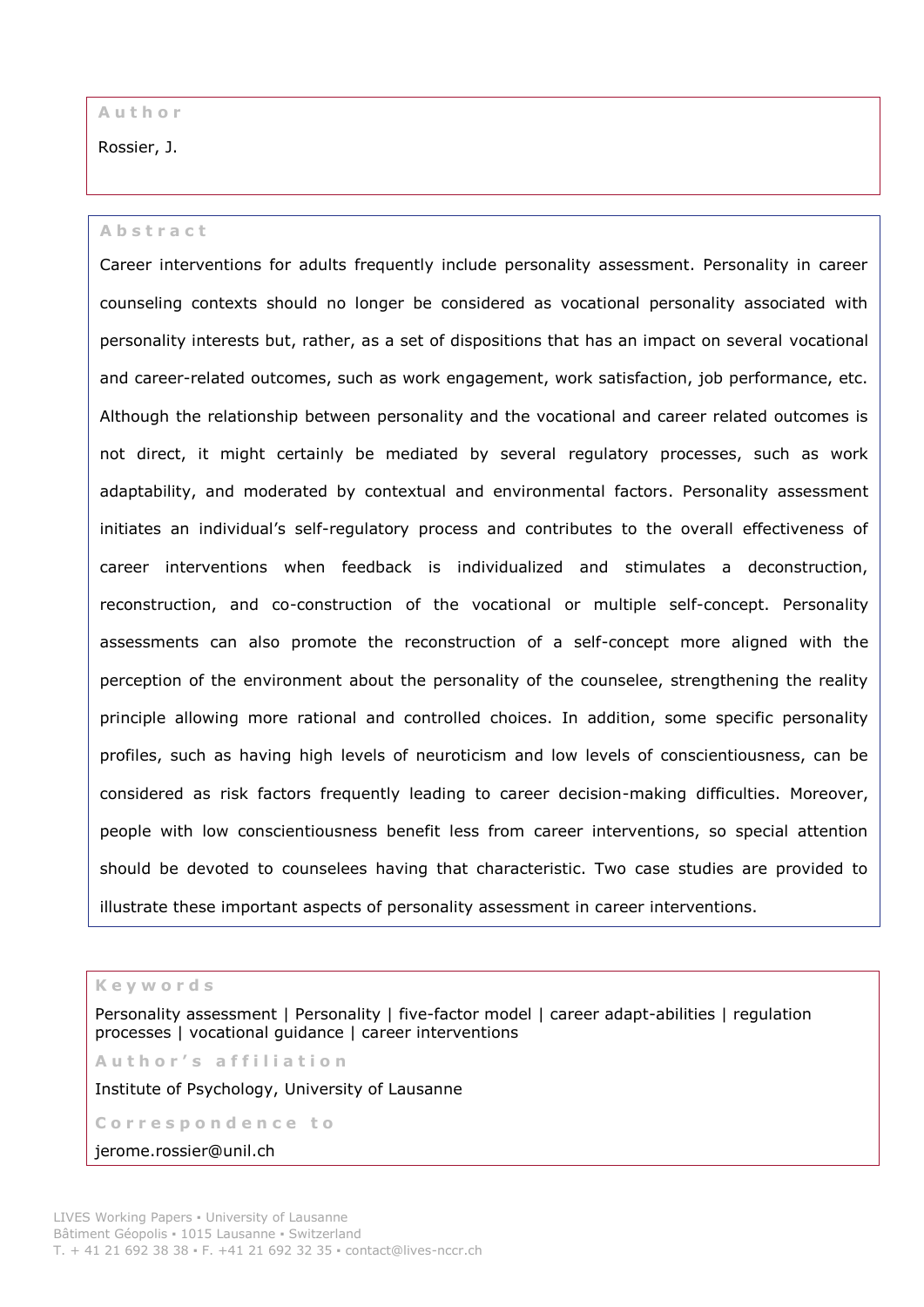*\* LIVES Working Papers is a work-in-progress online series. Each paper receives only limited review. Authors are responsible for the presentation of facts and for the opinions expressed therein, which do not necessarily reflect those of the Swiss National Competence Center in Research LIVES.*

*\*\* The content and examples that illustrate this chapter were partially collected within the framework of the National Competence Center in Research LIVES, Project 7 entitled Professional trajectories: Impact of individual characteristics and resources, and cultural background led by Jérôme Rossier. This project is financed by the Swiss National Science Foundation. The author gratefully acknowledges the Swiss National Science Foundation for its financial support and Sarah Sauffer and Christian Maggiori for feedback, suggestions, and help on earlier drafts of this article.*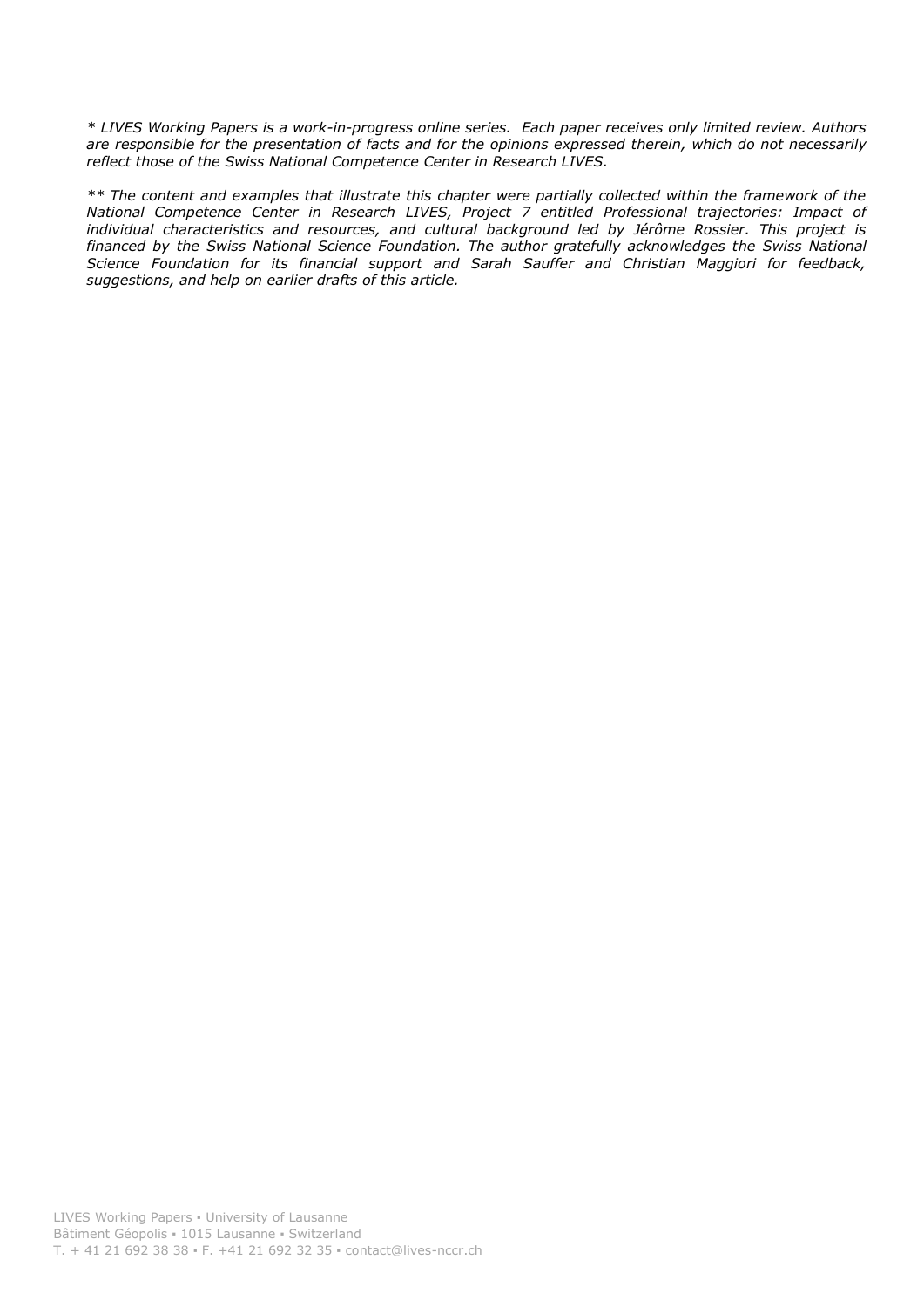#### **1 Introduction**

From the beginning of educational, vocational, and career guidance psychology and the initial work of Parsons (1909), who is usually considered the father of career counseling, " a clear understanding of yourself" has been considered as crucial for making a "wise choice." This representation of the self had to be related to a representation of work requirements and opportunities using "true reasoning" competences. This process was supposed to favor rational vocational choices and work adjustment, to increase work performance and engagement, and to facilitate job placement (Pope, 2000). Continuing the work of Parsons, Claparède (1922) suggested relating temperament characteristics to types of occupations. Claparède posited that peaceful, stolid people would choose a conventional occupation, whereas lively, cheerful people would choose a more technical occupation:

Up to the present only the sensory mental, and motor abilities required by the various classes of trade have been considered. There are still the problems of the emotions, traits of character, and temperament. Some trades are more specially suited to placid temperaments, other to lively temperaments; one trade may require continuous, another spasmodic work. Some occupations demand exceptional moral qualities, such as power of resisting temptation and honesty (e.g. in bank cashiers). (p. 32)

Later, during the development of the field of vocational counseling, personality was even conceived as a direct expression of vocational interests, and personality and interests were supposed to share a similar structure:

At the same time, a person's differentiation of interests with age is accompanied by a crystallization of correlated values. These events – an increasing differentiation of preferred activities, interests, competencies, and values – create a characteristic disposition or personality type that predisposed to exhibit characteristic behavior and to develop characteristic personality traits, attitudes, and behaviors that in turn form repertoires of collections of skills and coping mechanisms. (Holland, 1985, p. 16)

From the beginning, personality – or constructs closely connected with personality, such as character, temperament, and moral qualities – has been considered relevant in making vocational choices. The intuitive, and certainly rational, conception of vocational choice and vocational counseling of the founders of the field of career counseling was followed by an "increasing involvement of psychological

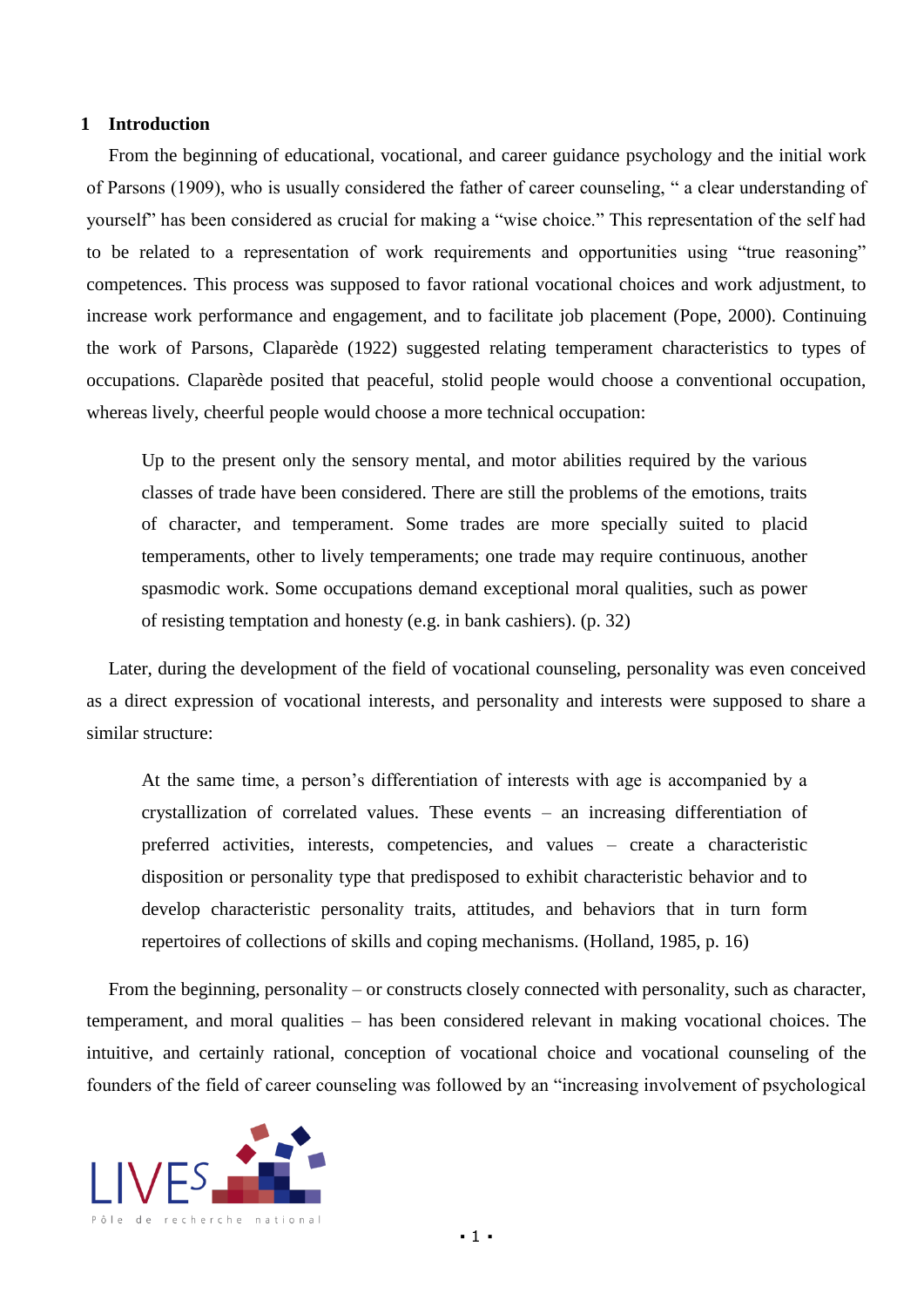testing" (Pope, 2000, p. 196) and assessment. This trend was supported by the development of the psychology of individual differences in different countries, by Alfred Binet and Henri Piéron in France, Charles E. Spearman in England or Raymond B. Cattell and Edward K. Strong, Jr. in the United States, for example (Revelle, Wilt, & Condon, 2011).

# **2 From vocational personality to personality dispositions**

According to Holland's perspective about peoples' development, the differentiation of personal characteristics is the result of a continuous interaction with the environment. Biologically determined personal characteristics, in interaction with the environment, are actualized in terms of activities that promote the development of vocational interests, competences, and dispositions. Holland (1959) assumed "that at the time of vocational choice, the person is the product of the interaction of his particular heredity with a variety of cultural and personal forces including peers, parents and significant adults, his social class, American culture, and the physical environment" (p. 35). The activities reinforced depend on the person's environment. Furthermore, this development defines a person's selfconcept, personal values, behavioral repertoires, and personality traits. Thus, the environment and most of these personal attributes can be described according to Holland's (1985) well-known hexagonal taxonomy, which accounts for the following six personality, interest, competence, and environment types: realistic, intellectual, artistic, social, enterprising, and conventional. The structure of vocational interests and personality is supposed to be analog, where personality is supposedly rooted in personal interests. However, Holland was not always consistent concerning the causal relationship underlying the development of vocational interests and personality:

In a theoretical sense, the proposed schemes are based on the assumption that vocational choice is an expression of personality. Put another way, if we classify together people having similar vocational choices we are also classifying similar personalities together. (Holland, 1966, p. 278)

A high congruence between a person's interests, competences, and personality is supposed to be the sign of a high internal coherence that may be associated with several positive features, such as career maturity and self-knowledge. Congruence between an individual's characteristics and his or her environment should be related to job tenure, job satisfaction, and positive health outcomes. This association was empirically established by numerous studies (e.g. Klein & Wiener, 1977; Meir & Melamed, 1986). This idea that a fit between the work environment and personal characteristics is an important aspect to consider is present in most theories in the field of career counseling and work and

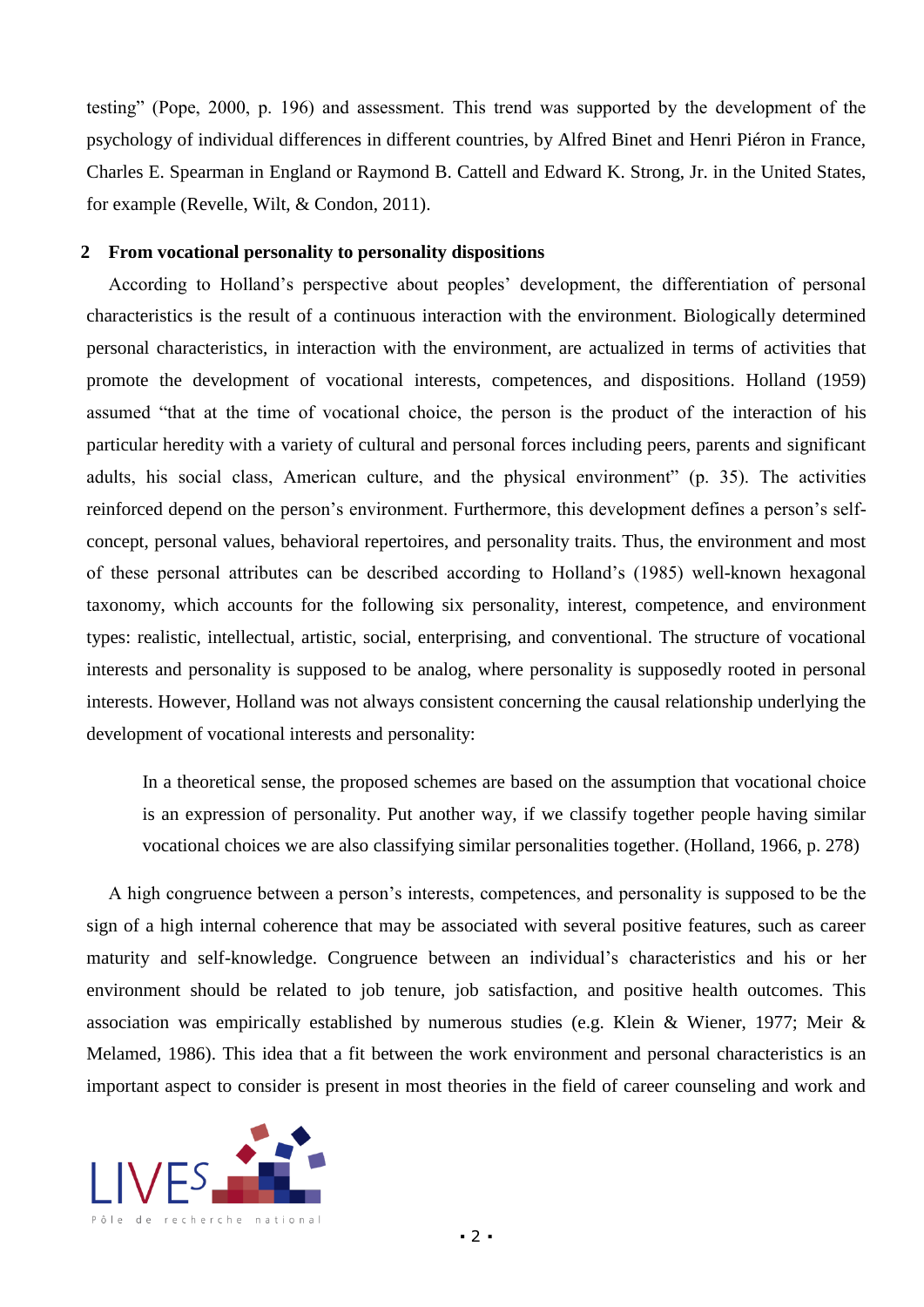organizational psychology.

Several studies have shown that meaningful relationships exist between personality dimensions and interests types (Mount, Barrick, Scullen, & Rounds, 2005; Tokar, Fischer, & Subich, 1998). However, these relationships do not imply an identical structure but confirm that personality and interests are two different aspects of a person. Indeed, the overlap between personality dimensions and interests types is rather limited. Larson and Borgen (2002) observed that neuroticism correlated negatively with the intellectual, social, enterprising, and conventional types; extraversion correlated positively with the artistic, and particularly with the social  $(r = .31)$  and enterprising types  $(r = .41)$ ; openness correlated negatively with the conventional type and positively with the social and particularly with the intellectual  $(r = .28)$  and artistic types  $(r = .48)$ ; agreeableness correlated with the social type; and conscientiousness correlated with the social and particularly with the enterprising  $(r = .22)$  and conventional types  $(r = .22)$ .25). Personality relates also with people's vocational choice (Rossier, Wenger, & Berthoud, 2001).

Cognitive abilities are also known for being associated with personality dimensions, although correlations are rather modest. According to Holland (1959, 1985), if personality is a multidimensional construct, then interests are conceived in six types in a two-dimensional space; cognitive ability, then, is hierarchical with a unique higher order construct (or latent disposition): the g factor, or general intelligence. In their meta-analysis, Ackerman and Heggerstad (1997) observed that neuroticism correlated negatively with general intelligence  $(r = -.15)$  and also with several second-order constructs, such as crystalized intelligence (Gc), fluid intelligence (Gf), and visual perception; moreover, extraversion and openness correlated with general intelligence  $(r = .33)$ , Gc, and visual perception. Agreeableness and conscientiousness did not correlate with cognitive abilities in their study.

Even if correlations between cognitive abilities, interests, and personality are modest, several authors have suggested considering them simultaneously in an integrative framework. The Atlas of Individual Differences includes all individual differences used in career counseling in a single three-dimensional interest structure (Ackerman & Beier, 2003; Armstrong, Day, McVay, & Rounds, 2008; Armstrong & Rounds, 2010; Sodano, 2011). This framework constitutes a more recent version of Holland's conception, claiming that all these domains share a common structure, but it doesn't really acknowledge the small relationship between these constructs and the fact that they might have different origins. In fact, a large amount of the observed variance may be lost when representing only two or three independent interests dimensions (Tracey, 2002), five independent personality dimensions (Digman,

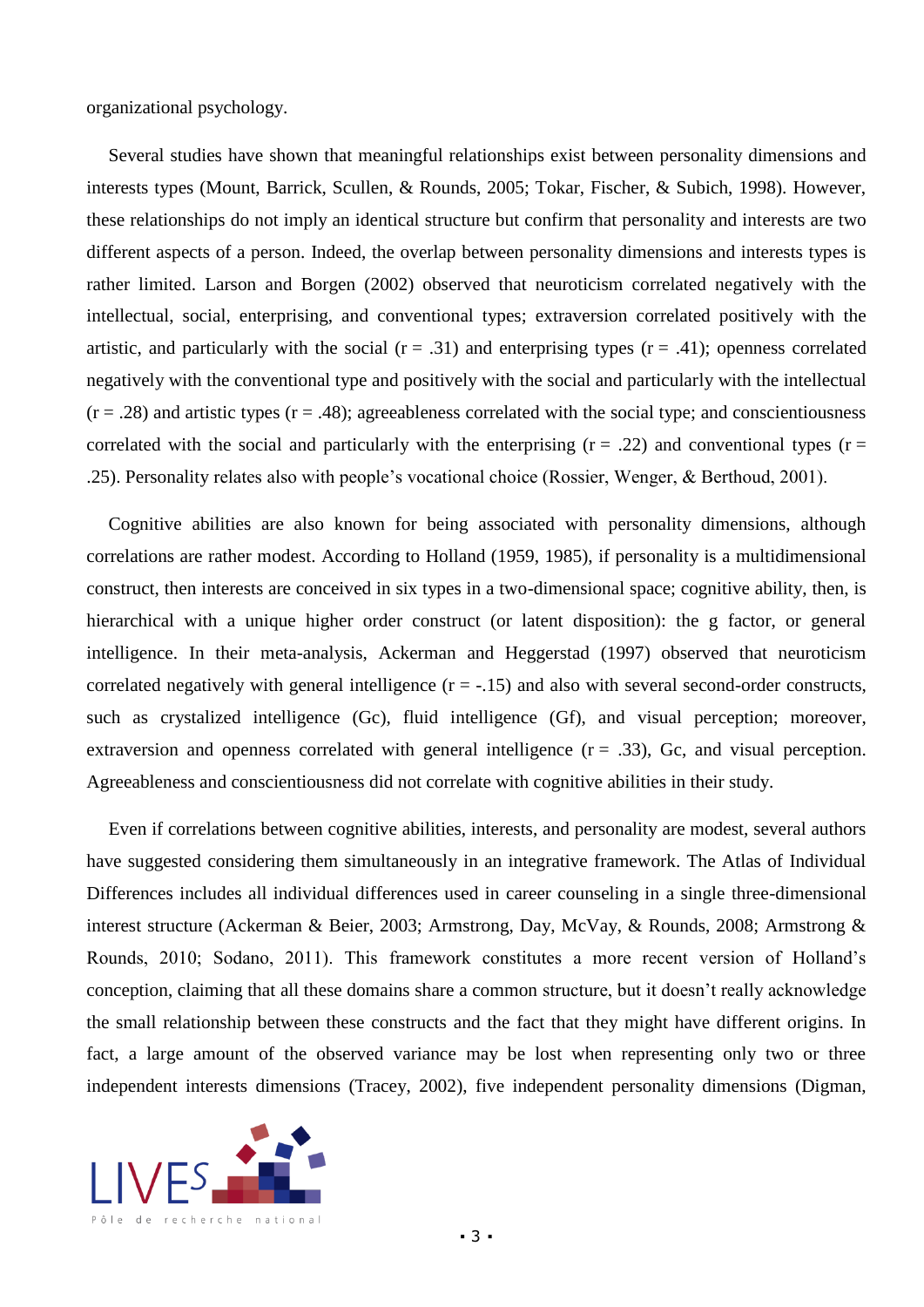1990; Rossier, Meyer de Stadelhofen, & Berthoud, 2004), which are relatively independent from interests, and general intelligence (Golay & Lecerf, 2011; Golay, Reverte, Rossier, Favez, & Lecerf, in press), which is quite independent form interests and personality dimensions.

There is some overlap between personality, interests, and general intelligence, but they also have their unique contributions in predicting career related behaviors (Barrick & Mount, 2005; Bratko, Chamorro-Premuzic, & Saks, 2006). Moreover, these three domains might not have the same status, origin, evolution, or function and impact on the process of career choice, career trajectories, and life designing.

### *2.1 Personality as a set of dispositions*

Personality traits, interests, and general cognitive ability are relatively stable compared to behavioral expression. According to Watson (2004), the short-term stability for big five personality traits (about 2 months) is about .82, whereas the long-term stability (more than 2.5 years) is about .64. The short-term stability of interests is about .70 with a higher stability between 25 and 30 years of age and a lower stability before the age of 18 (Low, Yoon, Roberts, & Rounds, 2005). The long-term stability for general cognitive ability (about 2 years) is.93 (Plomin, Pedersen, Lichtenstein, & McClearn, 1994). Thus, general cognitive ability and personality seem very stable and interests slightly less stable. Moreover, the stability of interests varies across the life span. This stability is much lower for emotions or behaviors that are partly responses to environmental demands and constraints (Rossier, Verardi, Genoud, & Zimmermann, 2012). During development, dispositions, such as personality traits, seem to differentiate from a structure with relatively low number of second-order traits, such as childhood temperament models (Putnam, Ellis, & Rothbart, 2001), to a more differentiated model that is also better aligned with expectations from the social environment (Quartier & Rossier, 2008). During adulthood, then, the expression of dispositional traits seems to take into account social and environmental expectations.

The stability of dispositional traits is always seen as a relative stability. First, these dispositions evolve quite rapidly during development (Rossier, Quartier, Enescu, & Iselin, 2007) and continue to evolve during the entire life span (Terracciano, McCrae, Brant, & Costa, 2005). With age, neuroticism, extraversion, and openness decrease whereas agreeableness increases. Conscientiousness increases until 55 or 60 years of age and decreases thereafter. Roughly speaking, with age, people tend to become less open but more sociable. Some major life events might also have an impact on the expression of personality traits. For example, patients suffering from major depression, before and after a positive

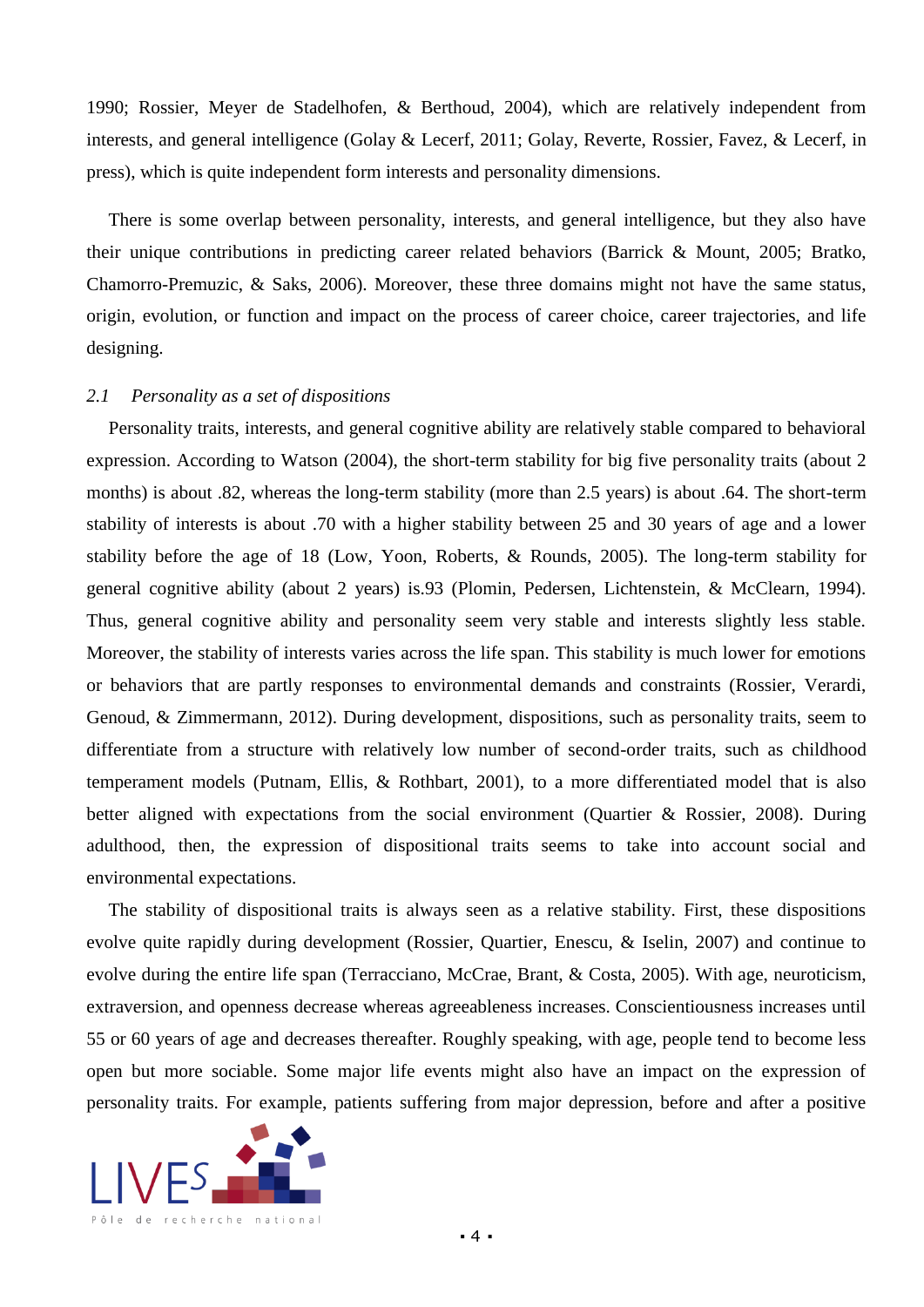response to a psychological and pharmacological treatment, have highly similar personality profiles; however, at the moment of hospitalization, neuroticism scores , associated with negative affects, were higher and extraversion scores, associated with positives affects, were lower compared to the scores post-treatment (Costa, Bagby, Herbst, & McCrae, 2005). The mean personality profile of these patients indicates that some of these dispositions might be considered as risk factors for major depression, such as high neuroticism scores and low extraversion or conscientiousness scores (De Fruyt, Van Leeuwen, Bagby, Rolland, & Rouillon, 2006). Moreover, these personality domains also have an impact on patients' treatment outcomes. Patients with high neuroticism scores, low extraversion scores, and low conscientiousness scores respond less favorably to treatments than patients with the opposite profile (Quilty, De Fruyt, Rolland, et al., 2008). Finally, the expression of traits depends on the environment, and each person's behavior has to be adapted to the moment and to the circumstances. Thus, a person's level of anxiety varies all of the time according to circumstances, but his or her usual or average level of anxiety might be the expression of the underlying disposition (Zuckerman, 1991). The expression of personality disposition is very unstable and depends on the circumstances whereas disposition themselves remains stable. To be adapted to circumstances, the expression of personality traits have to be regulated, taking into account information provided by the environment and by anterior experiences about the expression of these traits.

The stability of dispositions might also be due to their high heritability. The heritability of personality is of about .50 (e.g., Jang, McCrae, Angleitner, Riemann, & Livesley, 1998; Loehlin, McCrae, Costa, & John, 1998), and the heritability of general cognitive ability of about .80 (Plomin, 1999). The heritability of interests is slightly lower and of about .40 (Schermer & Vernon, 2008). Notably, if personality and general cognitive ability are inherited dispositions, and if interests are the result of a social learning process based on social reinforcement about spontaneous behaviors, then the heritability of interests simply might be due to the manifestation of the heritability of personality and cognitive abilities and the impact of these dispositions on the development of interests. If this is correct, interests should not be considered as dispositions, but as an expression or resulting from a regulation of the continuous interaction between the individual and his or her environment.

According to the McCrae and Costa's (1996, 1999) five-factor theory, basic tendencies are biologically inherited and include dispositions, such as personality main dimensions or general cognitive ability. These basic tendencies never express themselves directly in terms of behaviors, but are moderated or mediated by a set of dynamic, adaptive, and regulatory processes. These characteristic

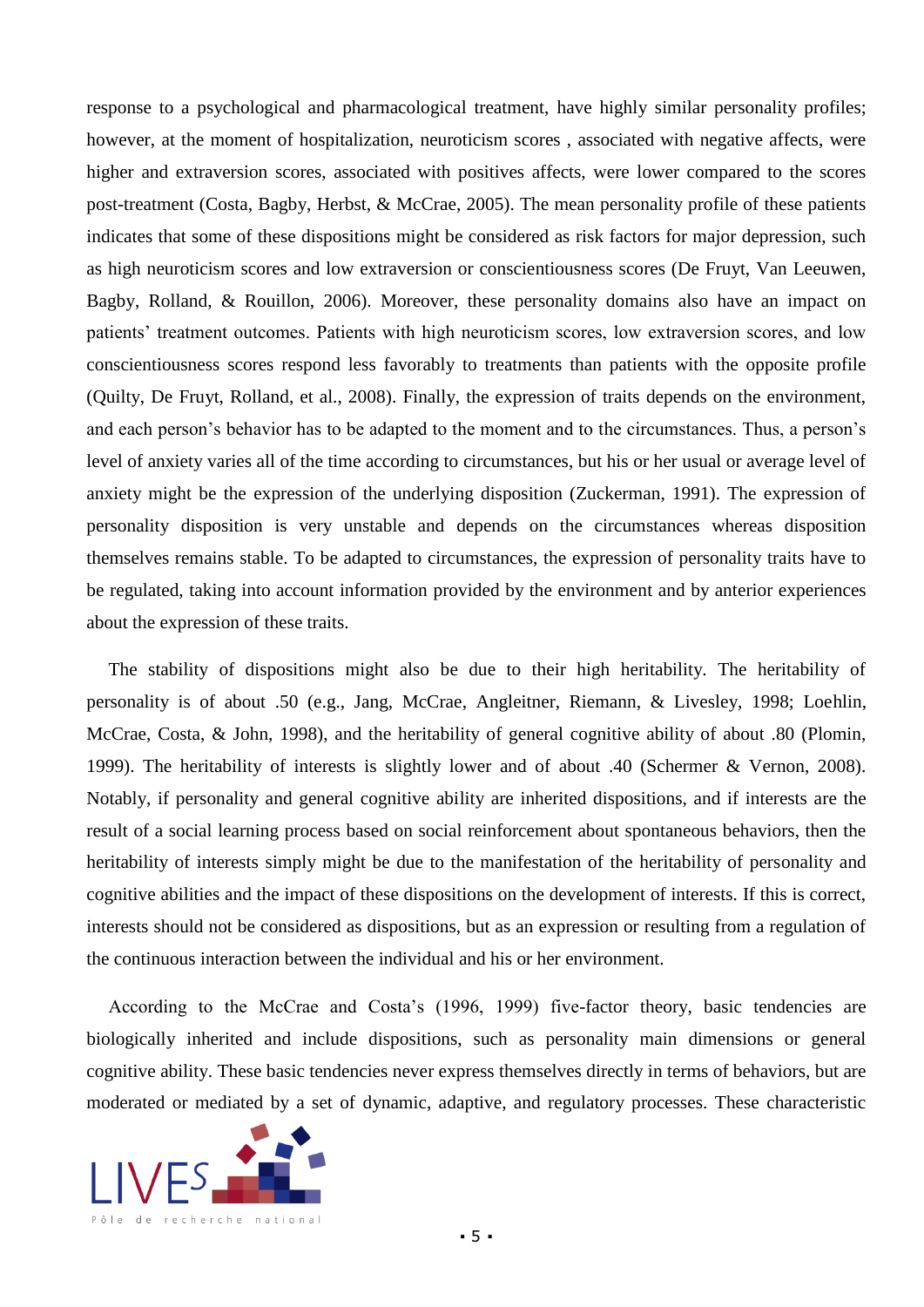adaptations might be seen as an acquired set within one's behavioral repertoire also including environmentally and personality adapted values, habits, and interests. Individuals' behaviors, emotional expressions, and feelings, are expressed in accordance with circumstances but also under the indirect influence of basic tendencies regulated by these dynamic processes. The self-concept or personal identity, which can be conceived of as a set of multiple identities or subjective identity forms (Guichard, 2005, 2009), is a component of these characteristic adaptations and is extremely important for regulating the expression of these personality dispositions. This self-concept or self-identity can be conceptualized as a meta-competency, allowing people to partly control these dynamic, adaptive, and regulatory processes (Guichard, Pouyaud, de Calan, & Dumora, 2012). In the five-factor framework, adaptivity is a disposition or a trait associated with a personality disposition of the basic tendencies. Adaptability is a regulation process that moderate or mediate the expression of this adaptivity (Rossier, Zecca, Stauffer, Maggiori, & Dauwalder, 2012). Adapting is the behavioral response that more or less fits the requirements of the environment (Savickas, 2005). The level of adaptation depends on the fit between the behaviors and the requirements in terms of personal development, success, or satisfaction.

Recently, Matsumoto (2007) proposed a very similar conception of the interaction between the cultural environment and an individual's behavioral expression. According to him, the cultural context moderates this expression through its impact on a mediator variable that is called personality in his model but that corresponds to the characteristic adaptations for the five-factor theory. Human nature, which includes universal biological needs, universal social motives, universal psychological processes, and dispositions (personality traits and intelligence) in interaction with the ecological context is at the origin of what is called culture; culture can be conceived as a system of meaning and information transmitted across generations. Cultural settings have an impact on the definition of specific situational contexts, which then have an impact on the expression of human nature also on the expression of personality traits. Role identities, narratives, values, and aggregate social roles are characteristic adaptations (an acquired repertoire of behaviors or sets of meaning) that mediate the expressions of dispositions in terms of performance. The context has a moderator effect on the expression of these traits through its impact on these characteristic adaptations. This model and the five-factor theory explain why personality structure seems stable across cultures. The main level of personality traits across cultures is culture-specific because the expression of personality traits is moderated by the contexts (Rossier et al., 2008; Zecca et al., in press). Matsumoto's (2007) and McCrae and Costa's (1999) models are in total contradiction with Holland's (1985) model, which suggests that heredity

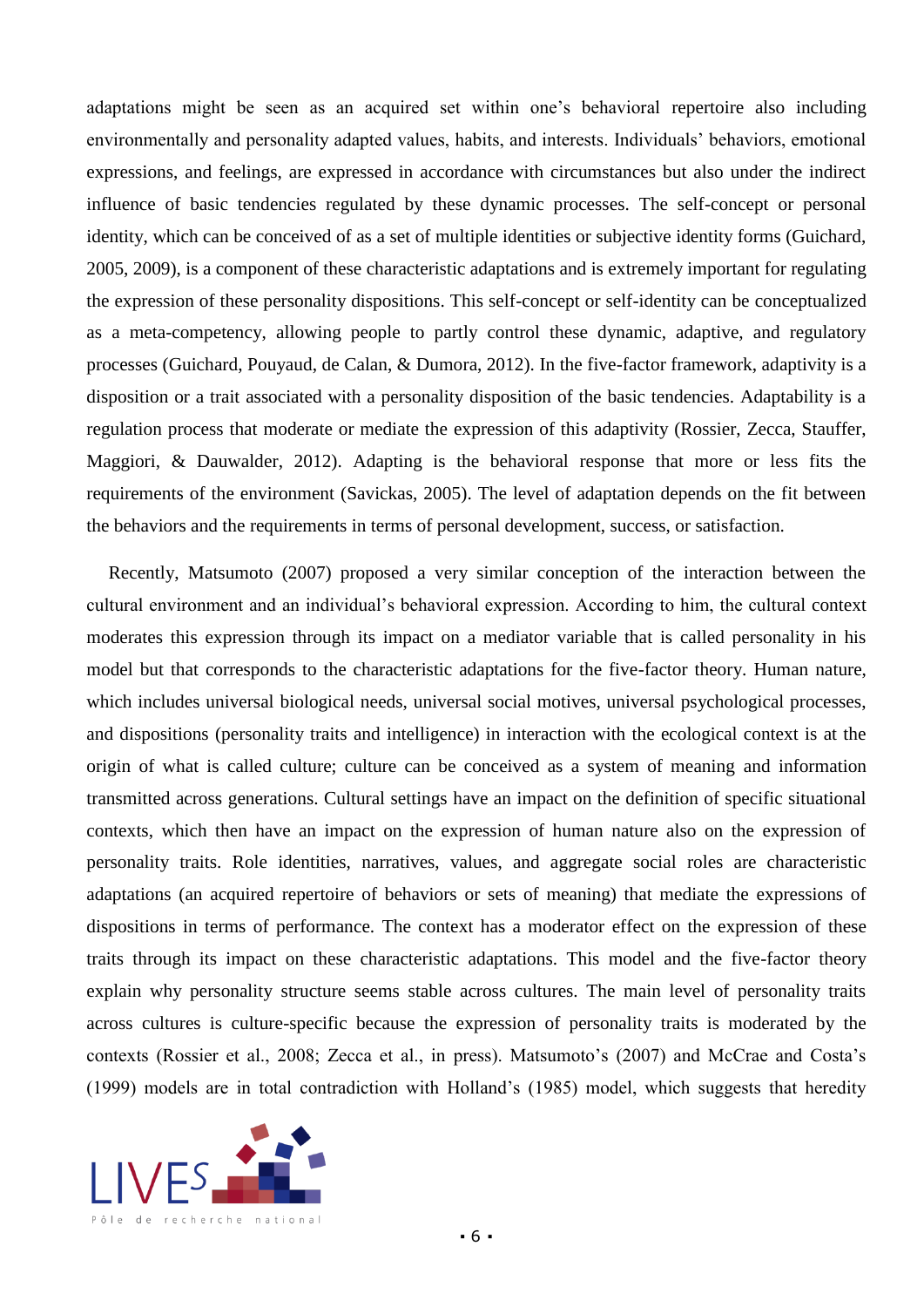allows for the expression of spontaneous activities, which initiate the emergence of interests, which found the development of competencies that originate dispositions. Nowadays, personality and general cognitive ability are conceived as dispositions, and interests as characteristic adaptations that mediate the expression of dispositions.

## *2.2 Personality dispositions and vocational behaviors*

Several studies have shown that personality has an impact on vocational behaviors or on work related outcomes, such as professional success or performance (Barrick & Mount, 2005; Judge, Higgins, Thoresen, & Barrick, 1999). For example, emotional stability and conscientiousness seems to be positively related to overall job performance in all professional settings, whereas extraversion, openness to experience, and agreeableness predict performance only in some specific professional contexts. Extraversion is important for professions that require social interactions, such as sales or management jobs; openness is associated with job performance for jobs that require creativity and adaptability; and agreeableness is associated with job performance for jobs in social fields. These relationships are very similar to that between interests and personality. Personality traits also predict many other work related outcomes, such as counterproductive behaviors, leadership, organizational citizenship, job satisfaction, work stress, burnout, work engagement, etc. (Györkös, Becker, Massoudi, de Bruin, & Rossier, 2012; Hough & Dilchert, 2010; Johnston et al., submitted).

Several models have been proposed to explain the relationship between personality and job related outcomes and job performance, in particular. In their theory of work adjustment, Dawis and Lofquist (1984) posited that this adjustment implies a correspondence at two levels. At the first level, a correspondence between skills and abilities and the organizational requirement (Hesketh & Myors, 1997), which was called the "can do–required to do" correspondence by Hesketh and Dawis (1991), is associated with the ability to deliver a satisfactory performance. At the second level, a correspondence between workers' needs and values and the work conditions, also called the "want to do–reinforcers" (Hesketh & Dawis, 1991), and is associated with job satisfaction and well-being at work. These correspondences interact and are required to warrant job tenure. Personality could contribute both to the "can do" and "want to do" components of this model. Indeed the expression of some personality traits are directly linked to some competences, such as being able to communicate with others or to work with a group, but also to some motivational aspects that might be associated with the "want to do" component. More recently, in their model of work competences, Kanfer and Ackerman (2005) distinguished abilities, competences, and performance from one another. The actualization of abilities in

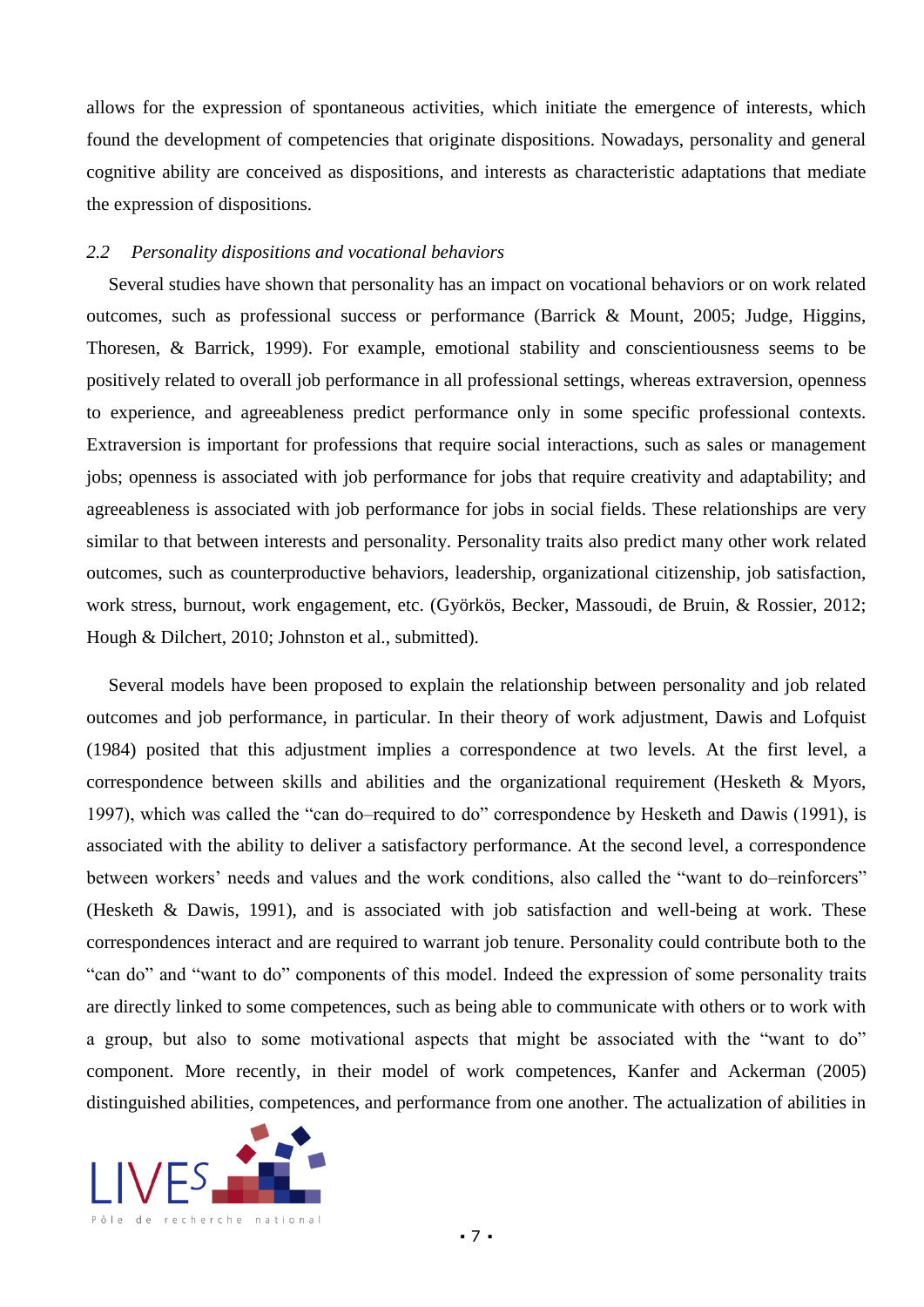competences that can express themselves in a job performance – the "can-do pathway of influence" – is under the influence of personality factors, called the "will-do pathway of influence." According to this perspective, work competences results from an interaction between cognitive abilities and personality. However, personality certainly has a direct link with some work competences, including emotional regulation, relational and behavioral abilities, and is mediated by some regulatory or motivational variables (Barrick, Stewart, & Piotrowski, 2002).

Personality also relates to several relevant variables for career counseling, such as career exploration, vocational indecision, career indecisiveness, career decision-making, career decision self-efficacy, or career maturity. Career planning, career exploration, self-efficacy, and career decision self-efficacy relate negatively to neuroticism and positively to extraversion, openness to experience, and conscientiousness; correlations with agreeableness are lower (Page, Bruch, & Haase, 2008; Rogers & Creed, 2011). Indecisiveness, usually defined as chronic indecision, is strongly positively related to neuroticism and strongly negatively related to conscientiousness. By contrast, developmental career indecision is less stable and correlations with personality traits are lower. Career indecision correlates positively to neuroticism and negatively to conscientiousness. Interestingly, the correlation with emotional intelligence, which can be considered as a regulatory resource, is much higher (Di Fabio, Palazzeschi, Asulin-Peretz, & Gati, in press; Germeijs & Verschueren, 2011). Career decision-making difficulties are also strongly associated with personality dimensions and correlate positively to neuroticism and negatively to extraversion, openness to experience, agreeableness, and conscientiousness (Di Fabio & Palazzeschi, 2009). Savickas, Briddick, and Watkins (2002) showed that personality types related with career maturity and, more specifically, that internalization was negatively related to and orientation to social norms was positively related to planning and exploration. Finally, reagrding the implementation of career plans, it is interesting to note that academic performance, job search behaviors, and outcomes of these job search behaviors are also correlated with personality traits. According to Rosander and Bäckström (2012), academic performance was positively correlated to openness to experience, agreeableness, and conscientiousness. Job search behaviors were positively correlated to extraversion, openness to experience, and conscientiousness, and the number of offers received was positively correlated to extraversion, openness to experience, and agreeableness (Kanfer, Wanberg, & Kantrowitz, 2001).

The relationships between personality and relevant career counseling variables are not surprising. Indeed most models in career counseling consider personality as one aspect to consider in understanding

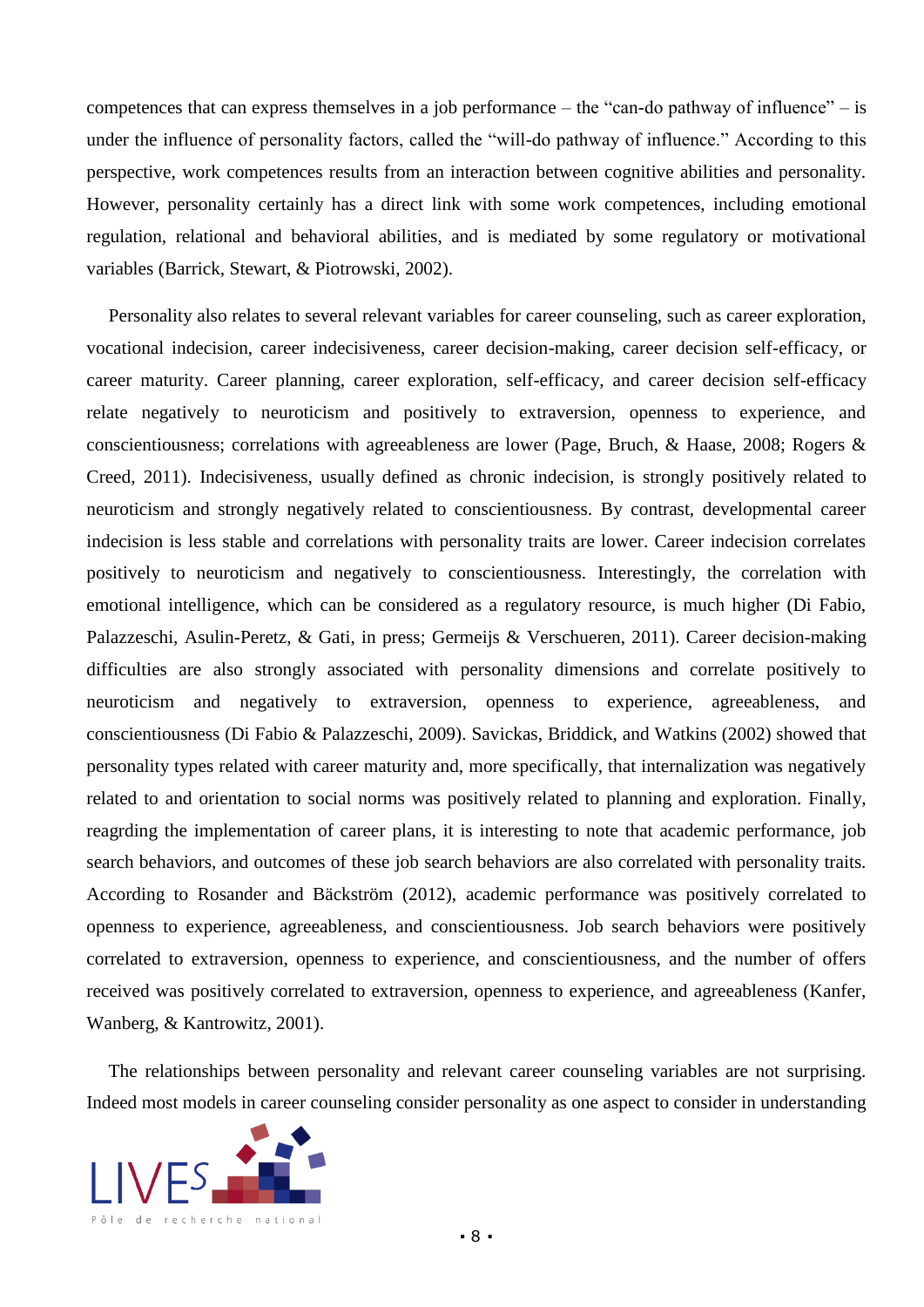career choice and career development. As mentioned above, for Holland (1985), it is the differentiation of interests, origins, and personality traits that found career choices. In his life-span, life-space theory, Super (1990) considered personality as a personal determinant that described career development, and some traits were also conceived as important self-concept dimensions for structuring an identity and or self-concept meta-dimensions – traits that contribute to people's reflexivity aptitude (Super, Savickas, & Super, 1996). For Gottfredson (1996), precursor traits (temperament and basic capabilities) differentiate due to the interaction between the individual and his or her environment (in terms of experiences) into general traits (personality and abilities, for examples) that further emerge into interests and values. Finally, a comparison of the representations of the self and of the social worlds results in the definition of a "zone of acceptable alternatives," that after some compromise underlie a career choice. For the cognitive information processing approach to career development and services (Sampson, Reardon, Peterson, & Lenz, 2004), personality and personality awareness contribute to self-knowledge, and personality is an important aspect to consider when verifying the fit to a career alternative (see also Gait & Asher, 2001). According to Lent, Brown, and Hackett's (1994) social cognitive career theory, personality belongs to the set of predispositions that are part of person inputs. According to the systems theory framework, personality is one aspect of an individual to consider among many that interacts with a complex social, historical, and environmental context (Patton & McMahon, 2006). In career construction theory (Savickas, 2005) people can no longer select the adapted work context where they can express their vocational personality. People constantly have to adapt to new environments and, for this reason, mediator regulation processes, such as career adaptability, might be crucial variables to consider in describing professional trajectories. Finally, personality dimensions certainly contribute to the development of the personal identity, as defined by Guichard (2005, 2009).

Most theories in the field of career counseling consider personality as an important aspect to take into account, but also consider that the link between personality and career choice, career development, or professional trajectories is not direct and that several regulatory processes might mediate this relationship. Moreover, this relationship might be moderated by several contextual factors that can also have a direct impact on the expression of personality traits thought feedback loops. Personality is part of a relatively complex and dynamic system that allows people to design their own life trajectories (Savickas et al., 2009).

### *2.3 Personality and career interventions*

Personality measurement is very frequently used in career counseling interventions, because

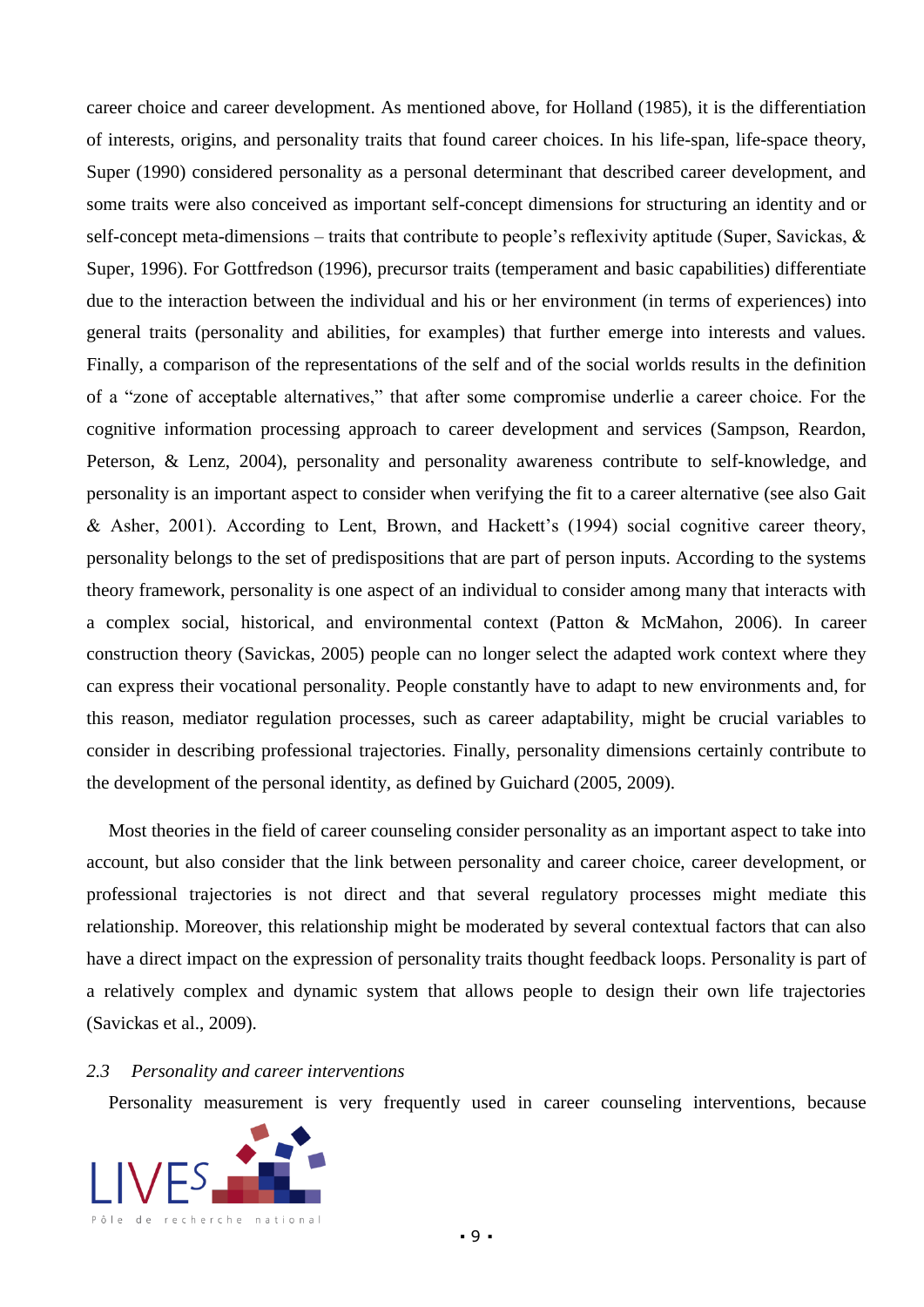personality matters for career development and planning, especially with adults. Personality is much less frequently, if almost never, tested with adolescents, because personality is thought to be still under development. In France, personality traits have been tested with 93.4% of, interests with 90.0% of, and cognitive abilities with 84.0% of adult counselees (Laberon, Lagabrielle, & Vonthron, 2005). Moreover, the use of psychological tests has a positive impact on the subjective satisfaction of clients (Bernaud, Di Fabio, & Saint-Denis, 2010). Usually, normal personality traits are tested, but abnormal personality traits might also have an impact on people's ability to integrate into the world of work. For example, a person that suffers from a borderline personality disorder will have a lot of difficulties in finding and keeping a stable professional situation. On the contrary, obsessive-compulsive persons certainly may be very engaged in their professional activity but might suffer more frequently from burnout (Kjos, 1995).

Using a personality assessment tool, and giving individualized feedback about the results to a counselee during a counseling session certainly helps the person to deconstruct and reconstruct his or her self-perception and self-construct. This deconstruction and reconstruction process increases selfknowledge, and most notably so with adults. Bernaud, Gaudron, and Lemoine (2006) found that this increase of self-knowledge was associated with a large effect size  $(d = 1.45)$  and lasted even six months after the end of the intervention. Personality assessment also helps to identify counselees' strengths and weaknesses, which have to be taken into account when designing career plans. For this reason, using a personality measurement can contribute to the effectiveness of a career counseling intervention in two important ways: to identify strengths and weaknesses thereby helping counselees making appropriate career choices, and to increase self-knowledge and promote identity reconstruction. Deconstructing and reconstructing self-concept might also increase the flexibility in and between the set of subjective identity forms that constitutes personal identity.

Some personality dimensions correlate with career decision-making difficulties and can be considered as risk factors. More specifically, high neuroticism and low conscientiousness are usually associated with low career maturity and high career decision-making difficulties. Moreover, some personality dimensions also have an impact on the effectiveness of career counseling. Indeed, neuroticism and conscientiousness moderate this effectiveness. Interventions seem less effective for people high in neuroticism and low in conscientiousness (Stauffer et al., in press). This means that people at risk for having career decision-making difficulties also benefit less from career interventions. For this reason, it might be interesting to develop specific interventions for people presenting such a personality profile.

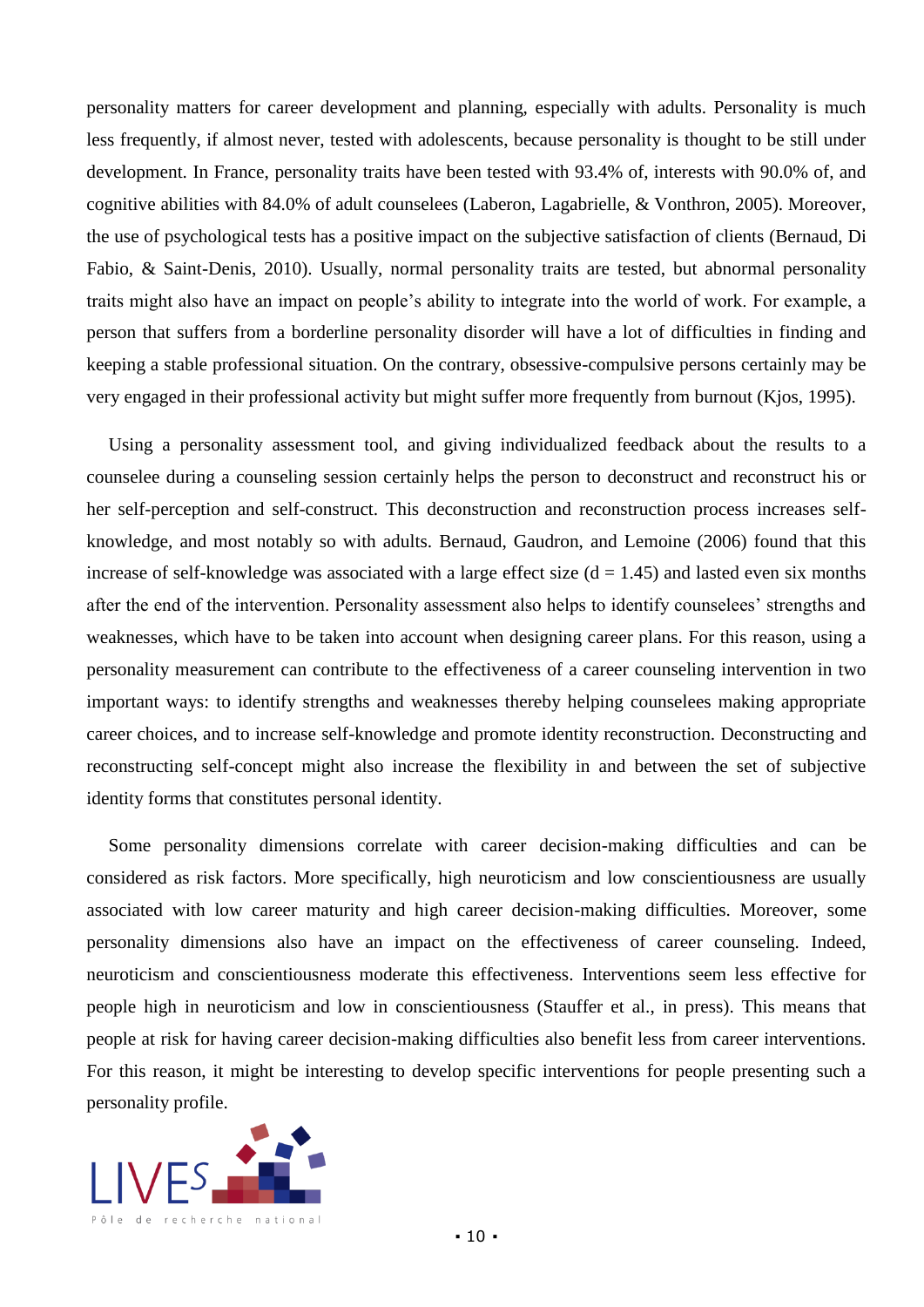#### **3 Personality and regulatory processes**

The expression of personality disposition in terms of career related behaviors, career choice, career indecisiveness, or of job related behaviors, job performance, job engagement, job stress, etc., has to be regulated in order to allow people to adjust their behaviors to the constraints or barriers in their environments. This regulation has to be operated by processes that might vary according to the type of behavioral expression. These processes might work as mediators or as moderators and have a differentiated impact on the expression of personality dispositions according to the level of these dispositions or to the level of the behavioral expression. Moreover, with dispositions being rather stable across time (even if some slow adjustment can be observed, implying the existence of a feed-back loop), the environment might have an impact on the expression of these dispositions by influencing these regulatory processes.

Several variables or constructs are interesting in regulating the expression of personality disposition. Emotion regulation skills could regulate the expression of personality traits in terms of emotions (Rossier et al., 2012). Neuroticism correlates with negative affects trait  $(r = .69)$  and state  $(r = .38)$ , and extraversion with positive affects trait  $(r = .51)$  and state  $(r = .32)$ . A trait measure of emotions might be more a measure of the latent personality trait, whereas a state measure relates more to the immediate behavioral expression (Terracciano, McCrae, Hagemann, & Costa, 2003). Reicherts, Genoud, and Zimmermann (2012) wrote about emotional openness, which includes having cognitive representations and being able to communicate, to perceive internal and external emotional indicators, to take into account social norms about emotional expression, and to regulate one's emotions. In career counseling, Lent et al. (1994) suggested that the expression of "predispositions" in terms of interests, choice goals, choice actions, and performance is mediated by learning experiences, self-efficacy, and outcome expectations. In career construction theory (Savickas, 2005), adaptivity promotes adaptation through a set regulation abilities, or career adapt-abilities, that might also regulate the expression of personality dispositions (Rossier et al., 2012). Finally, according to the five-factor theory, the self-concept that is part of characteristic adaptations might also regulate the expression of personality dispositions. Moreover, this self-concept might also be seen as a meta-competency (Sampson et al., 2004).

#### *3.1 Personality and self-efficacy*

The social cognitive career theory suggests that people's characteristics in interaction with their environments provide learning experiences. These learning experiences permit self-efficacy and outcome expectations to develop, which promote the development of interests, career goals, career

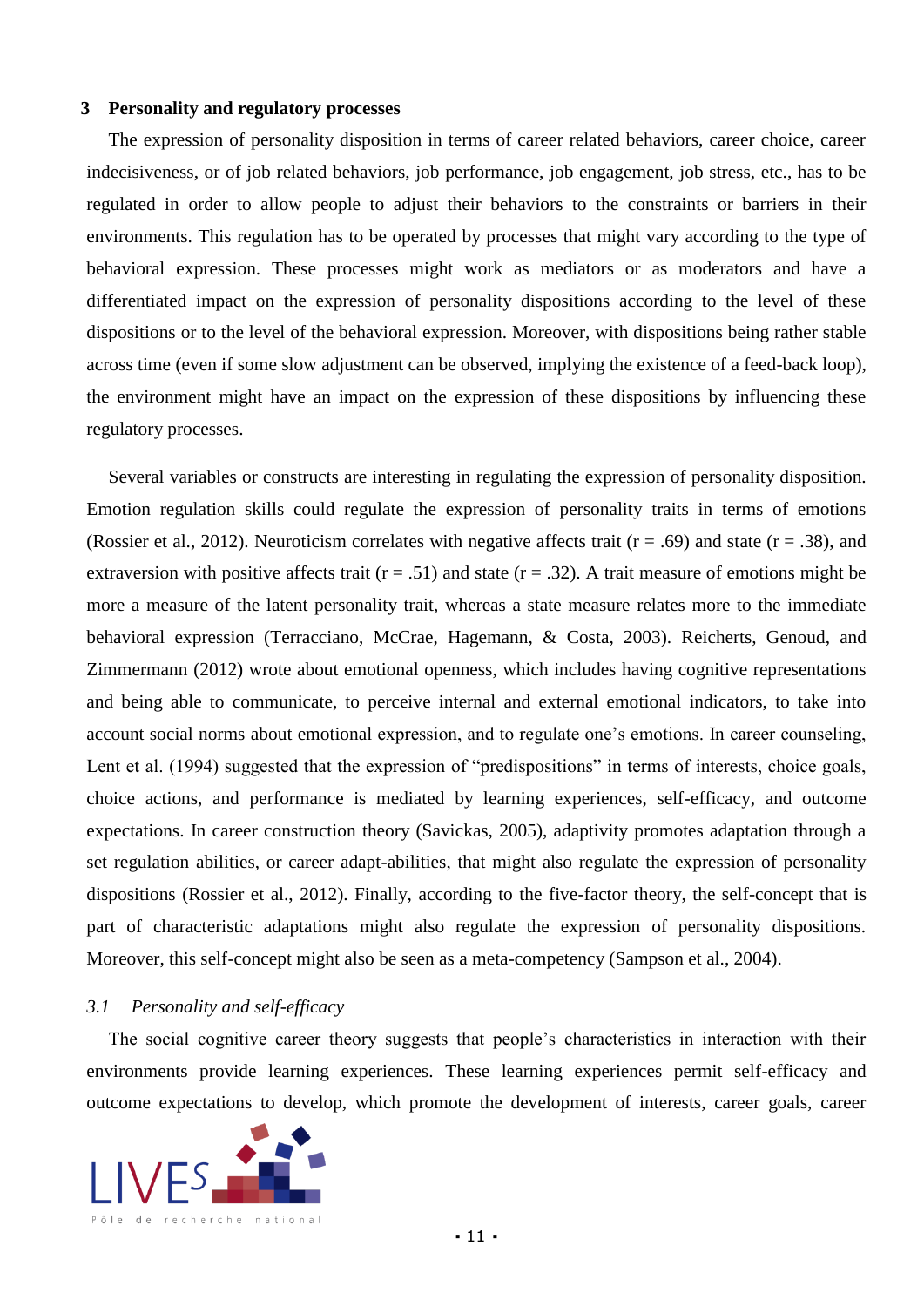choices, and career performances (Lent et al., 1994). These performances constitute new learning experiences and thus allow a feedback-loop to moderate the relationship between personal and environmental characteristics, and self-efficacy and outcome expectations. It is important to note that, according to this theory, the context moderates the relationships between interests, career goals, career choices, and career performances. Relationships between personality dimensions and self-efficacy or outcome expectations are well documented. For example, in a large Danish sample of the general population ( $N = 3,471$ ), general self-efficacy correlated especially negatively with neuroticism ( $r = -0.51$ ) and positively with extraversion ( $r = .51$ ) and conscientiousness ( $r = .48$ ; Ebstrup, Eplov, Pisinger, & Jorgensen, 2011). Correlations were similar with self-efficacy in some specific domain, such as career self-efficacy (Hartman & Betz, 2007) or occupational self-efficacy, but slightly different with career decision-making self-efficacy, which correlates especially with emotional stability ( $r = .30$ ), openness  $(r = .42)$ , and conscientiousness  $(r = .34; Bullock-Yowell, Andrews, & Buzzetta, 2011)$ .

Several researchers have investigated whether self-efficacy mediates the relationship between personality and career interests or other career related outcomes or behaviors. In a relatively small sample of college students, Nauta (2004) observed that self-efficacy usually mediated the personalityinterest relationship. Schaub and Tokar (2005) confirmed these results, but specified that the relationship between personality and interests was mediated by learning experiences and sociocognitive mechanisms (self-efficacy and outcome expectations), and that the relationship between learning experiences and outcome expectations was partially mediated by self-efficacy, as postulated by the social cognitive career theory. Learning experiences, self-efficacy, and outcome expectations mediate the relationship between personality and career interests. Self-efficacy also mediates the relationship between personality and other work related behaviors, such as perceived work stress (Ebstrup et al., 2011). Remarkably, no one has published a study investigating the moderator effect(s) of these sociocognitive variables on career or work-related outcomes or behaviors.

# *3.2 Personality and career adapt-abilities*

Adaptability is a psychosocial construct that refers to the ability to alter our responses without too much effort in order to fit into new or changing circumstances. Thus, it constitutes a resource for facing occupational challenges, such as transitions, and might facilitate occupational and social integration. Career adapt-abilities is defined as a set of four resources: the ability to look ahead and to be aware of one's own future (concern), the ability to control one's career and life trajectories (control), the ability to explore a variety of situations and roles (curiosity), and the self-confidence in one's ability of reaching

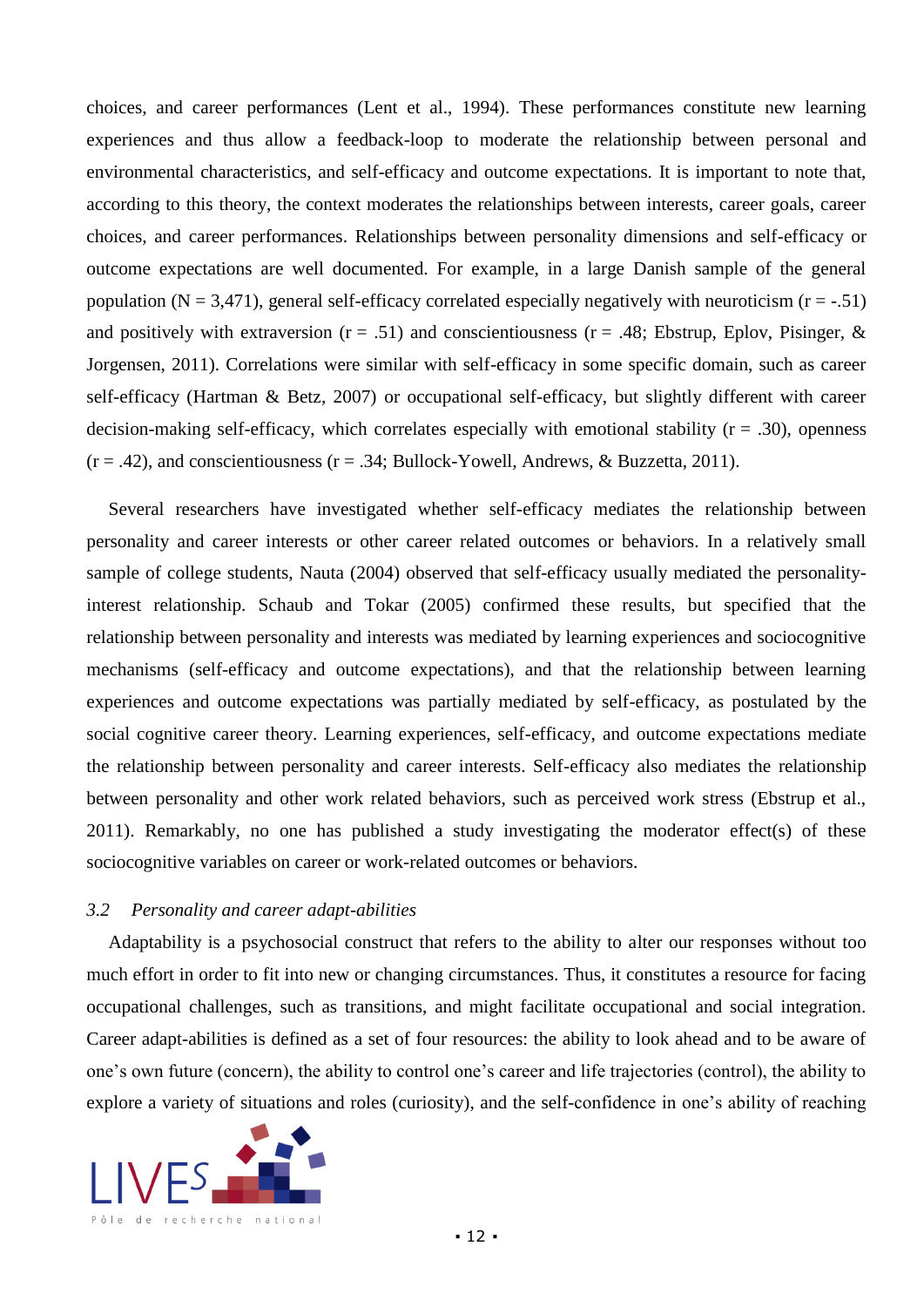his or her aspirations (confidence). As a resource for adapting to changing work circumstances, career adapt-abilities might mediate the relationship between personality dispositions and career and workrelated outcomes or behaviors. Career adapt-abilities are mainly negatively correlated to neuroticism and positively to extraversion, openness to experience, and conscientiousness (see Table 1). Interestingly, these correlations vary according to the personality theory considered and the personality measurement used. Considering Zuckerman and colleagues' alternative five-factor model (e.g., Joireman & Kuhlman, 2004), career adapt-abilities also correlate with activity dimensions (Rossier et al., 2012); and considering the big five lexical model (Goldberg, 1990), the correlation with the intellect dimension is slightly higher compared to the correlation with the openness dimension of the five-factor model (Teixeira, Bardagi, Lassance, Magalhaes, & Duarte, 2012).

"Adaptability as psychosocial resources or transactional competencies is more changeable than traits" (Savickas & Porfeli, 2012, p. 663) and is certainly situational and context dependent. In a recent study on a large representative Swiss sample aged 25 to 55, Rossier and colleagues (2012) assessed personality and career adapt-abilities and studied the impact of the perceived job security or of the duration unemployment. We observed that personality dimensions were not affected by the perceived level of job security but that unemployment was associated with an increase of neuroticism with the duration of unemployment (known for causing anxiety) and that the level of conscientiousness was higher for people being unemployed between 4 and 10 months. However, adaptability seemed to be negatively associated with perceived level of job security, and unemployment of more than three months was associated with much higher levels of career adapt-abilities. This could suggest that people with lower adapt-abilities have more difficulties in finding stable jobs, and that people who lose their jobs activate their adapt-abilities resources, though not immediately but after three months (see Figure 1). Finally, Rossier et al. (2012) tested if career adapt-abilities could mediate the relationship between personality and work engagement and observed a partial mediation that accounted for up to 14% of the work engagement variance. These results are coherent with those obtained with similar constructs, such as psychological flexibility (Bond, Flaxman, & Bunce, 2008). As suggested in career construction theory (Savickas, 2005), adapt-abilities seem to be resources that might be activated in adverse situations that partly mediate the expression of people's dispositions.

### *3.3 Personality and the self-concept*

Matsumoto (2007) suggested that personality traits are inherited and that these traits contribute to the development of role identities, aggregate role, experiences, narratives, values, etc. The five-factor theory

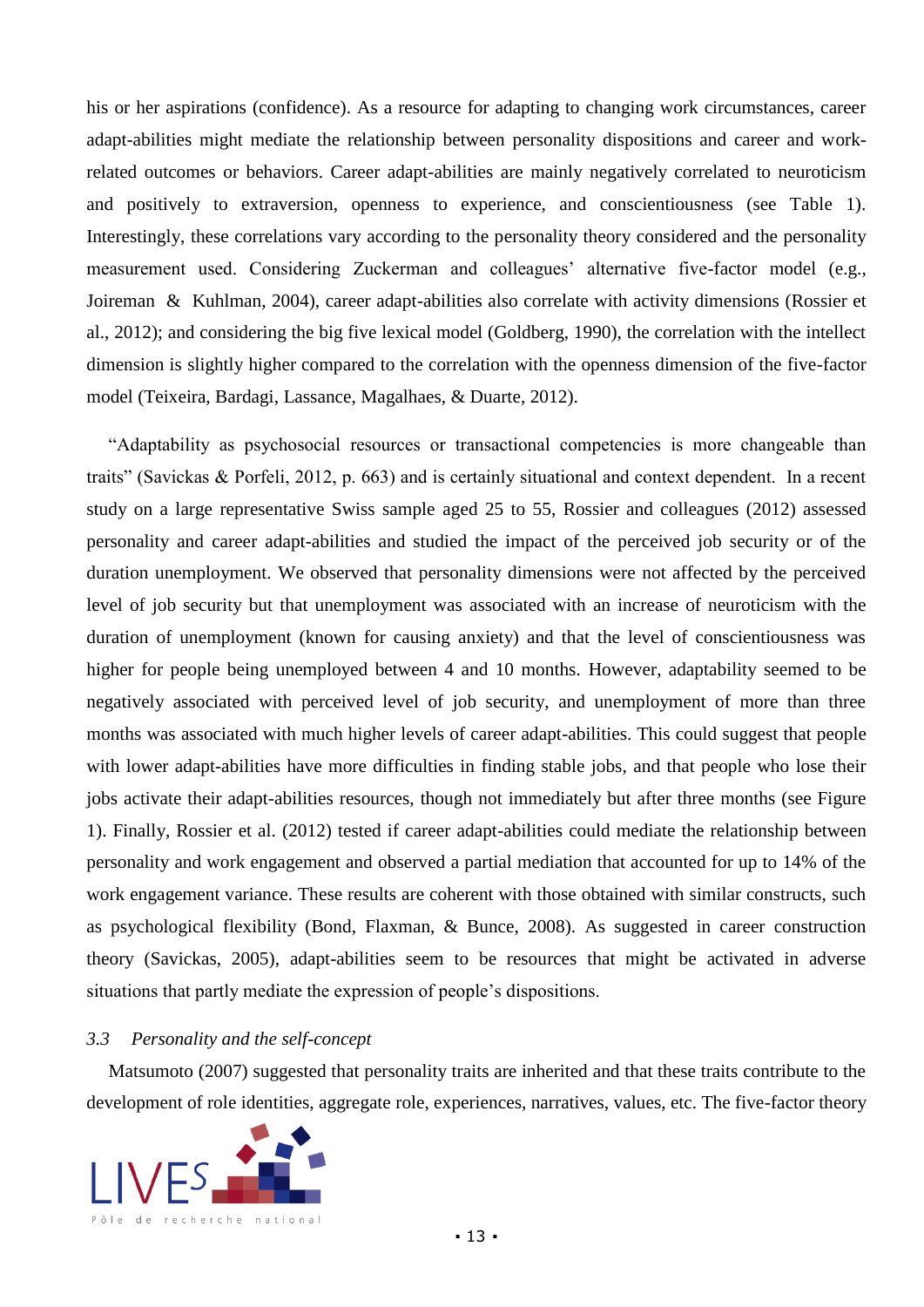also distinguishes the personality from the self-concept that belongs to characteristic adaptations and contributes to the regulation of the expression of personality dispositions (McCrae & Costa, 1999). According to the five-factor theory, basic tendencies, personal history, and the environment have an impact on the development of the self-concept. For Savickas (2005), the self is "personally constructed, interpersonally conditioned, and linguistically communicated" (p. 161). Since James (1890) published his theory of a dualistic self, the construction of the self-concept has been conceived as resulting from reflexive process articulating the self as an "I" or as a subject or agent, and the self as a "me," or as an object (Stead & Bakker, 2012). Later, Super (1990) articulated the idea of multiple selves, or multiple self-concepts with the notion of social role. The possible use of multiple selves is associated with personal flexibility, which is an essential ability to adapt to a variety of social, cultural, and professional situations (Martz, 2001). Guichard (2009) described the self-concept as a dynamic system of subjective identity forms. The development of this system results from the tension associated with two kinds of reflexivity. A first reflexivity, "I-me," confronts the intimate and the daily or social self (that "I" display to others), which usually tends to strengthen the stability of the self-concept. The second reflexivity, "Iyou-s/he," articulates the intimate, the social, and the self as an object for others. This second reflexivity induces a continuous, dynamic process of self-analysis.

"Objective scores and subjective self-estimates clearly are different perspectives on the self, each with evidence of its own validity. Objective measures are concerned with public norms and resemblances whereas subjective measures are concerned with private goals and purposes" (Savickas, 2011, p. 24 Usually self-stories (or self-narratives), are based on a selection of memories that try to preserve the coherence and integrity of the self, for obvious economical reasons (Bujold, 2004). If the process of continuous self-analysis does not work effectively, the "I-you-s/he" reflexivity might not allow the self-concept to evolve, taking into account the self as an object. By promoting self-analysis and strengthening the reality principle, the wideness of people's multiple selves and their ability to adjust to a variety of situations is supposed to increase. A structured, flexible, dynamic self-concept should also allow for planning and anticipating the future and for planning future aspirations. The self also has to be conceived as a project (Savickas, 2011). In return, these anticipated trajectories and aspirations contribute to shaping this multiple self-concept. Self-analysis takes into account feedback from our social and cultural environment and increases our ability to design our life trajectories. This process moderates the expression of personality traits but might also be associated with a threat of fragmentation, in some cases explaining the ineffectiveness of career counseling with counselees that do

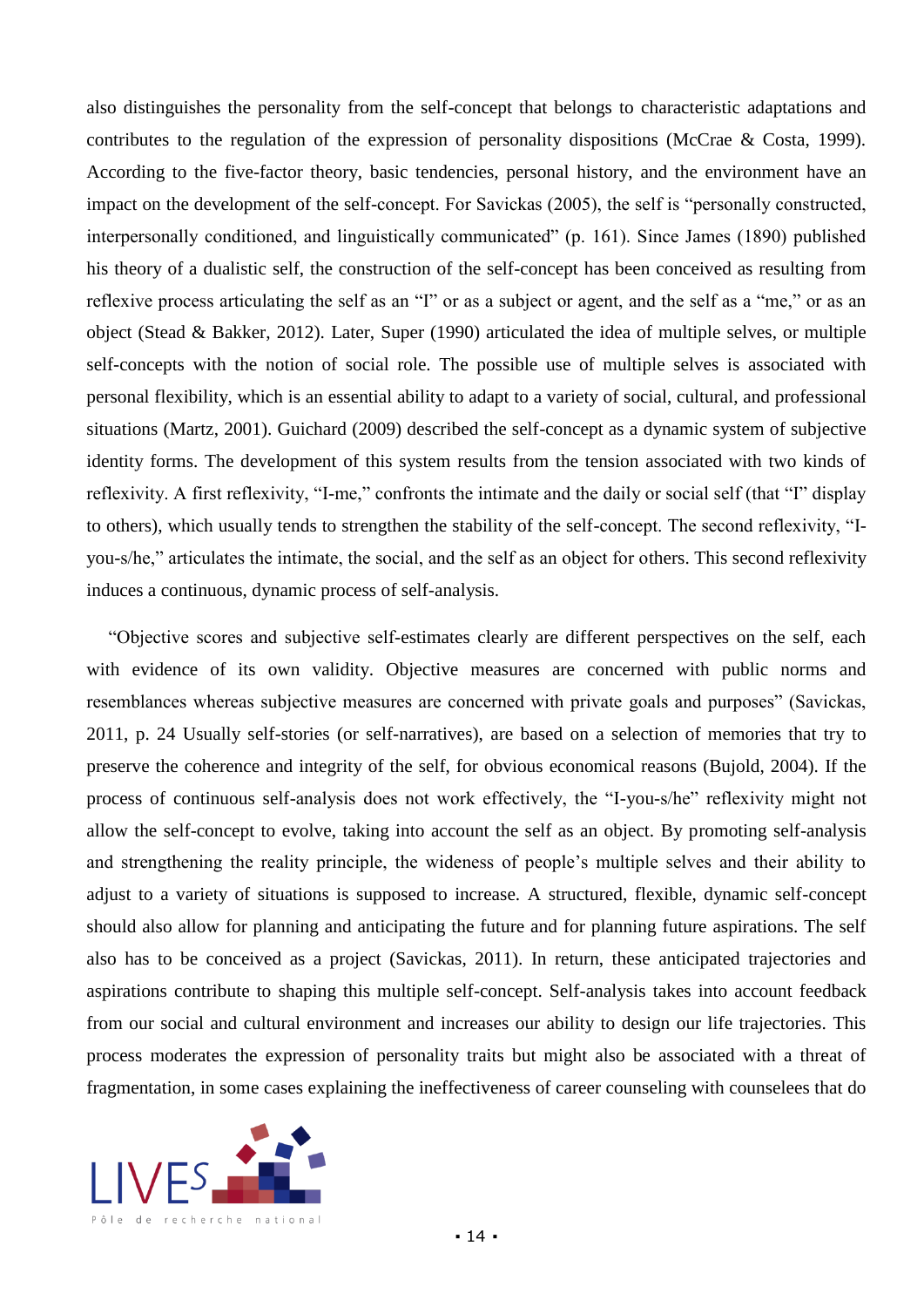not have the psychological resources to undergo such a redefinition. According to this perspective, personality measurements can be used as self-knowledge tools, stimulating this deconstruction and reconstruction process to increase the flexibility of peoples' multiple self-concepts (Portnoi, Guichard, & Lallemand, 2004).

# **4 Personality assessment**

Almost all personality measurements are not objective tests but are self- or peer-report scales. In career intervention, the use of implicit or projective measures is unusual. Currently, the most often used personality measurements for research and practice are certainly the 16 Personality Factor-Fifth edition questionnaire (16PF5; Cattell et al., 1993), the Eysenck Personality Questionnaire-Revised (EPQ-R; Eysenck & Eysenck, 1991), and the Revised NEO Personality Inventory (NEO-PI-R) and its latest version the (NEO-PI-3; McCrae, Costa, & Martin, 2005). These instruments were translated into more than 35 languages and are used all over the world. For practitioners, instruments that allow only a small number of higher-order personality dimensions, such as the EPQ-R, are less interesting for use during career interventions than hierarchical inventories that assess higher-order dimensions and a series of more specific personality traits. Moreover, hierarchical personality inventories might be more robust and have a higher predictive power (Rossier, Hansenne, Baudin, & Morizot, 2012). Although those mentioned above are very frequently used personality inventories, some others are also popular, such as the California Psychological Inventory (CPI; Gough & Bradley, 1996, 2002), the Comrey Personality Scale (CPS; Comrey, 1994), the HEXACO personality inventory (Lee & Ashton, 2004), or the Zuckerman-Kuhlman-Aluja personality questionnaire (ZKA-PQ; Aluja, Kuhlman, & Zuckerman, 2010), a revised and hierarchical version of the Zuckerman-Kuhlman Personality Questionnaire (ZKPQ). The last two inventories (HEXACO and ZKA-PQ) are free of charge for non-profit academic research. Measurements of abnormal personality traits, such as the Minnesota Multiphasic Personality Inventory (MMPI-2; Tellegen et al., 2003) or the Dimensional Assessment of Personality Pathology-Basic Questionnaire (DAPP-BQ; Livesley & Jackson, 2009), are almost never used in career counseling interventions.

# *4.1 Hierarchical personality inventories*

In this section, a brief description will be provided of the two more frequently used hierarchical personality inventories, the 16PF5 and the NEO-PI-R. The ZKA-PQ, which is a recently created alternative, will also be presented.

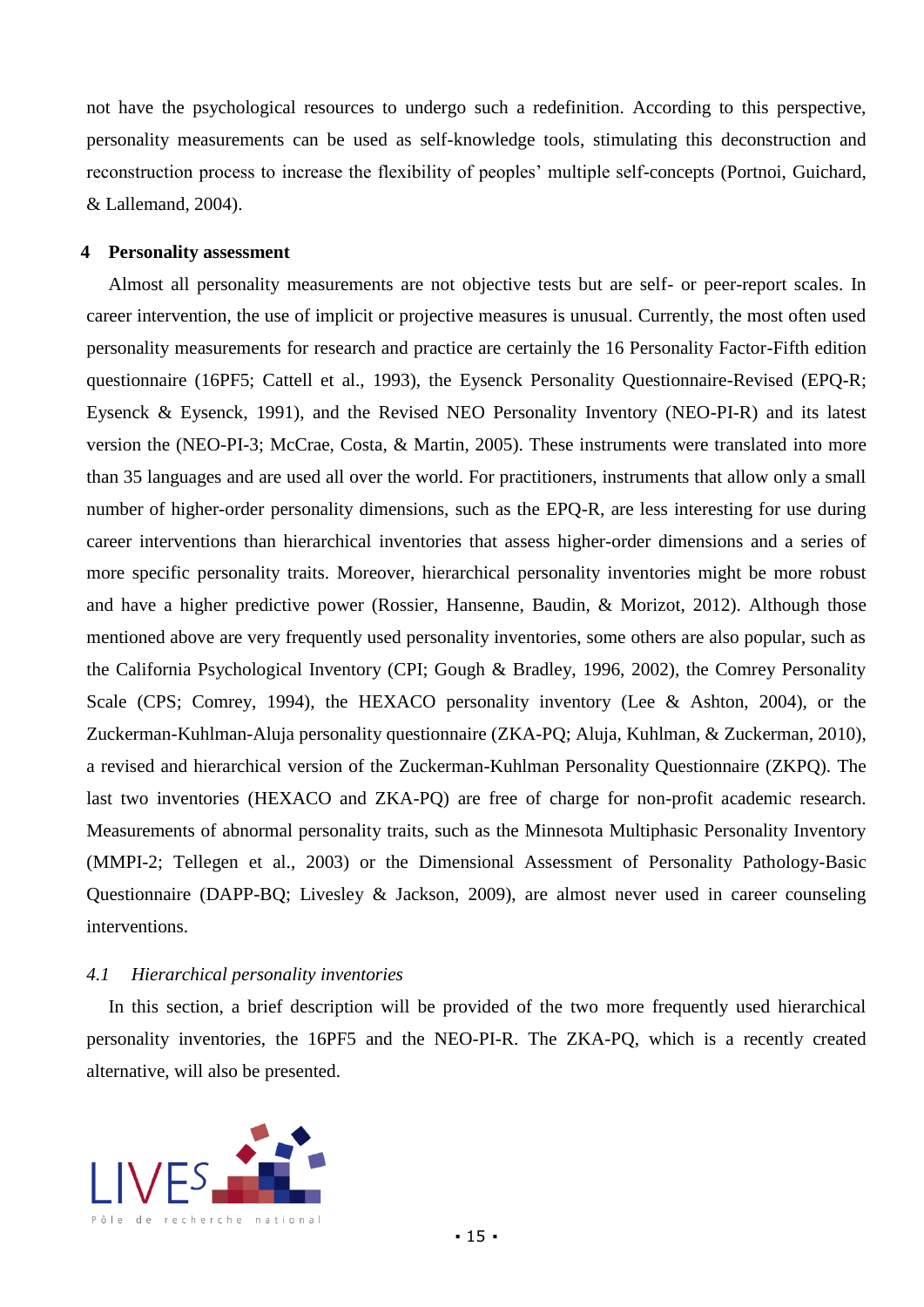The first version of the 16PF was developed in the 1950s (Cattell, 1957) and is extensively used since then for research and practice. The fifth edition of this multi-level instrument (Cattell, Cattell, & Cattell, 1993) includes 170 items an considers 16 lower-order traits (called primary scales): Warmth (A), Reasoning (B), Emotional stability (C), Dominance (E), Liveliness (F), Rule-consciousness (G), Social boldness (H), Sensitivity (I), Vigilance (L), Abstractedness (M), Privateness (N), Apprehension (O), Openness to change (Q1), Self-reliance (Q2), Perfectionism (Q3) and Tension (Q4). Recent studies reanalyzing the factor structure underlying these 16 lower-order traits identified five orthogonal higherorder dimensions, similar to the Big Five factors: Extraversion (Ex), Anxiety (An), Tough-mindedness (Tm), Independence (In), Self-control (Sc). Responses have to be given using one of the three following answer possibilities: "yes," "no", and "?" For primary scales, test-retest reliabilities (temporal stability) ranged from .69 to .87 ( $M = .80$ ), and for global scales this reliability ranged from .84 to .91 ( $M = .87$ ). Internal consistencies (homogeneity of the items within a scale) on primary scales ranged from .66 to .86 ( $M = .75$ ). Normal internal consistencies estimates are not applicable for the global scales, because these scales are weighted linear combinations of all 16 primary scales. However the estimated internal consistency of these global scales for the French version of the 16PF5 ranged from .74 to .86 ( $M = .85$ ). The factor structure was validated in large samples and the stability of this factor structure across culture was assessed, and seemed consistently stable (Hofer, Horn, & Eber, 1997) with some exceptions (Rossier et al., 2004). This personality measurement often is used by industrial/organizational or counseling psychologists.

The Revised NEO Personality Inventory was initially published 1985. In 1992, a major revision was published introducing facet-scales for all five main dimensions (NEO-PI-R; Costa & McCrae, 1992). For the recent NEO-PI-3, some modifications were introduced in order to increase items' readability and scales' internal consistencies (McCrae, Costa, & Martin, 2005). The NEO-PI-R and the NEO-PI-3 include 240 items measuring thirty traits, termed facets: Anxiety (N1), Hostility (N2), Depression (N3), Self-consciousness (N4), Impulsiveness (N5), Vulnerability (N6), Warmth (E1), Gregariousness (E2), Assertiveness (E3), Activity (E4), Excitement seeking (E5), Positive emotions (E6), Fantasy (O1), Aesthetics (O2), Feelings (O3), Actions (O4), Ideas (O5), Values (O6), Trust (A1), Straightforwardness (A2), Altruism (A3), Compliance (A4), Modesty (A5), Tender-mindedness (A6), Competence (C1), Order (C2), Dutifulness (C3), Achievement (C4), Self-discipline (C5) and Deliberation (C6). These thirty facets are combined into five major personality dimensions, termed domains: Neuroticism (N), Extraversion (E), Openness to experience (O), Agreeableness (A), and Conscientiousness (C). Each

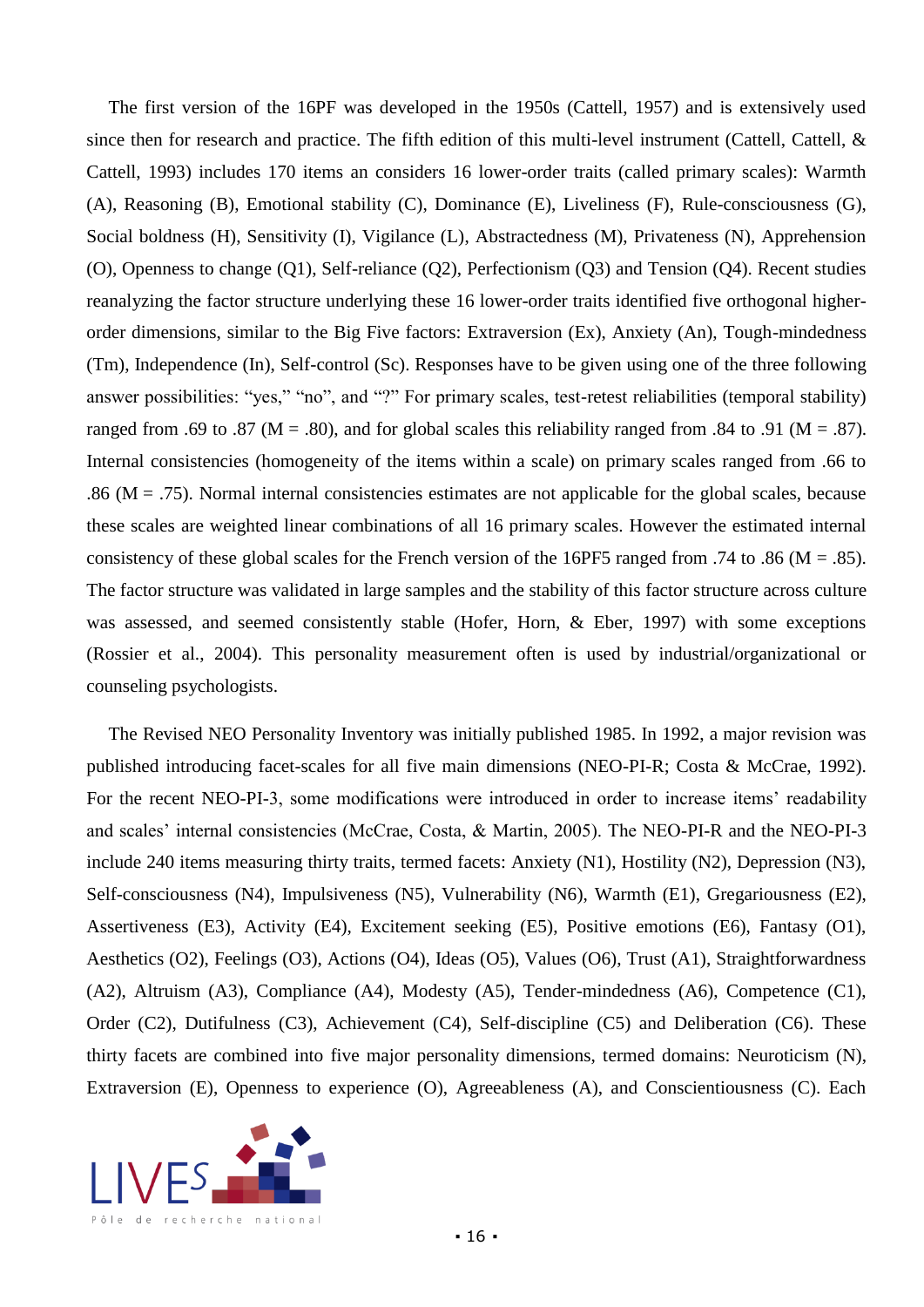dimension is made up of six facets. Responses are made on a 5-point Likert-type scale,  $1 =$  strongly agree, 5 = strongly disagree. The six-months test-retest stability, using a short version of the NEO-PI-R, ranged from .80 to .87 for the five main dimensions ( $M = .83$ ; Murray, Rawlings, Allen, & Trinder, 2003). The internal reliabilities for domains ranged from .86 to .92 (Mdn = .89), and for facets from .56 to .81 (Mdn = .71). The validity of the factor structure is very well documented, and this structure is especially stable across cultures and languages (McCrae et al., 2004; Rossier, 2005; Rossier, Dahourou, McCrae, 2005). The NEO-PI-R can be used in clinical, counseling, work, and organizational settings. This instrument is available in more than thirty languages and is certainly the most used personality inventory across the world.

The newly created version of the ZKPQ, the ZKA-PQ (Aluja et al., 2010), is based on a slightly modified version of the five-factor model: the alternative five-factor model. Four out of the five main dimensions of these two models are similar, and the difference between these two models is the presence of one dimension in each model that has no similar counterpart (Joireman & Kuhlman, 2004). The ZKA-PQ is a 200-item inventory aimed at assessing the five main dimensions of that revised alternative five-factor model: Aggressiveness (AG), Activity (AC), Extraversion (EX), Neuroticism (NE) and Sensation Seeking (SS). Each dimension includes four facet scales. Aggressiveness (AG) is divided into Physical Aggression (AG1), Verbal Aggression (AG2), Anger (AG3), and Hostility (AG4). Activity (AC) is divided into Work Compulsion (AC1), General Activity (AC2), Restlessness (AC3) and Work Energy (AC4). Extraversion (EX) is divided into Positive Emotions (EX1), Social Warmth (EX2), Exhibitionism (EX3) and Sociability (EX4). Neuroticism is divided into Anxiety (NE1), Depression (NE2), Dependency (NE3), and Low Self-Esteem (NE4). Finally, Sensation Seeking (SS) is divided into Thrill and Adventure Seeking (SS1), Experience Seeking (SS2), Disinhibition (SS3) and Boredom Susceptibility/Impulsivity (SS4). Each 20 facet-scale includes 10 items and the response format is a 4-point Likert-type scale  $(1 = strongly disagree, 4 = strongly agree)$ . Test-retest reliability is unknown for the ZKA-PQ, but internal reliabilities range from .88 to .93 (Mdn = .92) for main dimensions and from .56 to .90 (Mdn = .78) for facet-scales. The validity of the ZKA-PQ was established in several studies, and the alternative five-factor model replicates well across cultures (Rossier et al., 2007, 2012). This hierarchical personality questionnaire is now available in 16 languages, ten European languages including English, three Asian languages, Arabic, Farsi, and Hebrew.

The three inventories presented all have good cross-cultural validity and can be used in a variety of

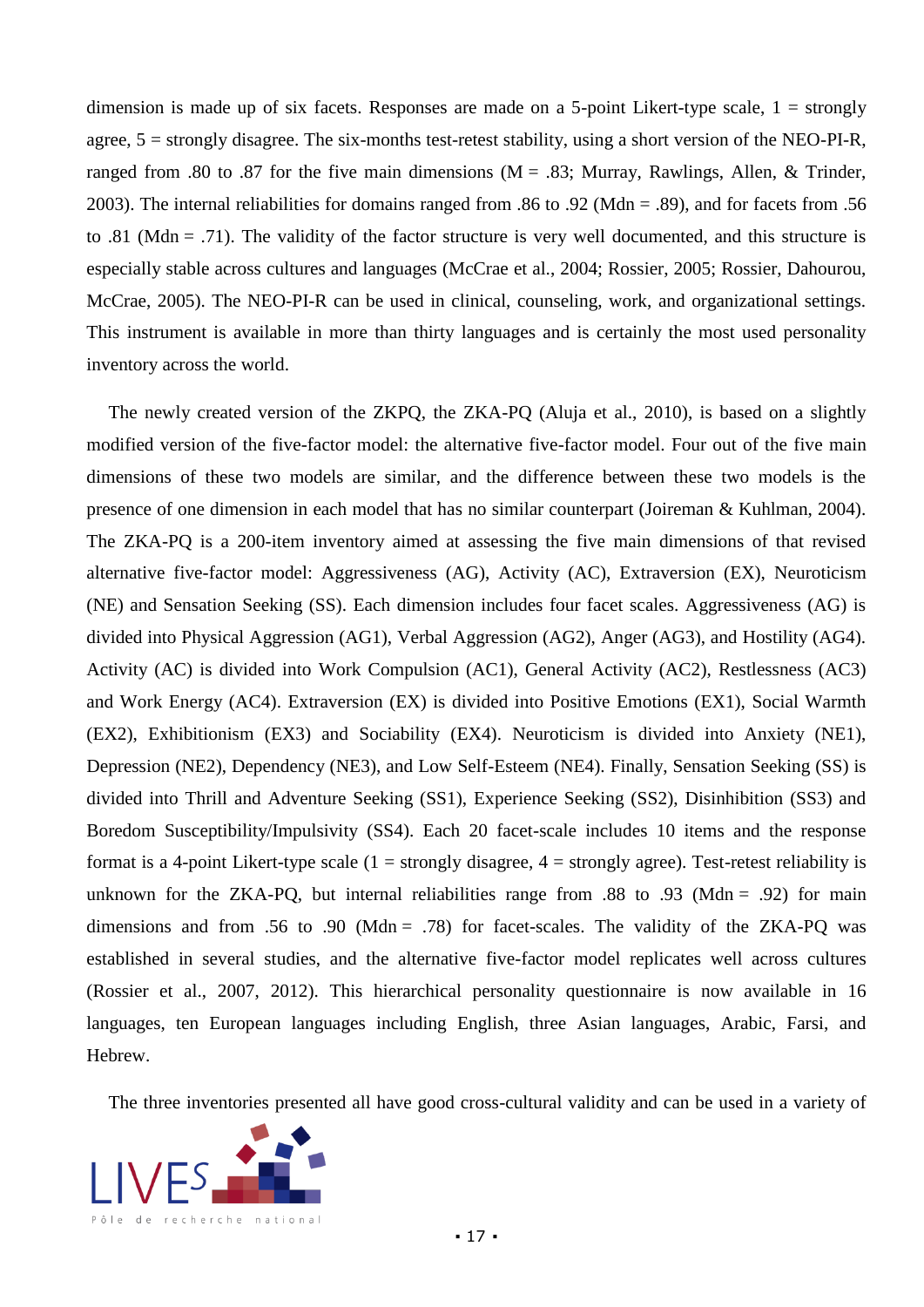cultural settings. Many other personality inventories have been created in different countries across the world and might be of interest for career interventions. More complete descriptions of a larger set of personality measurements are available in several handbooks on personality assessment (e.g., Boyle, Matthews, & Saklofske, 2008; Weiner & Greene, 2008).

# *4.2 Purposes of a personality assessment and interpreation process*

Personality assessment consists of comparing the personality profile of one individual with the profiles of a representative sample of people from his or her linguistic and cultural group. This comparison identifyies personality dimensions or traits on which this individual obtains average, low, or high scores according to the distribution observed for this representative sample. For practical reasons, scores are usually standardized, in z-scores  $(M = 0, SD = 1)$  or t-scores  $(M = 50, SD = 10)$ , for example. The identification of low or high can reveal a person's strengths and weaknesses. Usually, extreme scores are associated with both resources and risks. For example, a high level of conscientiousness is usually associated with a high level of job performance and being well-ordered, but it is also associated with a tendency to procrastinate. Widiger, Costa, and McCrae (2002) presented potential problems associated with high or low scores for each domain and facet of the five-factor model in further detail. These strengths and weaknesses have to be confronted in light of the counselee's career plans. If a person would like to have a career in the police force, but scores very low on conscientiousness, he or she might have some difficulties adjusting to this specific, very structured, and constrained work environment. To anticipate this possible difficulty does not mean that this person should not plan a career in the police work force, but that this counselee should be prepared for this challenge. Personality assessment also helps to identify individuals' "adaptive capacities and limitations, their preferred coping style, their underlying needs and concerns, and their attitudes toward themselves and others" (Weiner & Greene, 2008, p. 20).

Negative emotions are associated with the neuroticism domain whereas positive emotions are associated with the extraversion domain. So, in a second step, it is interesting to combine domains or dimensions on which the person as high or low scores. According to Costa & McCrae (1992), for the five-factor model, when neuroticism and extraversion are combined, this describes the "style of wellbeing." If a person scores high on neuroticism and low on extraversion, he or she might be describe as a "gloomy pessimist"; or if a person scores low on neuroticism and high on extraversion he or she might be described as an "upbeat optimist." For analyzing the "style of defense," Costa and McCrae suggested considering neuroticism and openness. For analyzing the "style of anger control," neuroticism and

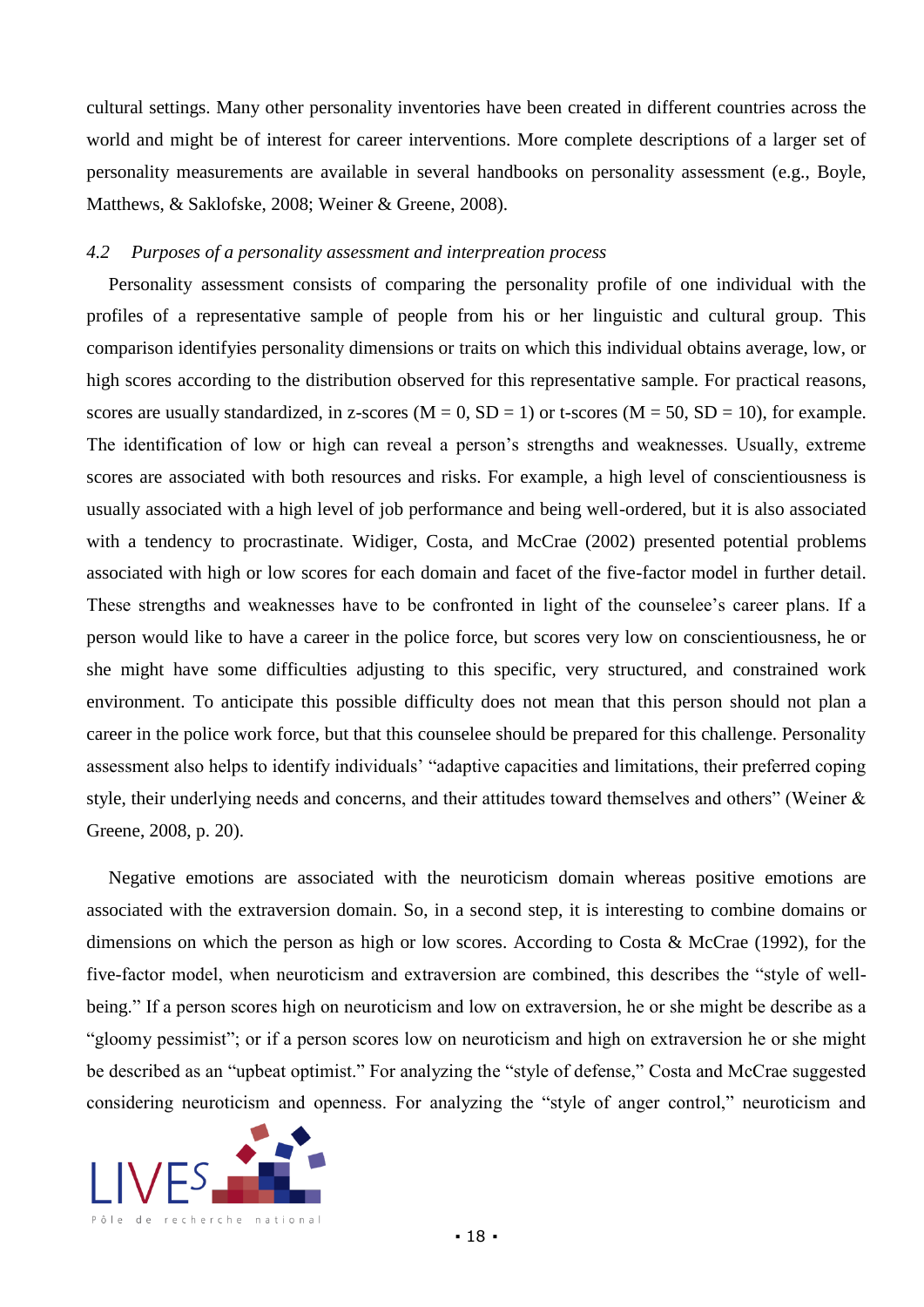agreeableness can be considered. The "style of interests" is described by combining the extraversion and openness dimensions, the "style of interactions" by combining the extraversion and agreeableness dimensions, and the "style of activity" by combining the extraversion and the conscientiousness dimensions. These combinations are relevant for high, very high, low, and very low scores. Average scores do usually not characterize a person, but when someone has a high number of average scores, that could be a sign of excessive social conformism. These combinations can be used in reference to a person's specific goals. For example, someone would like to start new studies in order to get a more social job but scores low on extraversion and agreeableness; that usually describes people who are very distant and suspicious. To answer specific questions, a combination of facets might also be relevant. For example, to describe impulsiveness and venturesomeness, as defined by Eysenck and Eysenck (1978), it is relevant to consider impulsiveness (a facet from the Neuroticism domain), excitement seeking (a facet from the eExtraversion domain), and altruism (a facet of the Agreeableness domain). According to our studies, deliberation is also very relevant (a facet from the Conscientiousness domain that correlates strongly with impulsivity), and maybe more so than altruism (Zimmermann, Rossier, & Meyer de Stadelhofen, 2004).

The process of personality testing has to be included in much larger process of personality assessment, which implies integrating other types of information, such as the counselor's perception of the counselee's personality, the free description of personality-relevant behaviors by the counselee that are sometimes available through collecting a careful background history, or by asking the counselee to share his or her own perception about his or her personality. It is very important that the counselee understand the reasons of the usefulness of a personality assessment. The most frequent reason is for identifying personal strengths and weaknesses. When a counselee seeks services of on his free will, personality assessment does usually not present a difficulty. However, administrative assessments are more difficult to conduct with mandated clients, such as prison inmates or persons benefitting from social security/disability insurance; and, again, the reasons and objectives of a personality assessment have to be clearly explained. It is also important to explain who will have access to the results prior to the assessment. Generally, people undergoing a personality assessment have to be confortable, and counselors need to promote cooperation and engagement in the process. For this reason, this type of assessment should be done after the working alliance has been established. Indeed, the working alliance has an impact on the counselee compliance, satisfaction, and on career intervention effectiveness (Masdonati, Massoudi, & Rossier, 2009). At end of personality testing, it is important to ask the

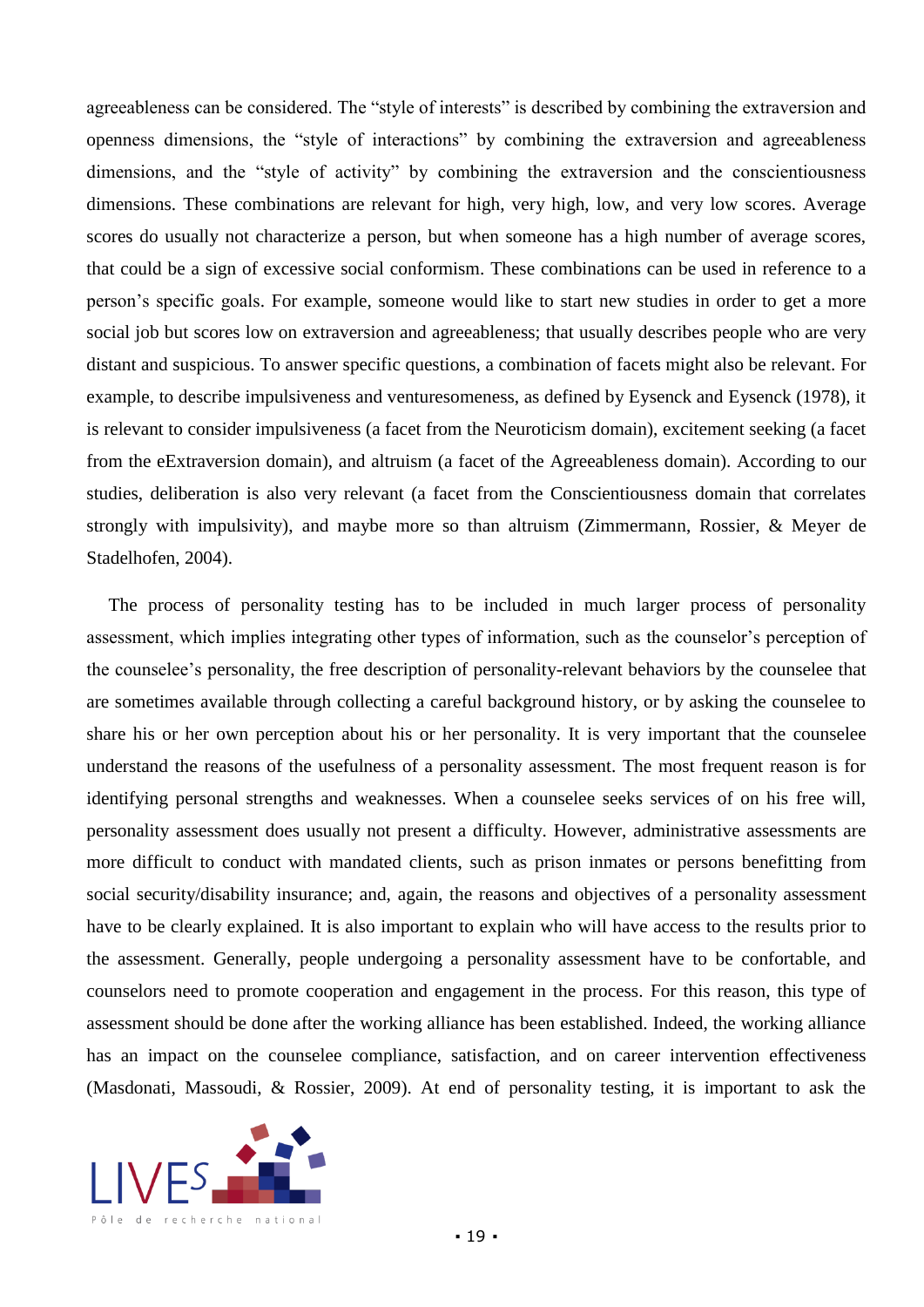counselee if he or she perceived the inventory test situation to be acceptable or difficult. If the situation was perceived as difficult, it important to understand why. When personalized feedback is given, it is important to remain neutral and descriptive. Implications and questions have to be formulated tentatively. In particular, implications should be evaluated together by the counselee and the counselor (using oral and written forms combined) to stimulate the reconstruction or co-construction process necessary for a redefinition of the counselee's self-concept. However, it is important that the counselor grounds his or her hypothesized implications empirically or conceptually. Inconsistencies between the personality profile and other information are very interesting and are usually very helpful in encouraging this redefinition process. Finally, the use of personality assessment has to comply with the ethical standards enforced in a particular country and profession, such as the Standards for Educational and Psychological Testing (AERA et al., 1999), the Ethical Principles and Code of Conduct from the American Psychological Association (2002), or the standards of the International Test Commission (2000). However, most principles are internationally relevant, like the use of appropriately validated language forms (Duarte & Rossier, 2008).

The personality assessment process should help counselees to redefine their relationship with their environment through reconstructing and co-constructing his or her self-knowledge. Personality identity might also be redefined to incorporate multiple and more differentiated identity forms. Personality assessment might thus promote adaptability and adaptation.

# **5 Case studies**

Career counseling interventions with adults often include personality assessment. To illustrate the type of results a counselee and a counselor might expect from such an assessment, two case studies are presented. In both cases, this assessment had an important impact on the outcomes and conclusions of the intervention. It was also an opportunity for the counselee and the counselor to better understand the counselee's personal situation. In both cases, information provided by that assessment was not spontaneously mentioned during the previously conducted background intake history. The face-to-face career intervention we offer, usually starts with the analysis of the counseling request, a background intake interview, followed by an evaluation phase of past professional experiences and personal aspects. Personality assessment takes place during this evaluation, which is aimed at describing and defining the counselee's current situation (e.g., "Who am I?," "What I have done?"). This evaluation phase is followed by a phase that is devoted to selecting the best options and to planning and implementing the most relevant option.

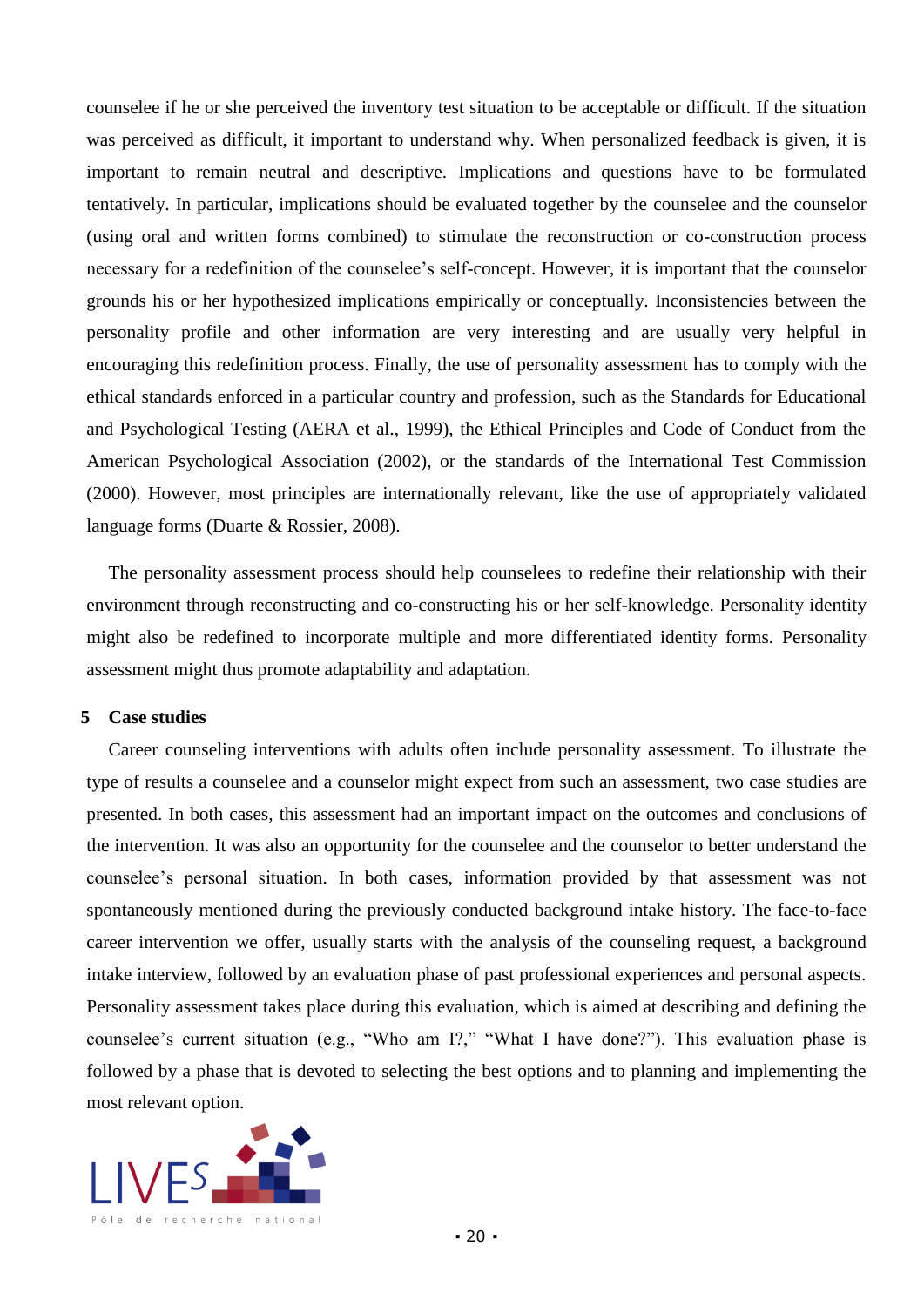### *5.1 The case of Susan*

Susan is a 40-year-old, white, heterosexual woman raised in a middle-class family. She finished high school without any difficulties. Instead of undertaking further studies, she decided to work as a secretary. Since then, she has worked at three different places, and has worked as a secretary for 8 years in a social institution. She likes this socially-oriented work environment, and her employer seems very satisfied with her work. She didn't report any difficulties at work, but expressed that it was not challenging enough any more, and that she would like to have a job where she could express her social interests and altruistic values. She also would like to take more responsibility and is thinking about enrolling in a psychology program, for example. Susan is married and has two children, aged 8 and 12. She is having marriage difficulties. The conflicts with her husband are mainly about his unemployment, the little effort he puts into finding a new job, and about his low level of involvement in raising their two children. Susan really would like to start new studies, but cannot afford it and asks if there are opportunities to obtain help from the state or to get a loan in order to pursue her ambition. In the evaluation phase, her work experiences were carefully analyzed, and a personality assessment was suggested in order to identify her personal strengths and weaknesses.

Susan's NEO PI-R profile showed that she scores extremely low on neuroticism, high on extraversion, agreeableness, and conscientiousness, and average on openness. She has a very differentiated profile. The scores for the neuroticism facets are all low or extremely low, with especially low scores for anxiety, anger-hostility, and self-consciousness. These very low scores can be associated with a lack of appropriate negative feelings; generally, for example, in the case of objective danger, an inability to become angry, even in appropriate situation of provocation or abuse, may manifest, as well as an insensitivity to social feedback. She also scored low on the Depression facet. These scores showed that she rarely experiences negative affect, that she controls her temper, and that she feels that she is very resistant to stress. Scores for extraversion facets are more contrasted with a very high score on activity, sometimes associated with disorganized hyperactivity, that goes along with a difficulty concentrating on a single task and an intolerance for inactivity. Her scores were high for assertiveness and positive emotions, showing that she likes to take the lead in a group and that social interactions and life, in general, are associated with positive emotions. She had average scores on warmth, gregariousness, and excitement-seeking. Her Openness to experience facet scale scores were also differentiated with high scores on fantasy and values, and low scores on aesthetics and feeling. Score were average for actions and ideas. This profile suggests that Susan's inner fantasy of having many

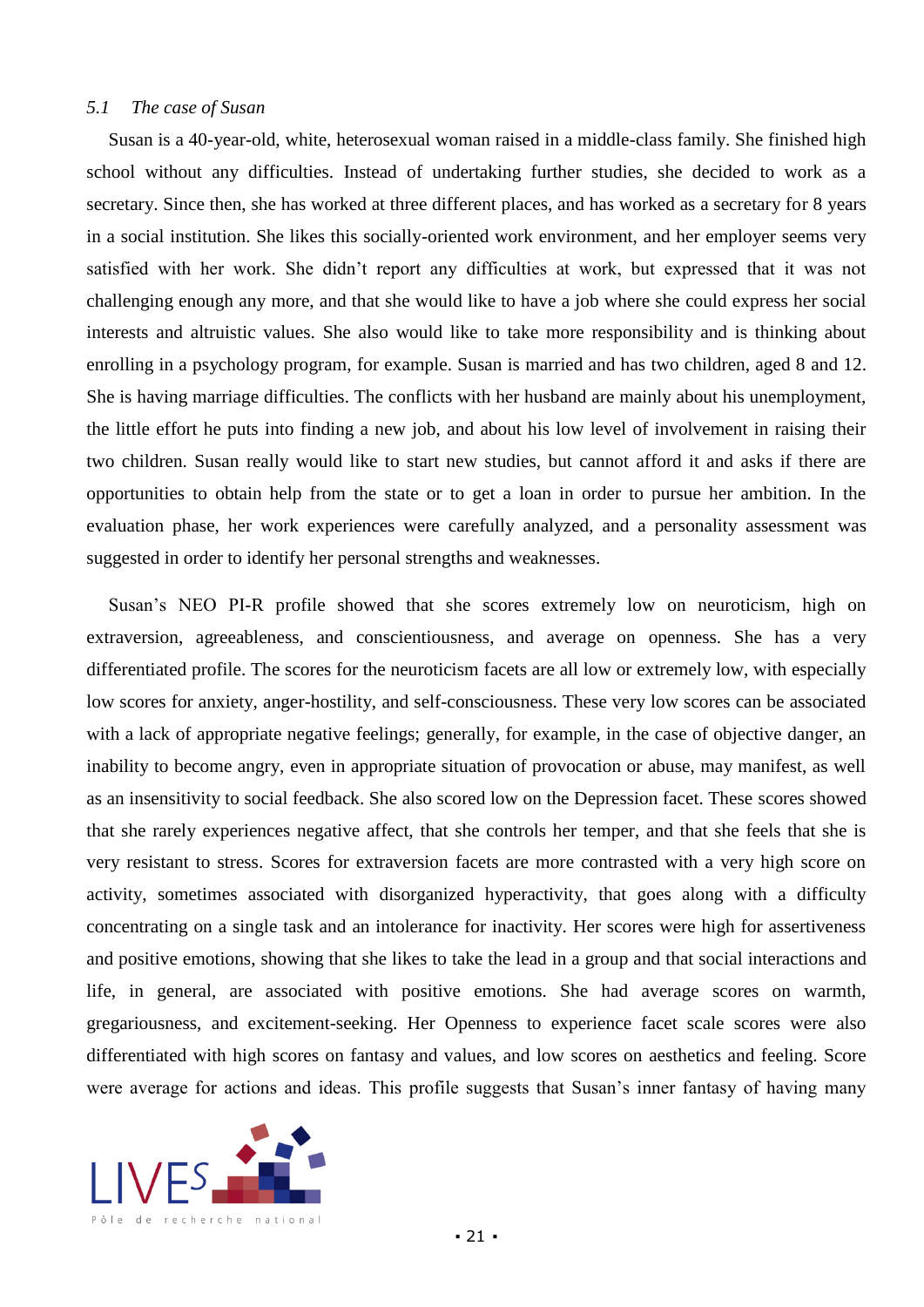different experiences and being active is important for her own personal satisfaction and well-being. Her scores on the Agreeableness facet scales were homogeneous, with average scores for altruism and modesty, high scores for trust, straightforwardness, and compliance. This profile suggests that Susan usually think that others are honest and that she, herself, is compliant, honest, and reliable. Very high scores on the Tender-mindedness facet are sometimes associated with a tendency of becoming overwhelmed when confronted to others' pain and suffering. Concerning the Conscientiousness facet scales, Susan scored average on dutifulness and self-discipline and high on competence, order, and achievement striving, showing that Susan is an effective, organized, and ambitious person, and she scored very high on deliberation, which is sometimes associated with the tendency to ruminate and to be unable to make a decision.

Simultaneously considering neuroticism and extraversion, Susan's profile is associated with low levels of negative affect and high levels of positive affect. She is optimistic, and might also be overly optimistic sometimes. Low neuroticism and high agreeableness characterize people that are easy going. Indeed, Susan prefers to cooperate and to forgive and forget when confronted with conflict. Low neuroticism and high conscientiousness is usually associated with clear goals, the ability to plan one's actions, and a high frustration tolerance. High extraversion and agreeableness are associated with good interpersonal skills. People with high extraversion and conscientiousness scores are usually productive and effective, and people with high agreeableness and conscientiousness scores are active altruists who like to make efforts for the collective or for others. Overall, Susan's profile seems to be very welladapted for a social job, as she is emotionally stable and has a high level of interpersonal skills and conscientiousness. However, low or very low scores on anger, hostility, vulnerability, and feelings could be associated with the inability of being aware of her own negative emotions and of the eventual associated dangers. Her feeling of being invulnerable increases that danger. However, Susan seems to be very attentive to the feelings of others, with very high scores on sensibility. Being inattentive to her own emotions and being overly attentive to the emotions of others might be potentially problematic, and may increase the probability of Susan being overwhelmed by others' feelings. Moreover, she seems very active, as she is in her private and professional life, but has some difficulties making decisions. Susan's profile is associated with strengths, interpersonal abilities, emotional stability, activity, etc., but also with weaknesses, such as inattention to her own needs and being active but unable to make decisions.

During the restitution of her profile, Susan shared with us that she was not very attentive to her own

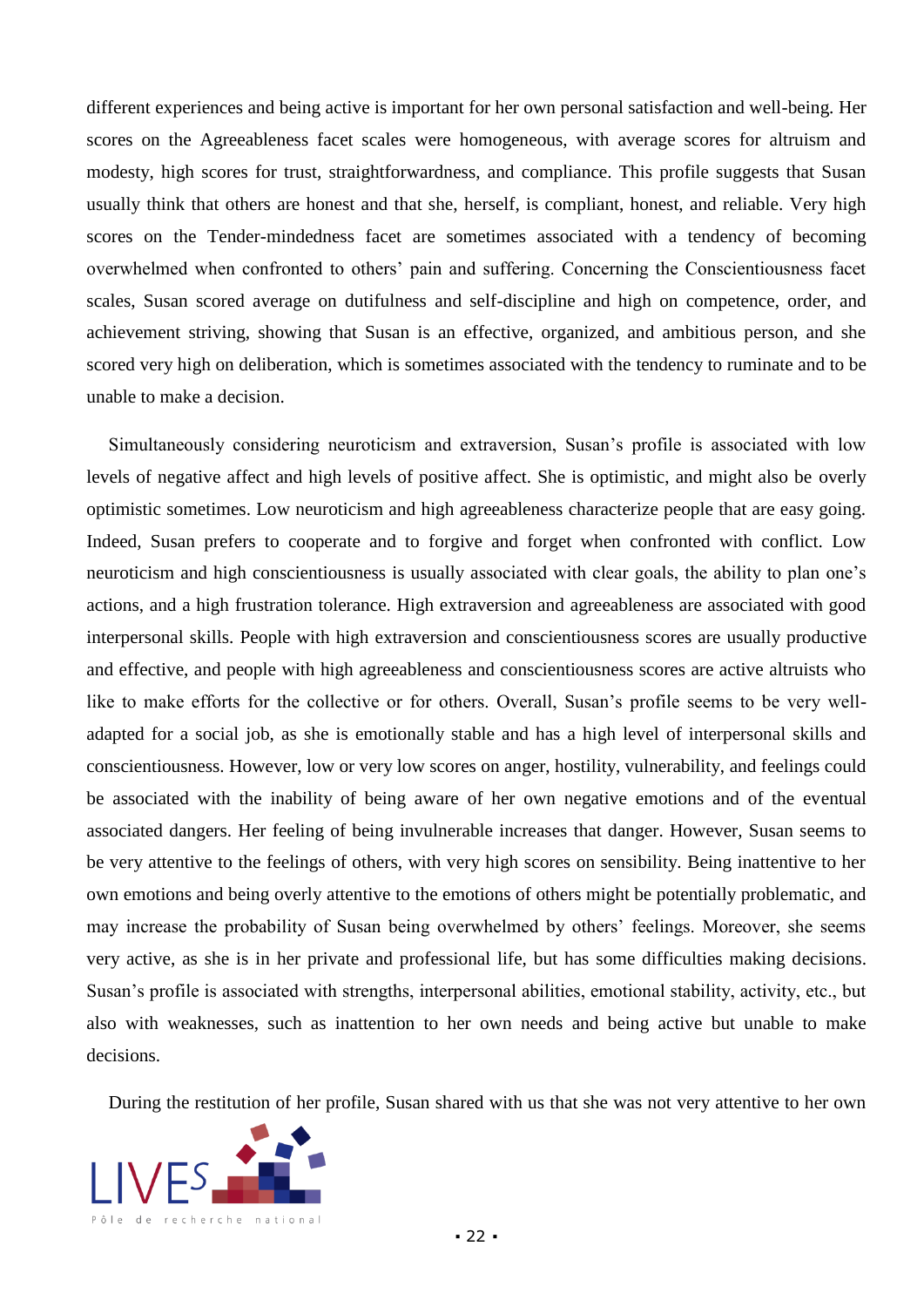internal signs of exhaustion, and that she already has had to take time off from work due to burnout. She also realized that attention to others and attention to her own needs should be more balanced. Considering the emotional vulnerability associated with this inattention to her own feelings, her difficult family and economic situation, starting a new and demanding training program to become a psychologist, for example, appeared to be unrealistic. For this reason, the career plan that was elaborated by both Susan and her counselor included promoting Susan's emotional self-awareness, working on her family situation (asking her husband to take more financial and familial responsibilities), and afterwards starting a less demanding education program that could be completed alongside her actual work.

## *5.2 The case of Mike*

Mike is a 21-year-old, white, heterosexual man raised in an upper-class family. He finished high school without any difficulties, following a scientific program of study. In high school, Mike received a strong science education and always thought that he would enroll in a very demanding and prestigious engineering school. His slightly older sister faced a lot of difficulties in school and had to be enrolled in a special class for people with learning disabilities. Now, she is working in an adapted and protected work environment for people with disabilities. Unfortunately, after his first semester in engineering, Mike realized that his level in math and physics levels were insufficient. For this reason, he asked to join a special preparatory class for people that did not have sufficient levels in math and physics. Even after completing this preparatory class, Mike definitively failed his first year at this prestigious engineering school and was dismissed from the program. Having never thought about any other option, he came to our counseling center to identify other possible alternatives he could pursue. During his free time, Mike likes to write software programs, repair computers, and take photos. He is also very interested in Japanese culture and architecture. He even completed a high school project about Japanese movies. Concerning his professional aspirations, he would like to have a socially well-recognized profession. In the evaluation phase, interests, work values, and personality were assessed to better define Mike's professional aspirations and to identify his personal strengths and weaknesses.

Mile's NEO PI-R profile showed that he scored high on neuroticism, low on agreeableness, very low on conscientiousness, and average on extraversion and openness. He has a very differentiated profile, with high and very low scores. His scores on Neuroticism facets were highly contrasted, with very high scores on depression and self-consciousness, which could indicated that he is depressed, and feels hopeless, humiliated and ashamed; he also had a high score on vulnerability, a low score on

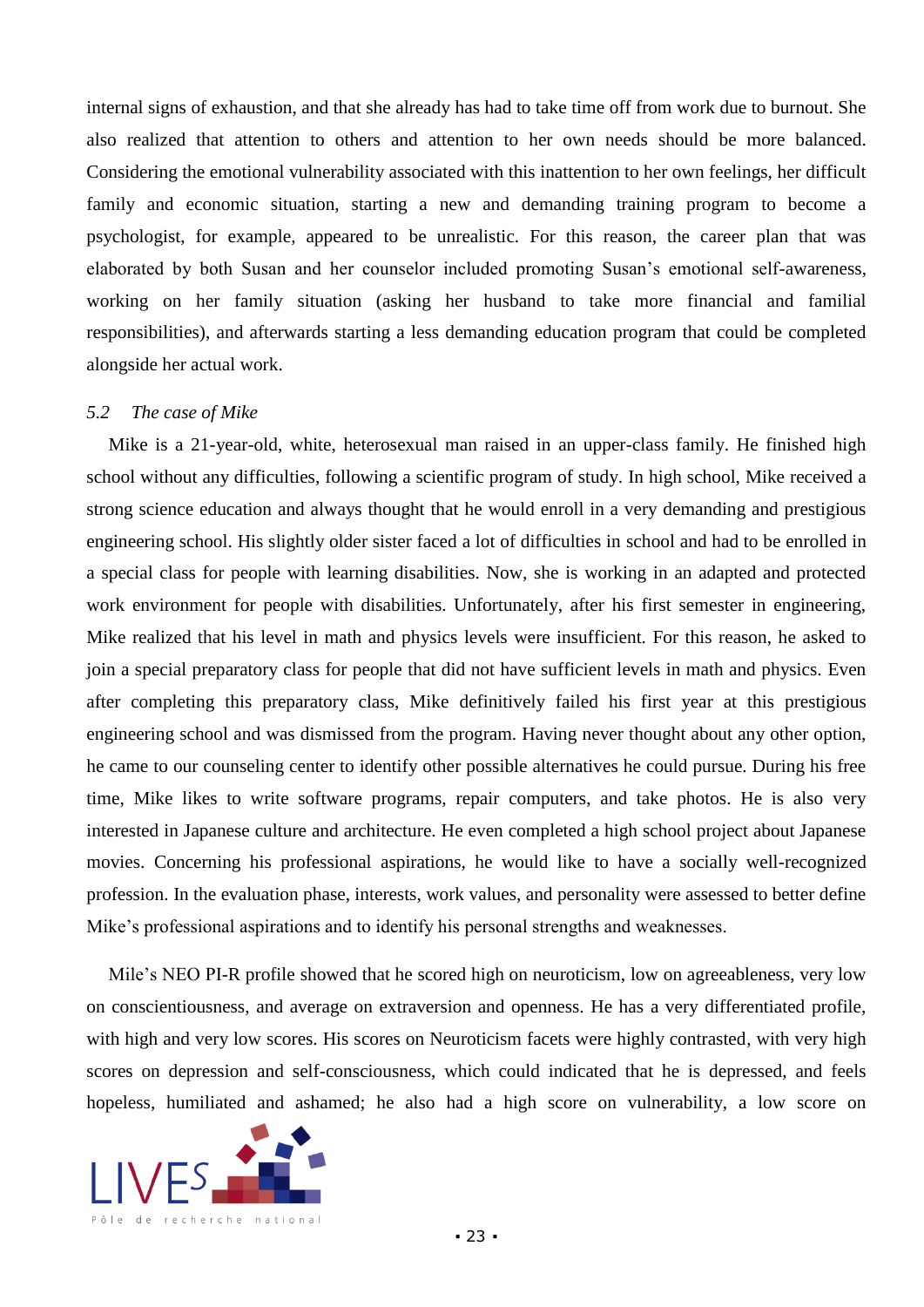impulsiveness, and average scores on anxiety and angry hostility. Mike seems quite sensitive to stressful situations and has experienced = emotional distress, but is able to control his desire and needs and seems to resist frustration quite well. Scores of the Extraversion facet scales are particularly contrasted with very a very high score on Excitement-Seeking and a very low score on Positive Emotion, which might be associated with engaging in highly dangerous activities and being unable to enjoy himself. He also received a high score on Gregariousness and a low score on Assertiveness, showing that he likes to be with other people but that he doesn't like to take the lead in a group. This corresponded to his own description of his social interactions with his friends. Finally, he received average scores for the Warmth and Activity facet scales. For the Openness dimension, Mike's scores were less contrasted with average Fantasy, Aesthetics, Feelings, and Values scores. He had very low scores on Actions and Ideas, which indicates that he prefers established routine activities and avoiding changes and prefers to focus on specific topics rather than being interested in a variety of activities. In the Agreeableness domain, he presented a high score on Modesty, low scores on Compliance and Tender-Mindedness, and a very low score on Trust. On Straightforwardness and Altruism he had average scores. This indicates that he can be aggressive in interpersonal relationships, competitive, rational, and not very sensitive to others' needs. On the other hand, he seemed to lack self-esteem and self-confidence. Concerning his Conscientiousness' facet-scales, Mike scored average on Order, low on Competence, Dutifulness, and Deliberation, and very low on Achievement Striving and Self-Discipline. This indicates that he might have low self-esteem and an external locus of control, might be unstable and not very reliable, and might make decisions without thinking about the consequences. He might have difficulties setting clear goals, plans, and aspirations, and might be negligent in school. This picture reflects Mike's lack of motivation and his difficulty in engaging in school work that he described during intake interviews quite well.

High scores on neuroticism and low on agreeableness characterize people that are perceived as sometimes difficult and unstable, who expresses their tempers without precautious. In Mike's case, it might be more of a combination of negative affect and a low sensitivity towards others' emotions, as he was preoccupied with his own emotional difficulties. People high on neuroticism and low on conscientiousness are generally characterized by difficulties to resist their desires who might engage in health risk behaviors. For Mike, it might be more precisely a combination of high negative affect and very low motivation and capacity to engage in a particular project or course of study. Finally, people low on agreeableness and conscientiousness have the tendency to focus more on their own pleasure and

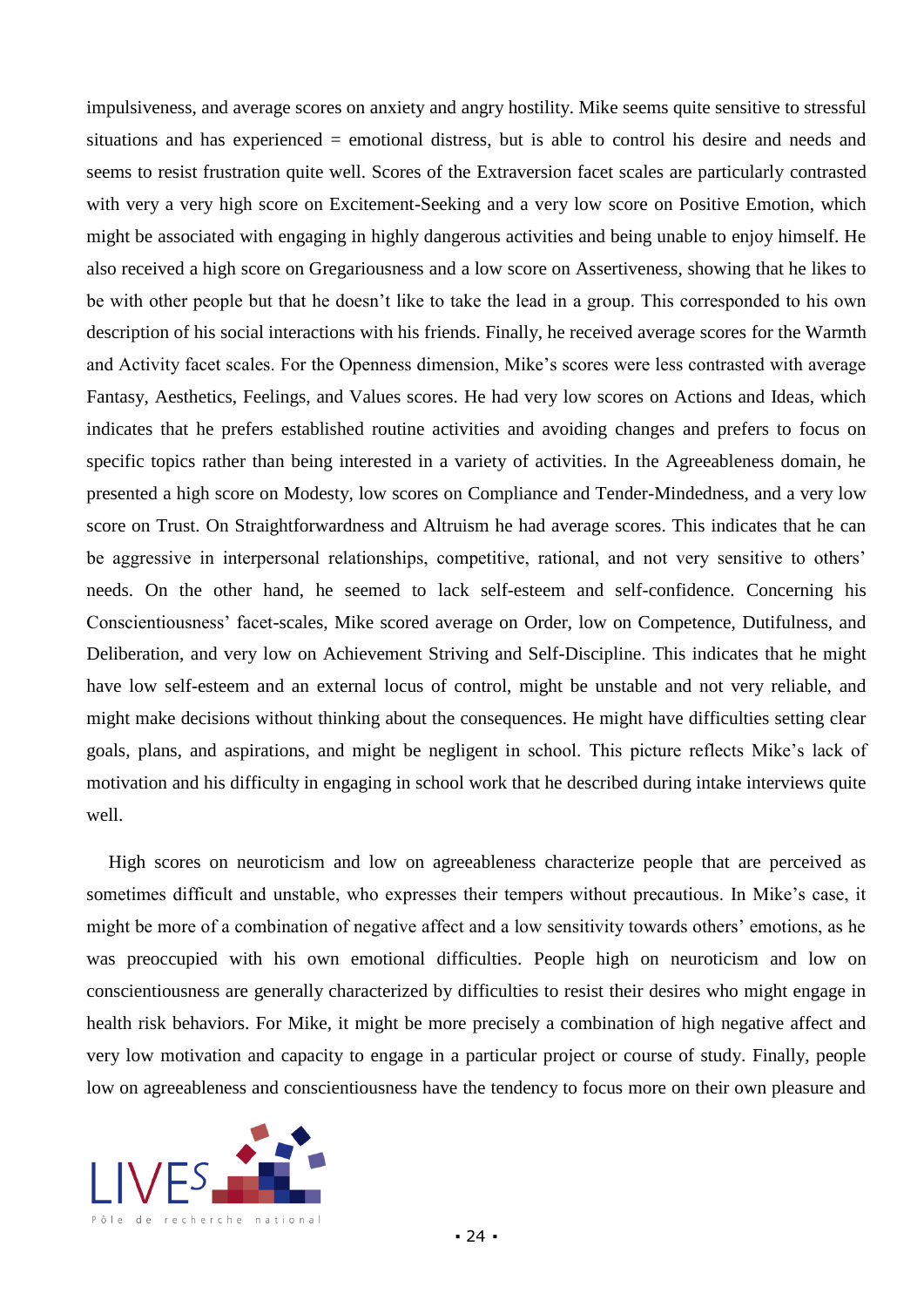needs. For Mike, this might be secondary to his emotional distress. Scores on the Depression, Self-Consciousness, Vulnerability, Positive Emotions facets, all confirm Mike's emotion distress. Interestingly, he didn't mention his emotional distress during previous sessions. Considering his distress, it is interesting to investigate his impulsivity and acting out tendencies. Mike had a high score on Excitement-Seeking, and low scores on Altruism and Deliberation. Fortunately, he had low scores on Impulsiveness, which moderates this picture a little bit. Finally, his overall activity and motivation could be analyzed, considering his low scores on Activity and very low scores on Actions, Achievement Striving and Self-Discipline. Mike is certainly characterized by low self-esteem, low self-efficacy, low activity, and low motivation, which certainly had to be addressed during subsequent career counseling sessions.

After receiving personalized feedback about his profile, Mike was able to admit that he was indeed very depressed and affected by his failure at that prestigious engineering school. After having further investigated this emotional distress during the following session and having also assessed Mike's symptoms of depression, using the Beck Depression Inventory (BDI; Beck & Steer, 1987), Mike was encouraged to see and referred to a psychiatrist or a psychologist to seek help for his emotional distress. Mike took a first appointment with a psychiatrist, in parallel with career counseling sessions. Analyzing Mike's career aspirations confirmed an interest for studies in architecture, which combine aesthetical and technical components. In Swtizerland, architecture can be studied at his former very prestigious and demanding engineering school, but also at universities of applied sciences. Mike decided to start new architecture studies at that university of applied sciences.

# **6 Conclusion**

Personality can no longer be conceived as the expression of vocational interests, and has to be conceived as a distinct entity. Personality dimensions are dispositions, such as general mental abilities. These personality dispositions are associated with several vocational and career-related outcomes, such as work engagement, work satisfaction, job performance, work stress, burnout, etc. However, these relationships are probably regulated by several characteristic adaptations, or regulatory processes. One such promising self-regulation attribute for vocational and career-related outcomes is certainly career adapt-abilities and self-efficacy. However, other self-regulation processes might also be important, such as those implicated in the regulation of affective expression. The self-concept, itself, can be conceptualized as a meta-competency that regulates the expression of personality dispositions. These dispositions and all of these regulation processes are important in order for people to express adapted

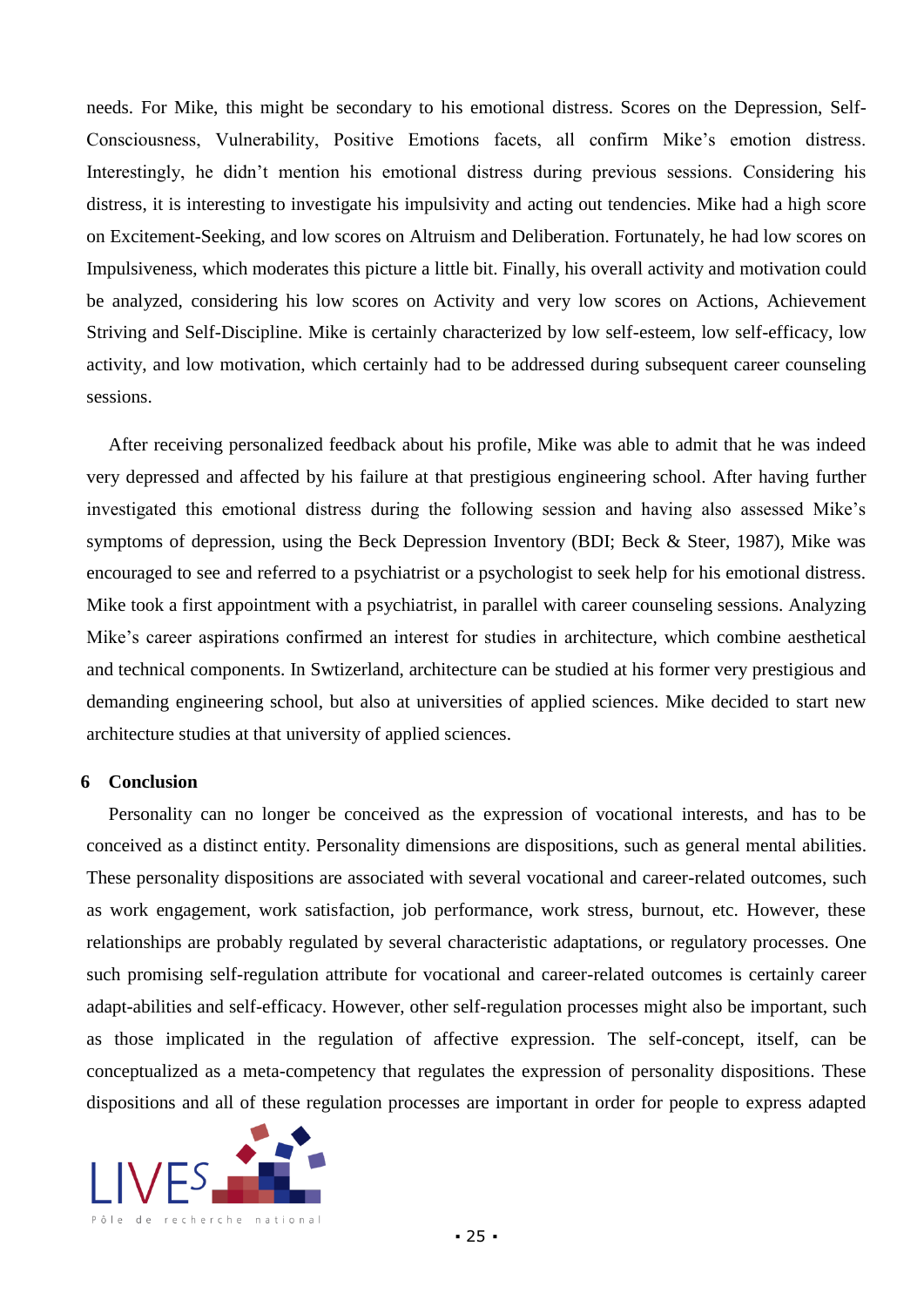behaviors that fit into the expectations of their social and cultural environments.

Personality assessment facilitates the deconstruction, reconstruction, and co-construction of the selfconcept that occurs during career interventions with adults by promoting self-analysis. However, this self-analysis implies receiving personalized feedback in sessions where the implications of personality profiles for counselee's career plans are analyzed and considered. Personality assessment cannot be distinguished from the interpretation of the results and the restitution that implies personalized feedback. Moreover, redefining the self-construct can take time, and personality assessment takes at least one and a half hours to complete. In order to stimulate this self-analysis, hierarchical inventories are certainly more appropriate because they provide much more information. Both case studies have shown that personality assessment promotes the discovery of new aspects, barriers, or resources that might be taken into account for future career planning. In career counseling, normal personality traits are usually assessed. There is almost no data concerning the impact of abnormal personality traits on vocational and work-related outcomes. Implications of abnormal personality traits should be further studied, knowing that people suffering from a personality disorder, such as borderline personality disorder, might have a lot of difficulties entering the labor market. In fact, a large part of young adults that have not completed a professional training program and who were not able to enter the labor market report personal problems (Baer, Frick, & Wiedermann, 2011).

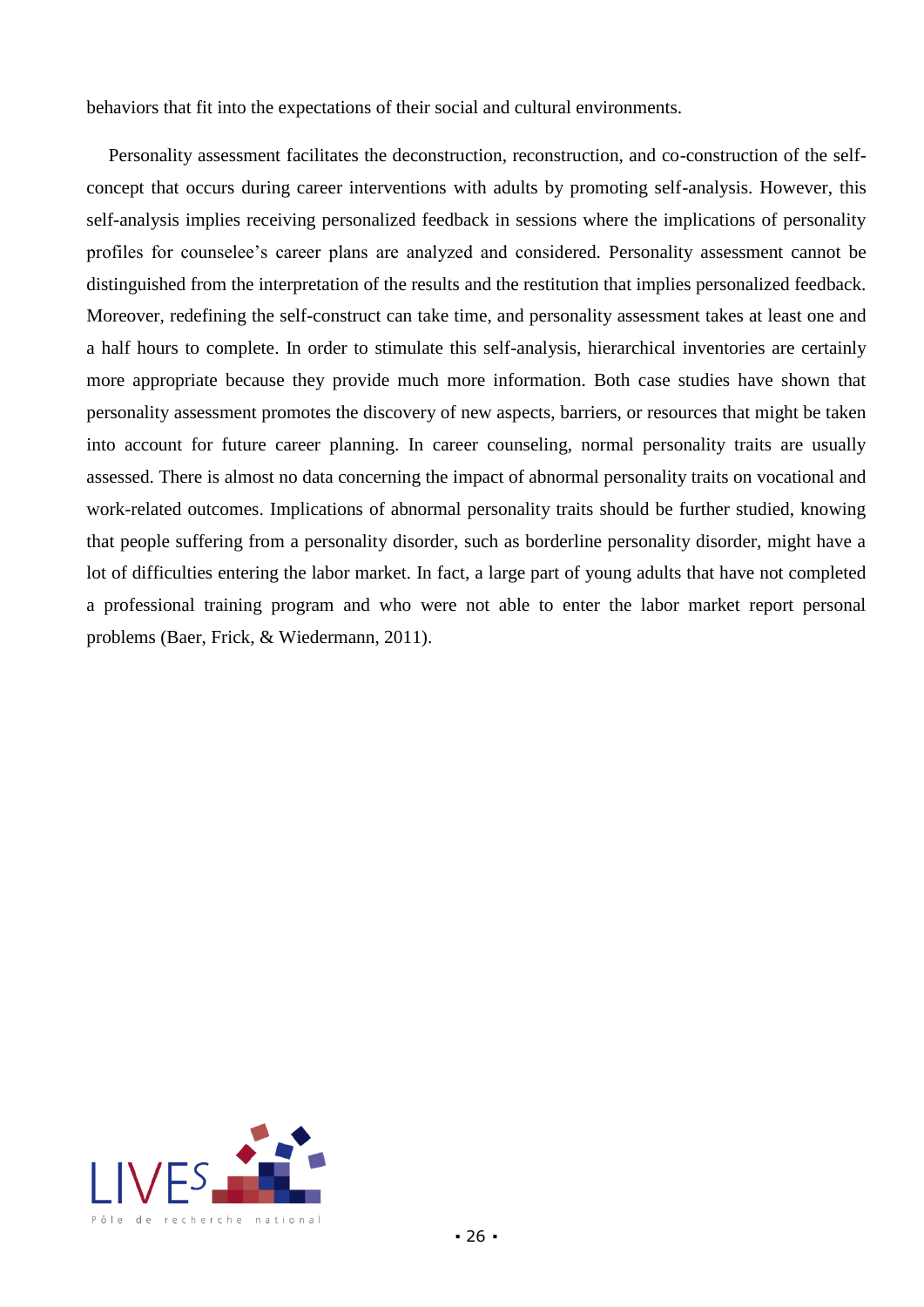|                           | M     | SD   | $\mathbf{1}$ | 2   | $\mathfrak{Z}$ | $\overline{4}$ | $\overline{5}$ | 6   | 6.1 | 6.2 | 6.3 |
|---------------------------|-------|------|--------------|-----|----------------|----------------|----------------|-----|-----|-----|-----|
| 1. Neuroticism            | 30.83 | 7.19 |              |     |                |                |                |     |     |     |     |
| 2. Extraversion           | 40.89 | 5.80 | $-.31$       |     |                |                |                |     |     |     |     |
| 3. Openness to experience | 41.33 | 5.95 | .01          | .26 |                |                |                |     |     |     |     |
| 4. Agreeableness          | 43.55 | 5.41 | $-.12$       | .10 | .17            |                |                |     |     |     |     |
| 5. Conscientiousness      | 47.21 | 5.54 | $-.34$       | .30 | .05            | .18            |                |     |     |     |     |
| 6. Adaptability           | 3.75  | 0.53 | $-.36$       | .40 | .33            | .05            | .49            |     |     |     |     |
| 6.1 Concern               | 3.53  | 0.66 | $-.26$       | .34 | .22            | .01            | .43            | .82 |     |     |     |
| 6.2 Control               | 3.94  | 0.61 | $-.43$       | .36 | .22            | .04            | .44            | .86 | .58 |     |     |
| 6.3 Curiosity             | 3.65  | 0.63 | $-.21$       | .32 | .44            | $.08\,$        | .31            | .85 | .60 | .63 |     |
| 6.4 Confidence            | 3.89  | 0.59 | $-.32$       | .35 | .23            | .05            | .49            | .87 | .58 | .72 | .68 |

*Table 1 : Correlations between personality dimensions and career adapt-abilties in a representative sample of the active Swiss population*

*Note*. Correlations equal to or above .30 (medium effect size) in absolute magnitude are in in bold (*N* = 2,002).

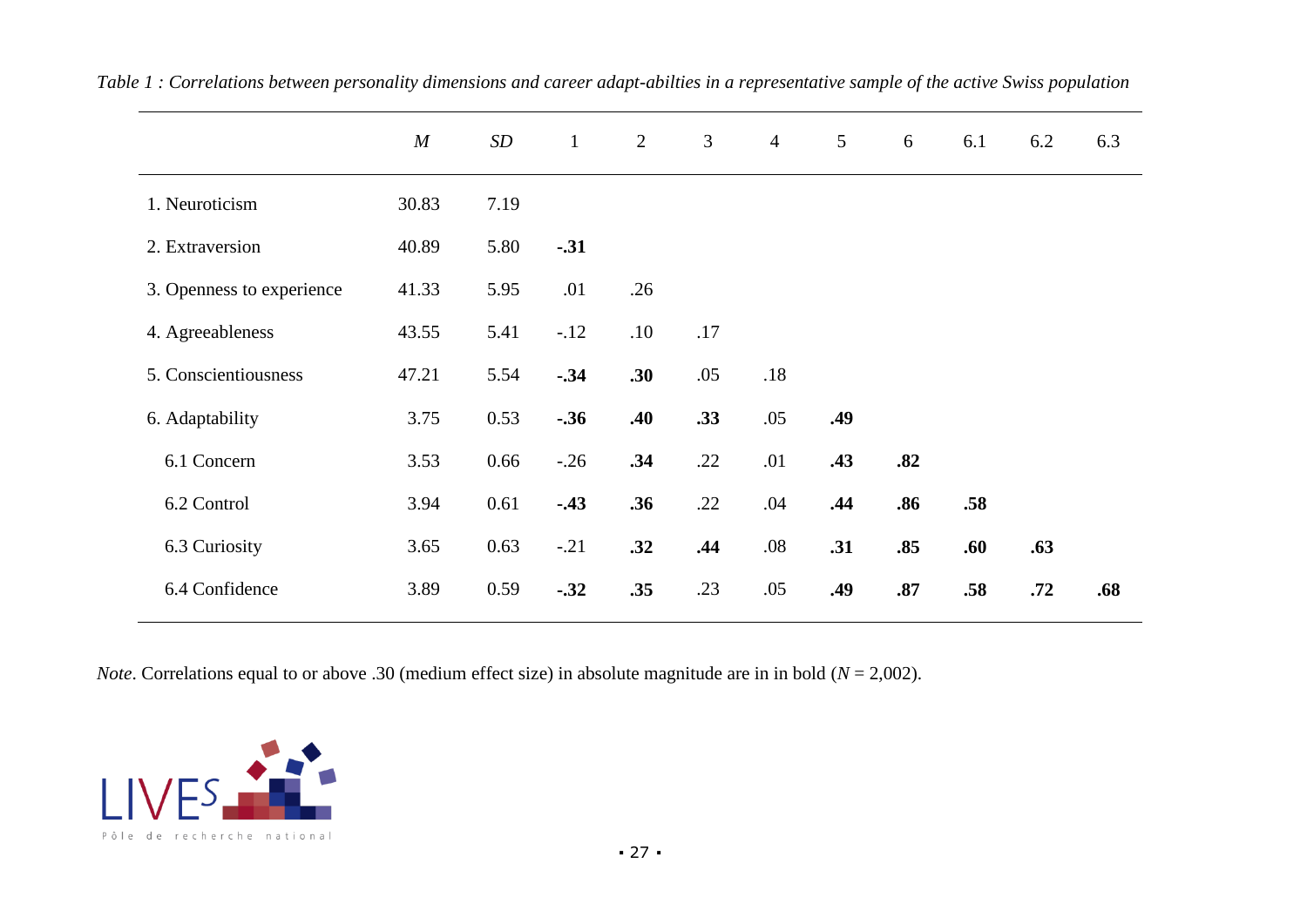

*Figure 1*. Mean career-adapt-abilities and overall mean personality *z*-scores as a function of the subjective perception of job security (high vs. low) and duration of unemployment (0-3 months, 4-10 months, 11 months and more).

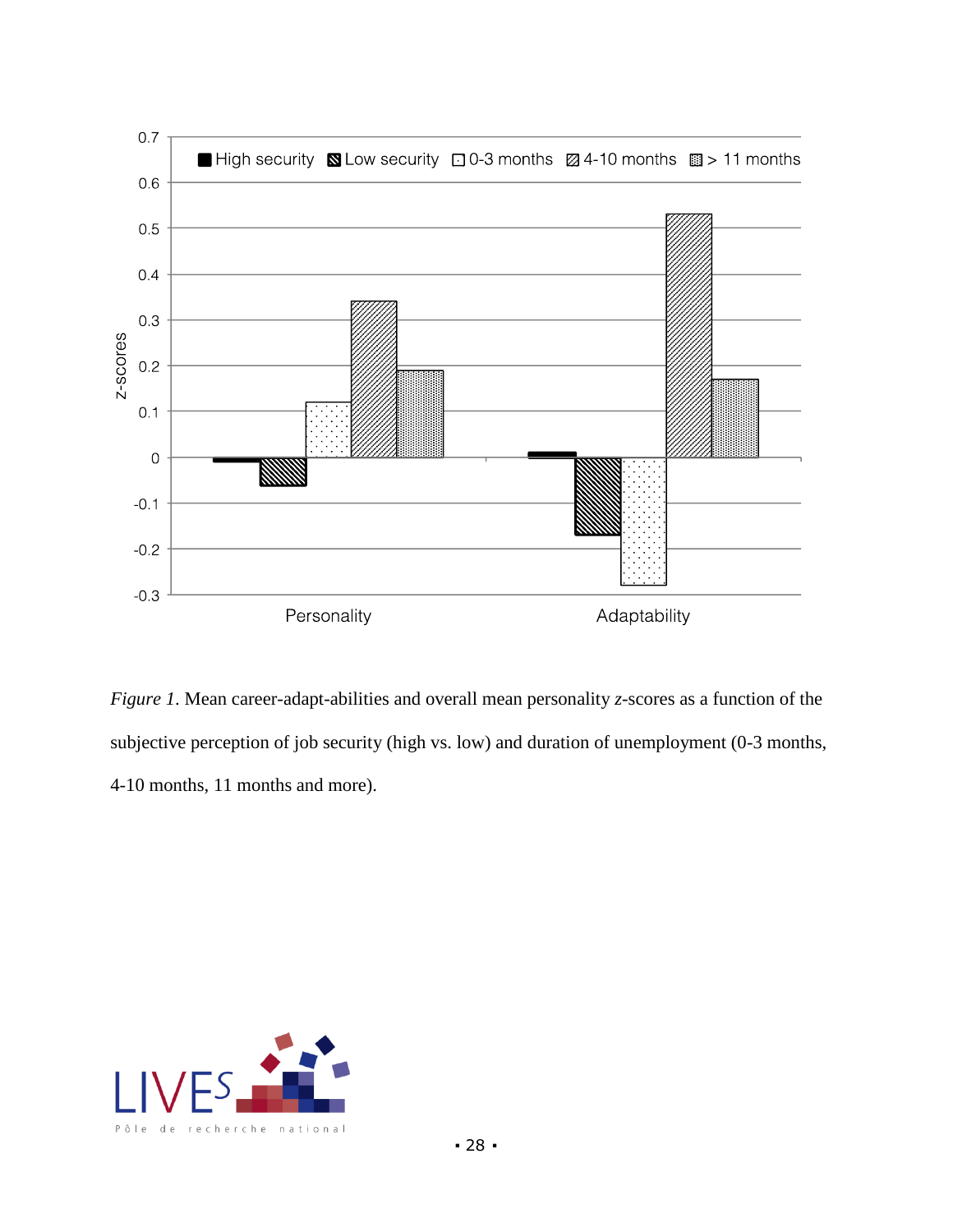# **References**

Ackerman, P. L., & Beier, M. E. (2003). Intelligence, personality, and interests in the career choice process. Journal of Career Assessment, 11, 205-218. doi: 10.1177/1069072703011002006

- Ackerman, P. L., & Heggestad, E. D. (1997). Intelligence, personality, and intersts: Evidence for overlapping traits. Psychological Bulletin, 121, 219-245. doi: [10.1037/0033-2909.121.2.219](http://psycnet.apa.org/doi/10.1037/0033-2909.121.2.219)
- Aluja, A., Kuhlman, M., & Zuckerman, M. (2010). Development of the Zuckerman-Kuhlman-Aluja personality questionnaire (ZKA-PQ): A factor/facet version of the Zuckerman-Kuhlman personality questionnaire (ZKPQ). Journal of Personality Asseessment, 92, 416-431. doi: 10.1080/00223891.2010.497406
- American Educational Research Association, American Psychological Association, and National Council on Measurement and Education (1999). Standards for educational and psychological testing. Washington, DC: American Educational Research Association.
- American Psychological Association (2002). Ethical principles of psychologists and code of conduct. American Psychologist, 57, 1060-1073. doi: 10.1037/0003-066X.57.12.1060
- Armstrong, P. I., & Rounds, J. (2010). Integrating individual differences in career assessment: The atlas model of individual differences and the strong ring. The Career Development Quarterly, 59, 143- 153. doi: 10.1002/j.2161-0045.2010.tb00058.x
- Armstrong, P. I., Day, S. X., McVay, J. P., & Rounds, J. (2008). Holland's RIASEC model as an integrative framework for individual differentes. Journal of Counseling Psychology, 55, 1-18. doi: 10.1037/0022-0167.55.1.1
- Barrick, M. R., & Mount, M. K. (2005). Yes, personality matters: Moving on to more important matters. Human Performance, 18, 359-372. doi: 10.1207/s15327043hup1804\_3
- Barrick, M. R., Stewart, G. L., & Piotrowski, M. (2002). Personality and job performance: Test of the mediating effects of motivation among sales representatives. Journal of Applied Psychology, 87, 43-51. doi: 10.1037/0021-9010.87.1.43
- Bear, N., Frick, U., & Wiedermann, W. (2011). "Schwierige" Mitarbeiter: Wahrnehmung und Bewältigung psychisch bedingter Problemstiuationent durch Vorgesetzte und Personalverantwortliche. Bern, Switzerland: OFAS.

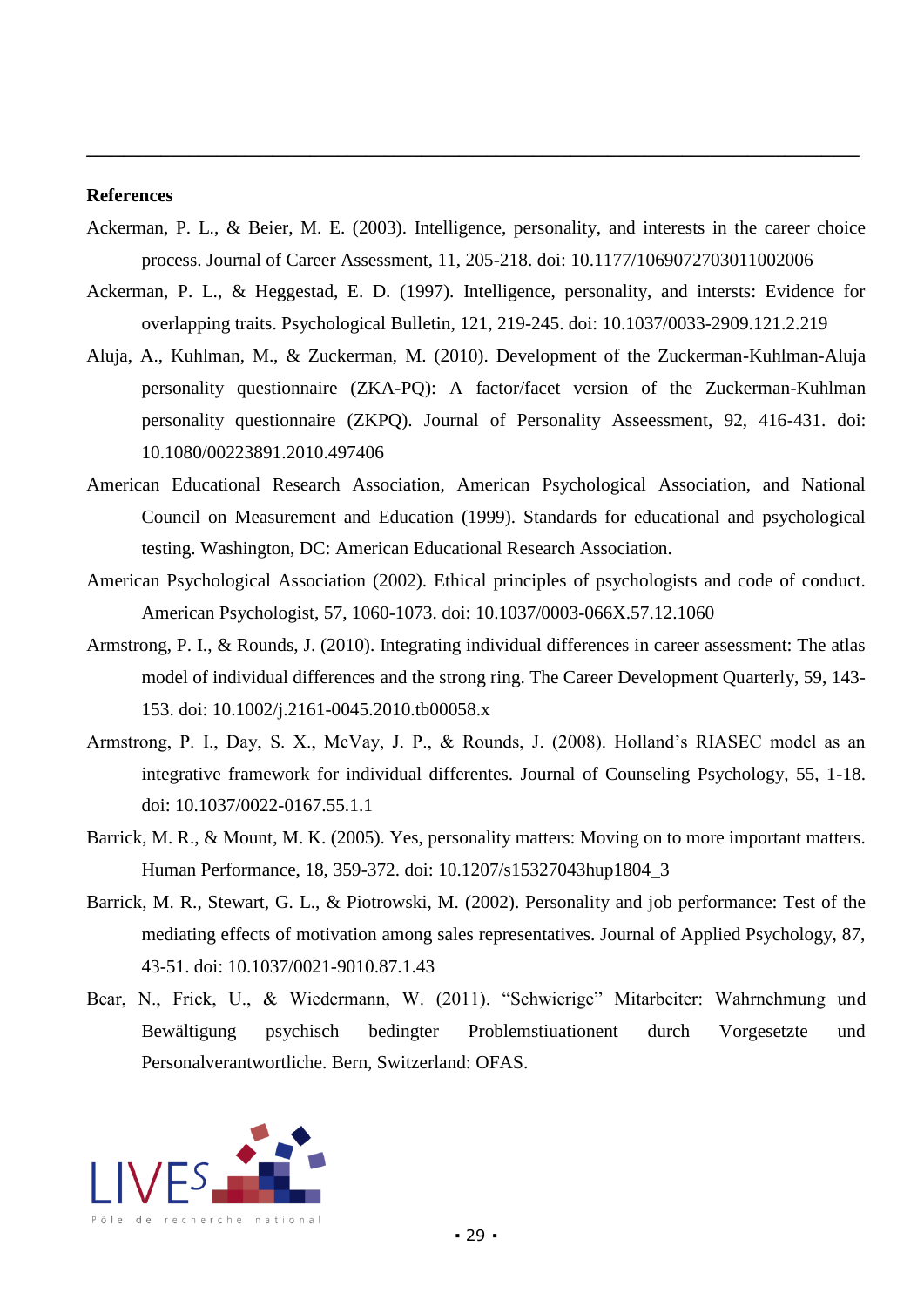Beck, A. T., & Steer, R. A. (1987). Manual for Beck Depression Inventory. San Antonio, TX: Psychological Corporation.

- Bernaud, J.-L., Di Fabio, A., & Saint-Denis, C. (2010). Subjective effects of career counselling and clients' satisfaction: An analysis of processes and causes. Canadian Journal of Counselling and Psychotherapy, 44(3), 307-325.
- Bernaud, J.-L., Gaudron, J.-P., & Lemoine, C. (2006). Effects of career counseling on French adults: An experimental study. The Career Development Quarterly, 54(3), 242-255.
- Bond, F. W., Flaxman, P. E., & Bunce, D. (2008). The influence of psychological flexibility on work redesign: Mediated moderation of a work reorganization intervention. Journal of Applied Psychology, 93, 645-654. doi: 10.1037/0021-9010.93.3.645
- Boyle, G. J., Matthews, G., & Saklofske, D. H. (Eds.) (2008). The sage handbook of personality theory and assessment (Vol. 2). Thousand Oaks, CA: Sage.
- Bratko, D., Chamorro-Premuzic, T., & Saks, Z. (2006). Personality and school performance: Incremental validity of self- and peer-ratings over intelligence. Personality and Individual Differences, 41, 131-142. doi: 10.1016/j.paid.2005.12.015
- Bujold, C. (2004). Constructing career through narrative. Journal of Vocational Behavior, 64, 470-484. doi: 10.1016/j.jvb.2003.12.010
- Bullock-Yowell, E., Andrews, L., & Buzzetta, M. E. (2011). Explaining career decision-making selfefficacy: Personality, cognitions, and cultural mistrust. The Career Development Quarterly, 59, 400-411. doi: 10.1002/j.2161-0045.2011.tb00967.x
- Cattell, R. B. (1957). Personality and motivation: Structure and measurement. New York, NY: World Book.
- Cattell, R. B., Cattell, A. K., & Cattell, H. E. P. (1993). 16PF fifth edition questionnaire. Champaign, IL: Institute for Personality and Ability Testing.
- Claparède, E. (1922). Problems and methods of vocational guidance. Studies and Reports, Series J (Education) No. 1. Geneva: International Labour Office.
- Comrey, A. L. (1994). Revised manual and handbook of interpretations for the Comrey Personality Scales. San Diego, CA: Educational and Industrial Testing Service.
- Costa, Jr., P. T., Bagby, R. M., Herbst, J. H., & McCrae, R. R. (2005). Personality self-reports are concurrently reliable and valid during acute depressive episodes. Journal of Affective Disorders, 89, 45-55. doi: 10.1016/j.jad.2005.06.010

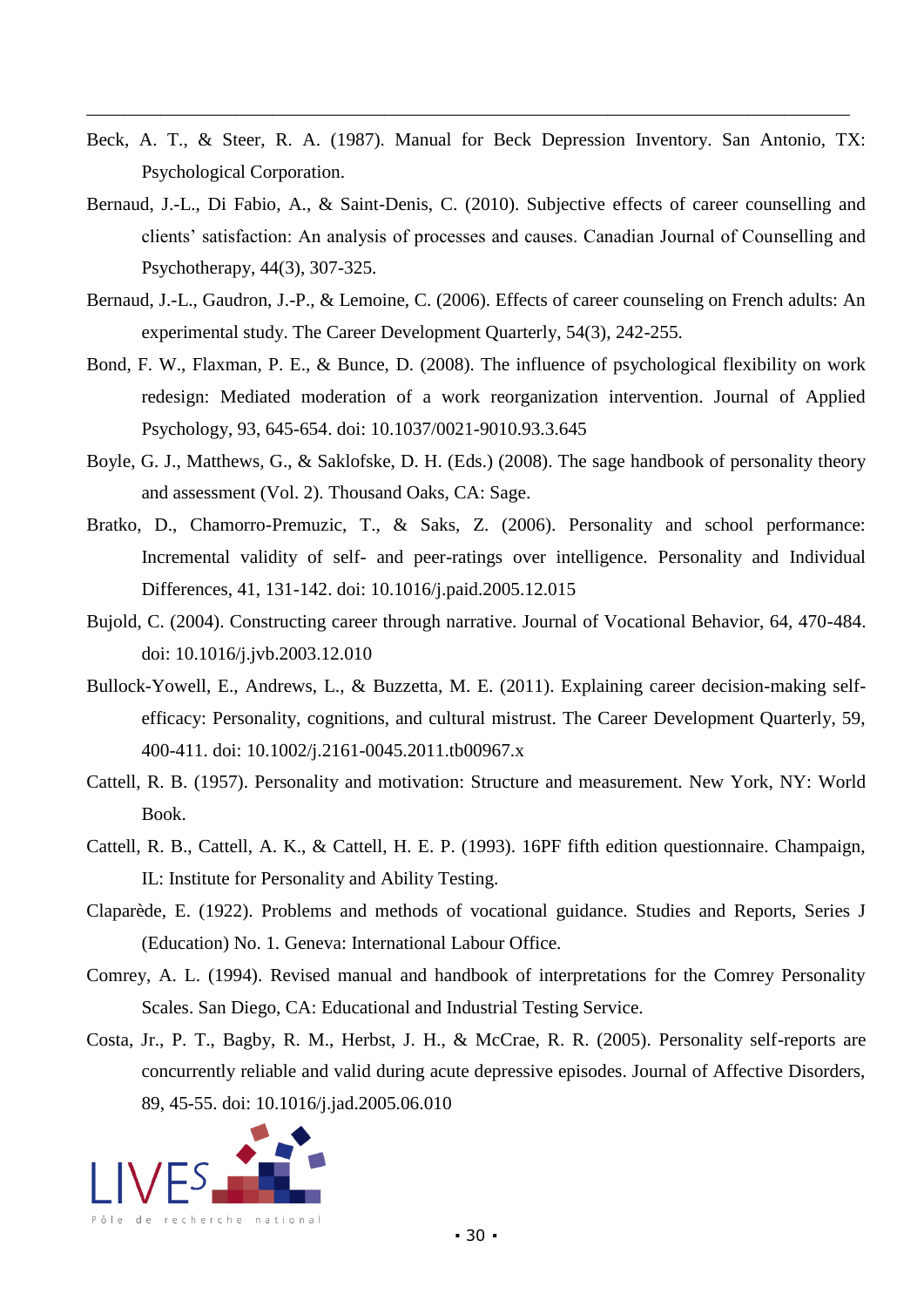Costa, P. T., Jr., & McCrae, R. R. (1992). Revised NEO Personality Inventory (NEO-PI-R) and NEO Five-Factor Inventory (NEO-FFI) professional manual. Odessa, FL: Psychological Assessment Resources.

- Dawis, R. B., & Lofquist, L. H. (1984). A psychological theory of work adjustment: An individualdifferences model and its applications. Minneapolis, MN: University of Minneapolis Press.
- De Fruyt, F., Van Leeuwen, K., Bagby, R. M., Rolland, J. P., & Rouillon, F. (2006). Assessing and interpreting personality change and continuity in patients treated for major depression. Psychological Assessment, 18, 71-80. doi: 10.1037/1040-3590.18.1.71
- Di Fabio, A., & Palazzeschi, L. (2009). Emotional intelligence, personality traits and career decision difficulties. International Journal for Educational and Vocational Guidance, 9, 135-146. doi: 10.1007/s10775-009-9162-3
- Di Fabio, A., Palazzeschi, L., Asulin-Peretz, L., & Gati, I. (in press). Career indecision versus indecisiveness: Associations with personality traits and emotional intelligence. Journal of Career Assessment. doi: 10.1177/1069072712454698
- Digman, J. M. (1990). Personality structure: Emergence of the five-factor model. Annual Review of Psychology, 41, 417-440. doi: 10.1146/annurev.ps.41.020190.002221
- Duarte, M.E., & Rossier, J. (2008). Testing and assessment in an international context : Cross- and multi-cultural issues. In J. Athanasou & R. Van Esbroeck (Eds.), International handbook of career guidance (pp. 489-510). New York/Heidelberg: Springer Science.
- Ebstrup, J. F., Eplov, L. F., Pisinger, C., & Jorgensen, T. (2011). Association between the five factor personality trait and perceived stress: Is the effect mediated by general self-efficacy? Anxiety, Stress & Coping: An International Journal, 24, 407-419. doi: 10.1080/10615806.2010.540012
- Eysenck, H. J., & Eysenck, S. B. G. (1991). Manual of the Eysenck personality scales. London, UK: Hodder & Stoughton.
- Eysenck, S. B. G., & Eysenck, H. J. (1978). Impulsiveness and venturesomeness: Their position in a dimensional system of personality description. Psychological Reports, 43, 1247-1255. doi: 10.1466/PRO.43.7.1247-1255
- Gati, I., & Asher, I. (2001). Prescreening, in-depth exploration, and choice: From decision theory to career counseling practice. The Career Developmental Quarterly, 50, 140-157. doi: 10.1002/j.2161-0045.2001.tb00979.x

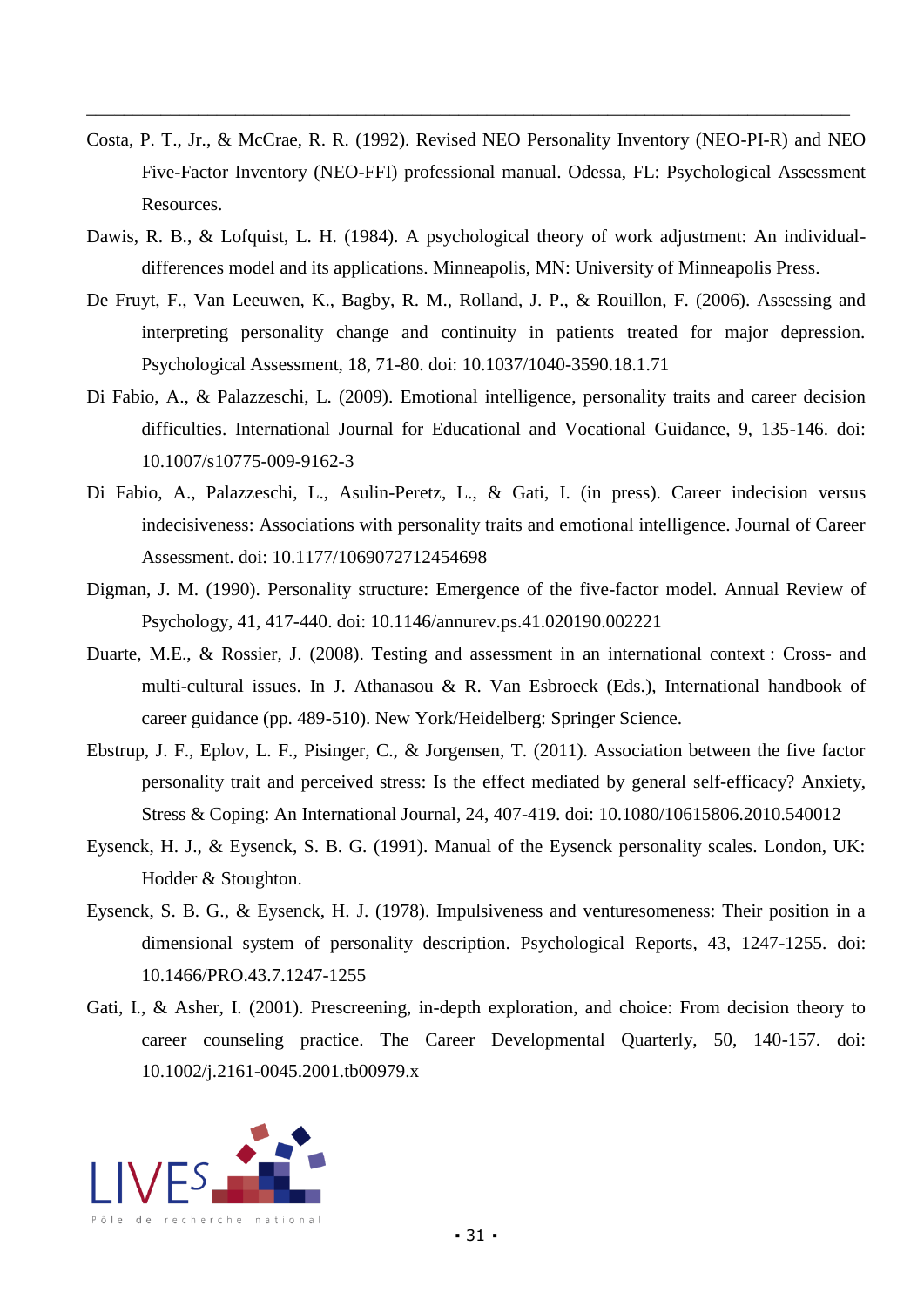Germeijs, V., & Verschueren, K. (2011). Indecisivenes and big five personality factors: Relationship and specificity. Personality and Individual Differences, 50, 1023-1028. doi: [10.1016/j.paid.2011.01.017](https://crypto.unil.ch/10.1016/,DanaInfo=dx.doi.org+j.paid.2011.01.017)

- Golay, P., & Lecerf, T. (2011). Orthogonal higher order structure and confirmatory factor analysis of the French Wechsler Adults Intelligence Scale (WAIS-III). Psychological Assessment, 23, 143- 152. doi: [10.1037/a0021230](http://psycnet.apa.org/doi/10.1037/a0021230)
- Golay, P., Reverte, I., Rossier, J., Favez, N., & Lecerf, T. (in press). Further insights on the French WISC-IV factor structure through Bayesian structural equation modeling. Psychological Assessment. doi: [10.1037/a0030676](http://psycnet.apa.org/doi/10.1037/a0030676)
- Goldberg, L. R. (1990). An alternative "description of personality": The Big-Five factor structure. Journal of Personality and Social Psychology, 59, 1216-1229. doi: [10.1037/0022-3514.59.6.1216](http://psycnet.apa.org/doi/10.1037/0022-3514.59.6.1216)
- Gottfredson (1996). Gottfredson's theory of circumscription and compromise. In D. Brown, L. Brooks, & Associates (Eds.), Career Choice and Development (3rd ed., pp. 179-232). San Francisco, CA: Jossey-Brass.
- Gough, H. G., & Bradley, P. (1996). California Psychological Inventory manual (3rd ed.). Palo Alto, CA: Consulting Psychologists Press.
- Gough, H. G., & Bradley, P. (2002). California Psychological Inventory 260 (CPI 260). Palo Alto, CA: Consulting Psychologists Press.
- Guichard, J. (2005). Life-long self-construction. International Journal of Educational and Vocational Guidance, 5, 111-124. doi: 10.1007/s10775-005-8789-y
- Guichard, J. (2009). Self-constructing. Journal of Vocational Behavior, 75, 251-258. doi: 10.1016/j.jvb.2009.03.004
- Guichard, J., Pouyaud, J., de Calan, C., & Dumora, B. (2012). Identity construction and career development interventions with emerging adults. Journal of Vocational Behavior, 81, 52-58, doi: 10.1016/j.jvb.2012.04.004
- Györkös, C., Becker, J., Massoudi, K., de Bruin, G. P., & Rossier, J. (2012). The impact of personality and culture on the job demands-control model of job stress. Swiss Journal of Psychology, 71, 21- 28. doi: 10.1024/1421-0185/a000065
- Hartman, R. O., & Betz, N. E. (2007). The five-factor model and career self-efficacy: General and domain-specific relationships. Journal of Career Assessment, 15, 145-161. doi: 10.1177/1069072706298011

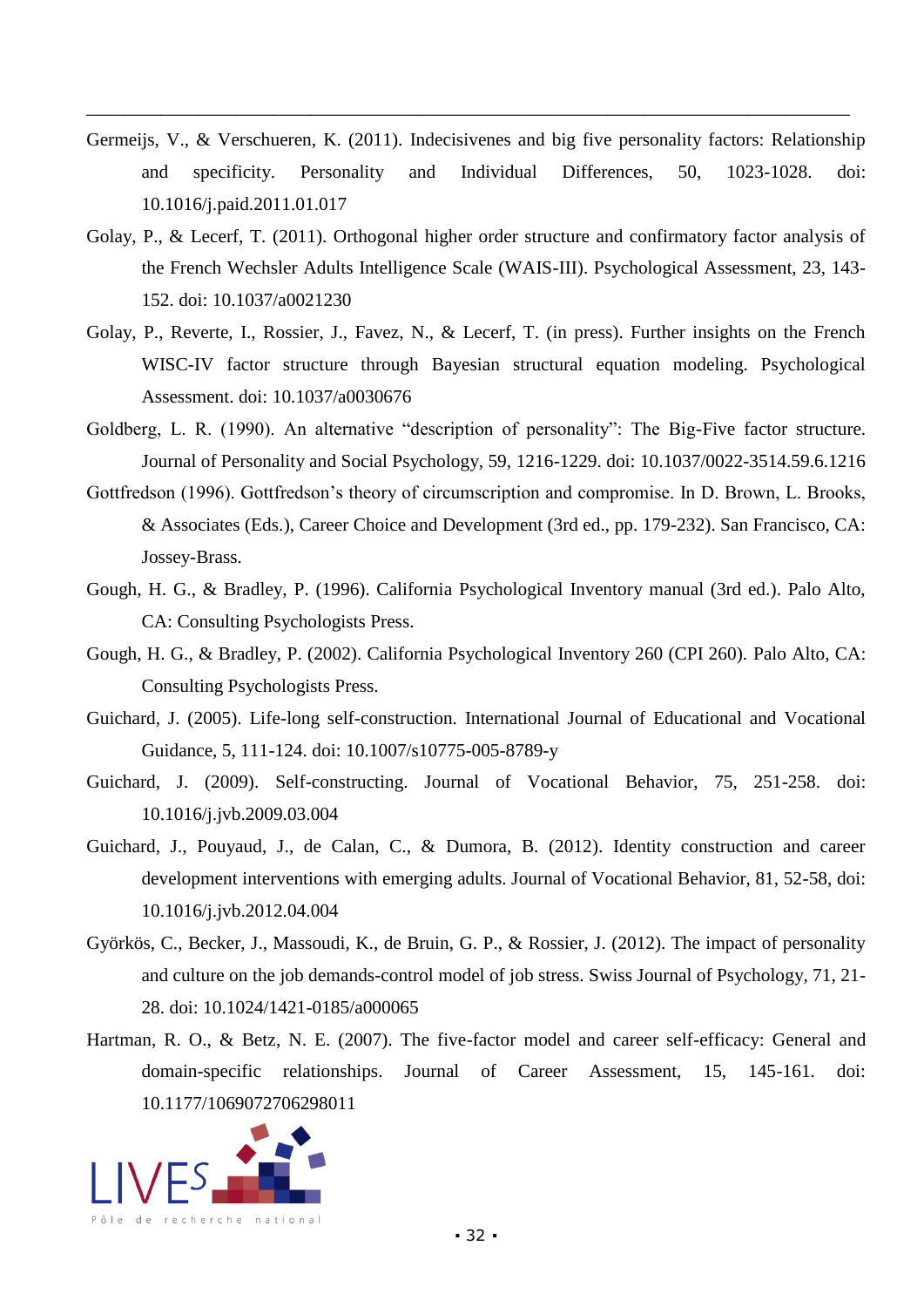Hesketh, B., & Dawis, R. V. (1991). The Minnesota theory of work adjustment: A conceptual framework. In B. Hesketh & A. Adams (Eds.), Psychological perspectives on occupational health and rehabilitation. Marrickville, Australia: Harcourt Brace.

- Hesketh, B., & Myors, B. (1997). How should we measure fit in organisational psychology-or should we? Australian Psychologist, 32, 71-76. doi: 10.1080/00050069708259620
- Hofer, S. M., Horn, J. L., & Eber, H. W. (1997). A robust five-factor structure of the 16PF: Srong evidence from independent rotation and confirmatory factorial invariance procedures. Personality and Individual Differences, 23, 247-269. doi: 10.1016/S0191- 8869%2897%2900025-1
- Holland, J. L. (1959). A theory of vocational choice. Journal of Counseling Psychology, 6, 35-45. doi: 10.1037/h0040767
- Holland, J. L. (1966). A psychological classification scheme for vocations and major fields. Journal of Counseling Psychology, 13, 278-288. doi: 10.1037/h0023725
- Holland, J. L. (1985). Making vocational choices: A theory of vocational personalities and work environment (2nd ed.). Englewook Cliffs, NJ: Prentice-Hall.
- Hough, L., & Dilchert, S. (2010). Personality: Its measurement and validity for exmployee selection. In J. L. Farr & N. T. Tippins (Eds.), Handbook of employee selection (pp. 299-319). New York, NY: Routledge.
- Interntional Test Commission (2000). International guidelines for thest use. Retrieved from http://www.intestcom.org
- James, W. (1890). Principles of psychology. New York, NY: Henry Hole and Co.
- Jang, K. L., McCrae, R. R., Angleitner, A., Riemann, R., & Livesley, W. J. (1998). Heritability of facetlevel traits in a cross-cultural twin sample: support for a hierarchical model of personality. Journal of Personality and Social Psychology, 74, 1556-1565. doi: 10.1037/0022-3514.74.6.1556
- Johnston, C., de Bruin, G. P., Györkös, C., Geldenhuys, M., Massoudi, K., & Rossier, J. (submitted). The combined effects of sence of coherence and job characteristics in the prediction of burnout in South Africa.
- Joireman, J., & Kuhlman, D. M. (2004). The Zuckerman-Kuhlman personality questionnaire: Origin, development, and validity of a measure to assess an alternative five-factor model of personality. In R. M. Stelmack (Ed.), On the psychobiology of personality: Essays in honor of Marvin Zuckerman (pp. 49-64). Amesterdam, The Netherlands: Elsevier.

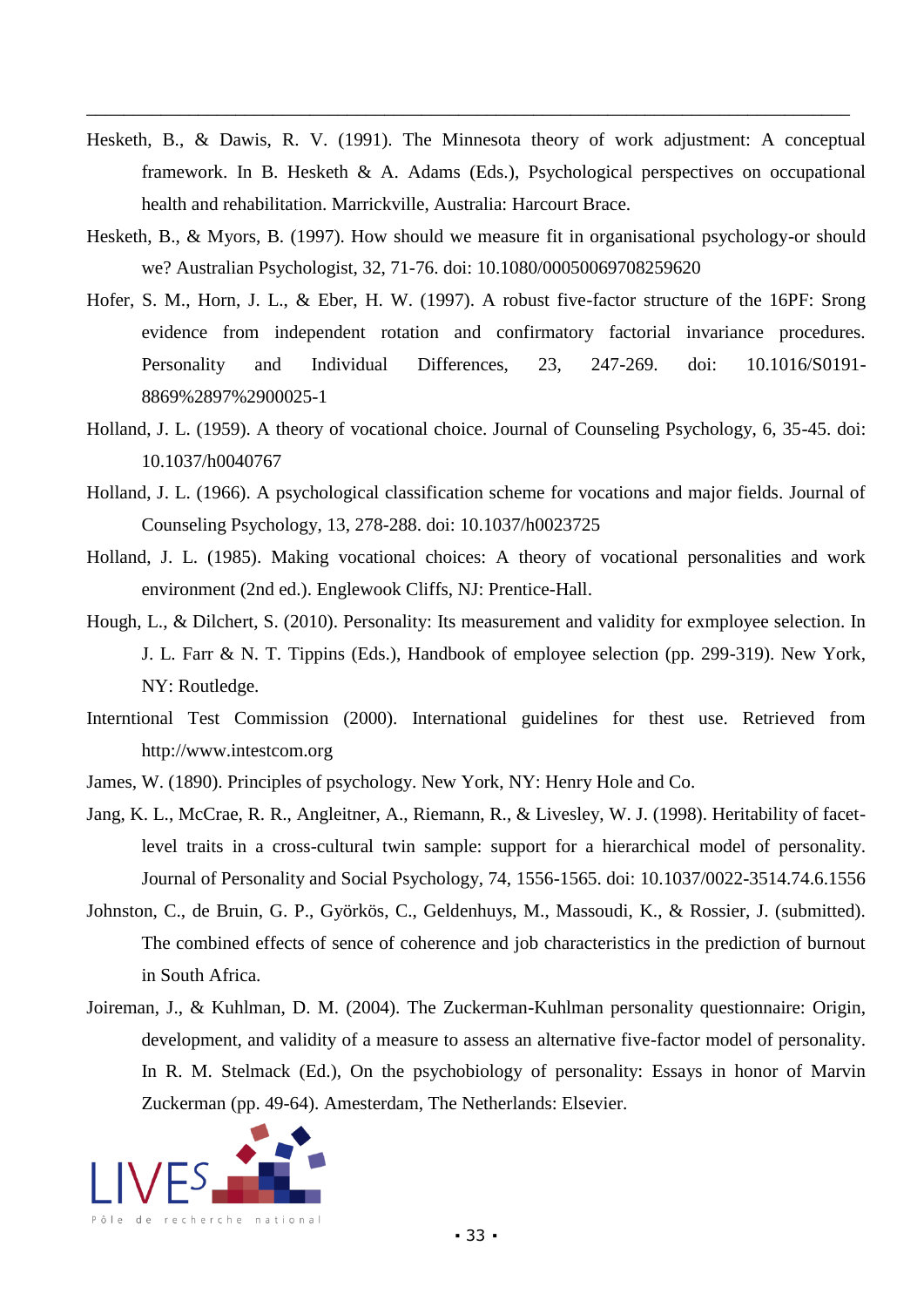Judge, T. A., Higgins, C. A., Thoresen, C. J., & Barrick, M. R. (1999). The big five personality traits, general mental ability, and career success across the life span. Personnel Psychology, 52, 621- 652. doi: 10.1111/j.1744-6570.1999.tb00174.x

- Kanfer, R., & Ackerman, P. L. (2005). Work competence: A person-oriented perspective. In A. J. Elliot & C. S. Dweck (Eds.), Handbook of competence and motivation (pp. 336-353). New-York, NY: Guilford.
- Kanfer, R., Wanberg, C. R., & Kantrowitz, T. M. (2001). Job search and employment: A personalitymotivational analysis and meta-analyti. Journal of Applied Psychology, 86, 837-855. doi: [10.1037/0021-9010.86.5.837](https://crypto.unil.ch/doi/10.1037/,DanaInfo=psycnet.apa.org+0021-9010.86.5.837)
- Kjos, D. (1995). Linking career counseling to personality disorders. Journal of Counseling & Development, 73, 592-597. doi: 10.1002/j.1556-6676.1995.tb01801.x
- Klein, K. L., & Wiener, Y. (1977). Interest congruency as a moderator of the relationship between job tenure and job satisfaction and mental health. Journal of Vocational Behavior, 10, 91-98. doi: 10.1016/0001-8791(77)90045-8
- Laberon, S., Lagabrielle, C., & Vonthron, A.-M. (2005). Examen des pratiques d'évaluation en recrutement et en bilan de compétences [Assessment methods review in recruitment and in "competences reports"]. Psychologie du Travail et des Organisations, 11, 3-14. doi: 10.1016/j.pto.2005.02.002
- Lee, K., & Ashton, M. C. (2004). Psychometric properties of the HEXACO personality inventory. Multivariate Behavioral Research, 39, 329-358. doi: 10.1207/s15327906mbr3902\_8
- Lent, R. W., Brown, S. D., & Hackett, G. (1994). Toward a unifying social cognitive theory of career and academic interest, choice, and performance. Journal of Vocational Behavior, 45, 79-122. doi: 10.1006/jvbe.1994.1027
- Livesley, W. J., & Jackson, D. N. (2009). Dimensional assessment of personality pathology: Basic questionnaire. Port Huron, MI: Sigma Assessment Systems.
- Loehlin, J. C., McCrae, R. R., Costa, Jr., P. T., & John, O. P. (1998). Heritabilites of common and measure-specific components of the Big Five Personality Factors. Journal of Research in Personality, 32, 431-453. doi: 10.1006/jrpe.1998.2225
- Low, K. S. D., Yoon, M., Roberts, B. W., & Rounds, J. (2005). The stability of vocational interests from early adolescence to adulthood: A quantitative review of longitudinal studies. Psychological Bulletin, 131, 713-737. doi: [10.1037/0033-2909.131.5.713](http://psycnet.apa.org/doi/10.1037/0033-2909.131.5.713)

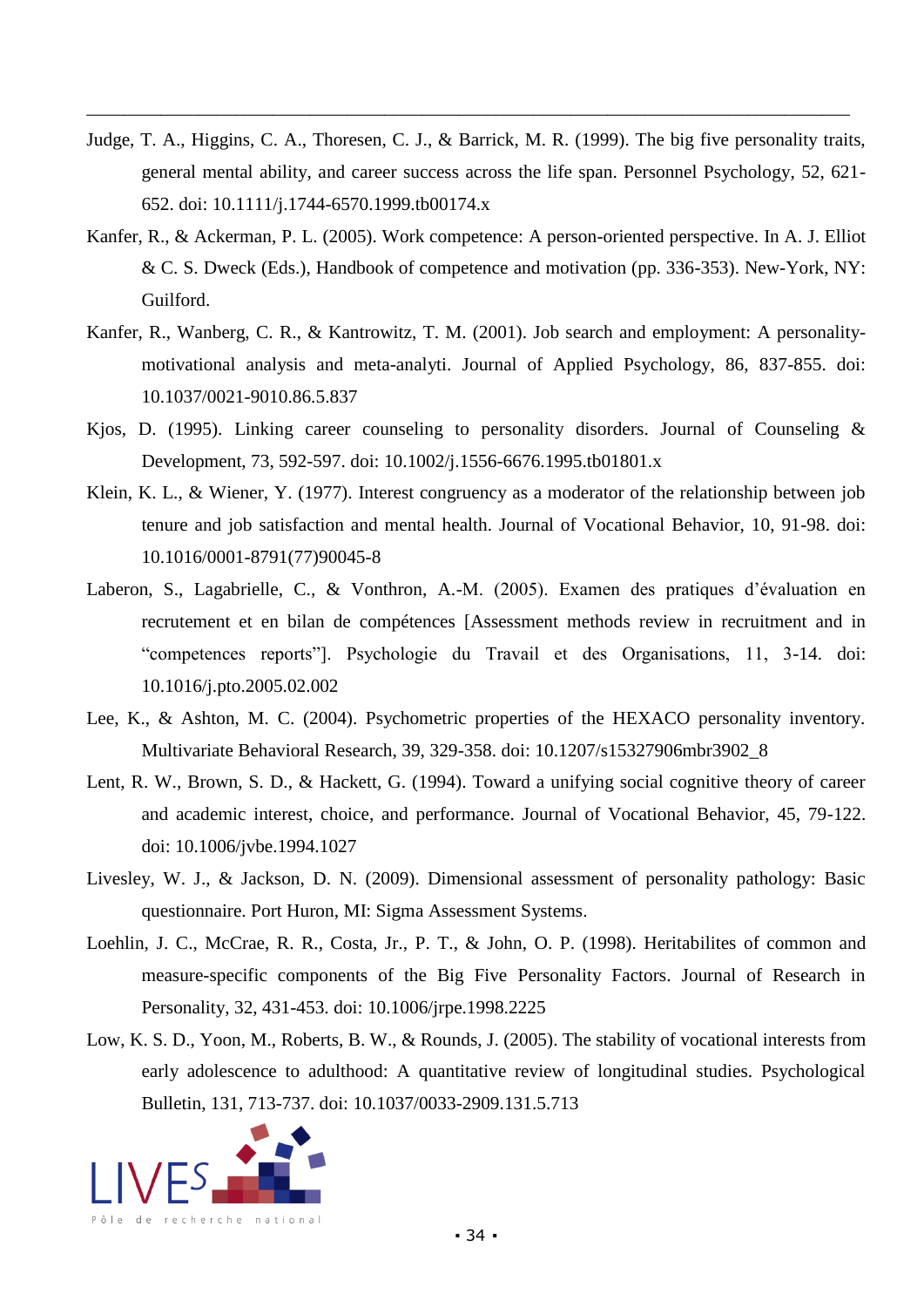Martz, E. (2001). Expressing counselor empathy through the use of possible selves. Journal of Employment Counseling, 38, 128-133.

- Matsumoto, D. (2007). Culture, context, and behavior. Journal of Personality, 75, 1285-1319. doi: 10.1111/j.1467-6494.2007.00476.x
- Masdonati, J., Massoudi, K., & Rossier, J. (2009). Effectiveness of career counseling and the impact of the working alliance. Journal of Career Development, 36, 183-203. doi: 10.1177/0894845309340798
- McCrae, R. R., & Costa, P. T., Jr. (1996). Toward a new generation of personality theories: theoretical contexts for the five-factor model. In J. S. Wiggins (Ed.), The five-factor model of personality: theoretical perspectives (pp. 51-87). New-York, NY: Guilford.
- McCrae, R. R., & Costa, P. T., Jr. (1999). A five-factor theory of personality. In L. A. Pervin & O. P. John (Eds.), Handbook of personality: theory and research (2nd ed., pp. 139-153). New York, NY: Guilford.
- McCrae, R. R., Costa, P. T., Jr., & Martin, T. A. (2005). The NEO PI-3: A more readable revised NEO Personality Inventory. Journal of Personality Assessment, 84, 261-270. doi: 10.1207/s15327752jpa8403\_05
- McCrae, R. R., Terracciano, A., & 78 Members of the Personality Profiles of Cultures Project (2005). Universal features of personality traits from the observer's perspective: Data from 50 cultures. Journal of Personality and Social Psychology, 88, 547-561. doi: 10.1037/0022-3514.88.3.547
- Meir, E. I., & Melamed, S. (1986). The accumulation of person-environment congruences and wellbeing. Journal of Occupational Behaviour, 7, 315-323. doi: 10.1002/job.4030070405
- Mount, M. K., Barrick, M. R., Scullen, S. M., & Rounds, J. (2005). Higher-order dimensions of the big five personality traits and the big six vocational interest types. Personnel Psychology, 58, 447- 478. doi: 10.1111/j.1744-6570.2005.00468.x
- Murray, G., Rawlings, D., Allen, N. B., & Trinder, J. (2003). NEO five-factor inventory scores: Psychometric properties in a community sample. Measurement and Evaluation in Counseling and Development, 36, 140-149.
- Nauta, M. M. (2004). Self-efficacy as a mediator of the relationships between personality factors and career interests. Journal of Career Assessment, 12, 381-394. doi: 10.1177/1069072704266653

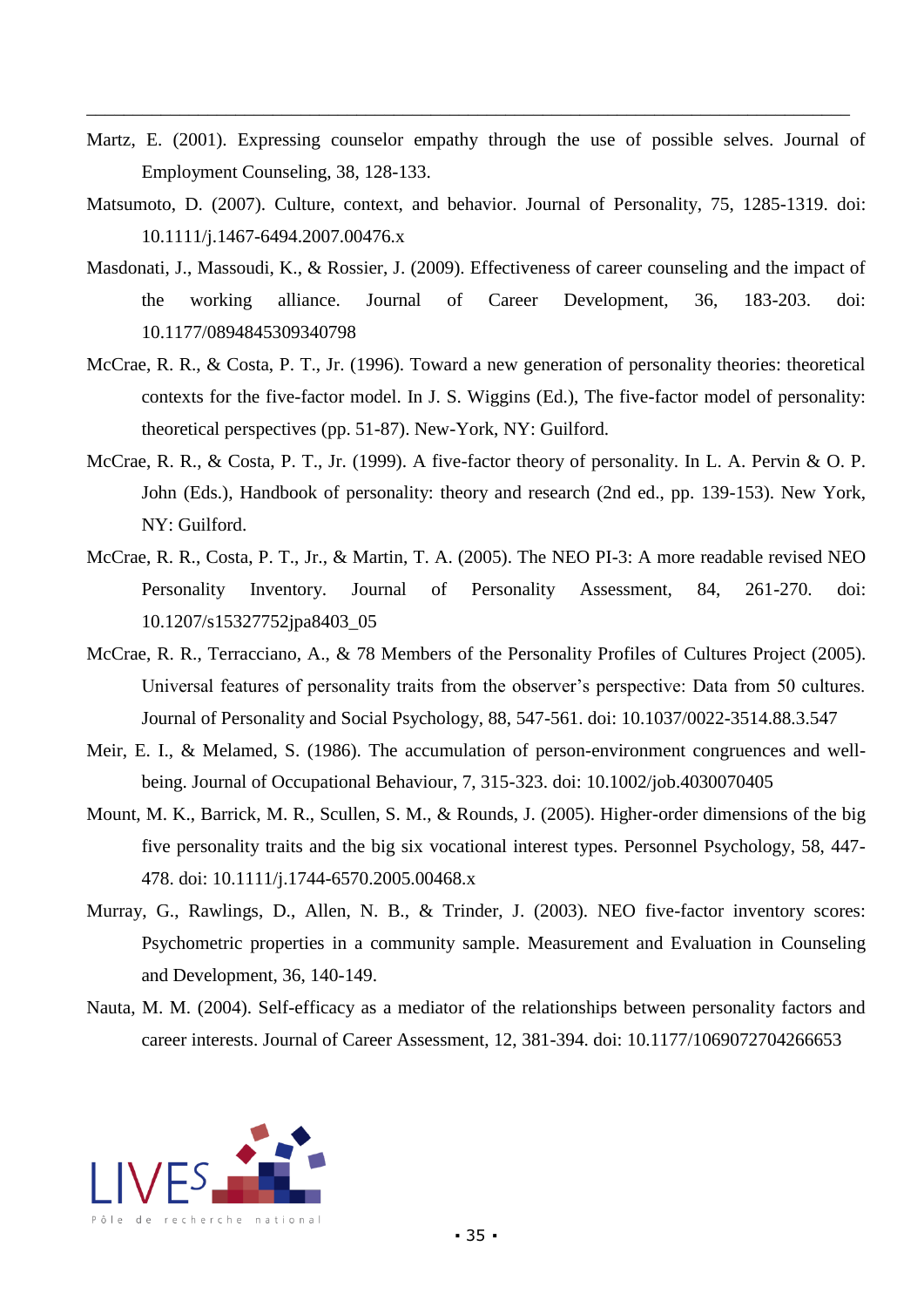Page, J., Bruch, M. A., & Haase, R. F. (2008) Role of perfectionism and five-factor model traits in career indecision. Personality and Individual Differences, 45, 811-815. doi: 10.1016/j.paid.2008.08.013

- Parsons, F. (1909). Choosing a vocation. Boston, MA: Houghton, Mifflin and Compagny.
- Patton, W., & McMahon, M. (2006). The system theory framework of career development and counseling: Connecting theory and practice. International Journal for the Advancement of Counselling, 28, 153-166. doi: 10.1007/s10447-005-9010-1
- Plomin, R. (1999). Genetics and general cognitive ability. Nature, 402(Suppl. 6761), C25-C29. doi: 10.1038/35011520
- Plomin, R., Pedersen, N. L., Lichtenstein, P., & McClearn, G. E. (1994). Variability and stability in cognitive abilities are largely genetic later in life. Behavior Genetics, 24, 207-215. doi: 10.1007/BF01067188
- Pope, M. (2000). A brief history of career counseling in the United States. Career Development Quarterly, 48, 194-211.
- Portnoi, L., Guichard, J., & Lallemand, N. (2004). The effect of career interventions designed to increase self-knowledge on the self-concepts of adolescents. Journal of Vocational Behavior, 65, 484-497. doi: 10.1016/j.jvb.2003.10.001
- Putnam, S. P., Ellis, L. K., & Rothbart, M. K. (2001). The structure of temperament from infancy through adolescence. In A. Eliasz & A. Angleitner (Eds), Advances in research on temperament (pp. 165–182). Lengerich, Germany: Pabst Scientific.
- Quartier, V., & Rossier, J. (2008). A study of personality in children aged 8-12 years: Comparing selfand parents' ratings. European Journal of Personality, 22, 575-588. doi: 10.1002/per.689
- Quilty, L. C., De Fruyt, F., Rolland, J. P., Kennedy, S. H., Rouillon, P. F., & Bagby, R. M. (2008). Dimensional personality traits and treatment outcome in patients with major depressive disorder. Journal of Affective Disorders, 108, 241-250. doi: 10.1016/j.jad.2007.10.022
- Reicherts, M., Genoud, P. A., & Zimmermann, G. (Eds.). (2012). L'ouverture émotionnelle [Emotional openness]. Wavre, Belgium: Mardaga.
- Revelle, W., Wilt, J., & Condon, D. M. (2011). Individual differences and differential psychology: A brief history and prospect. In T. Chamorro-Premuzic, S. von Stumm, & A. Furnham (Eds.), The wiley-blackwell handbook of individual differences (pp. 3-38). Chichester, United Kingdom: John Wiley & Sons Ltd.

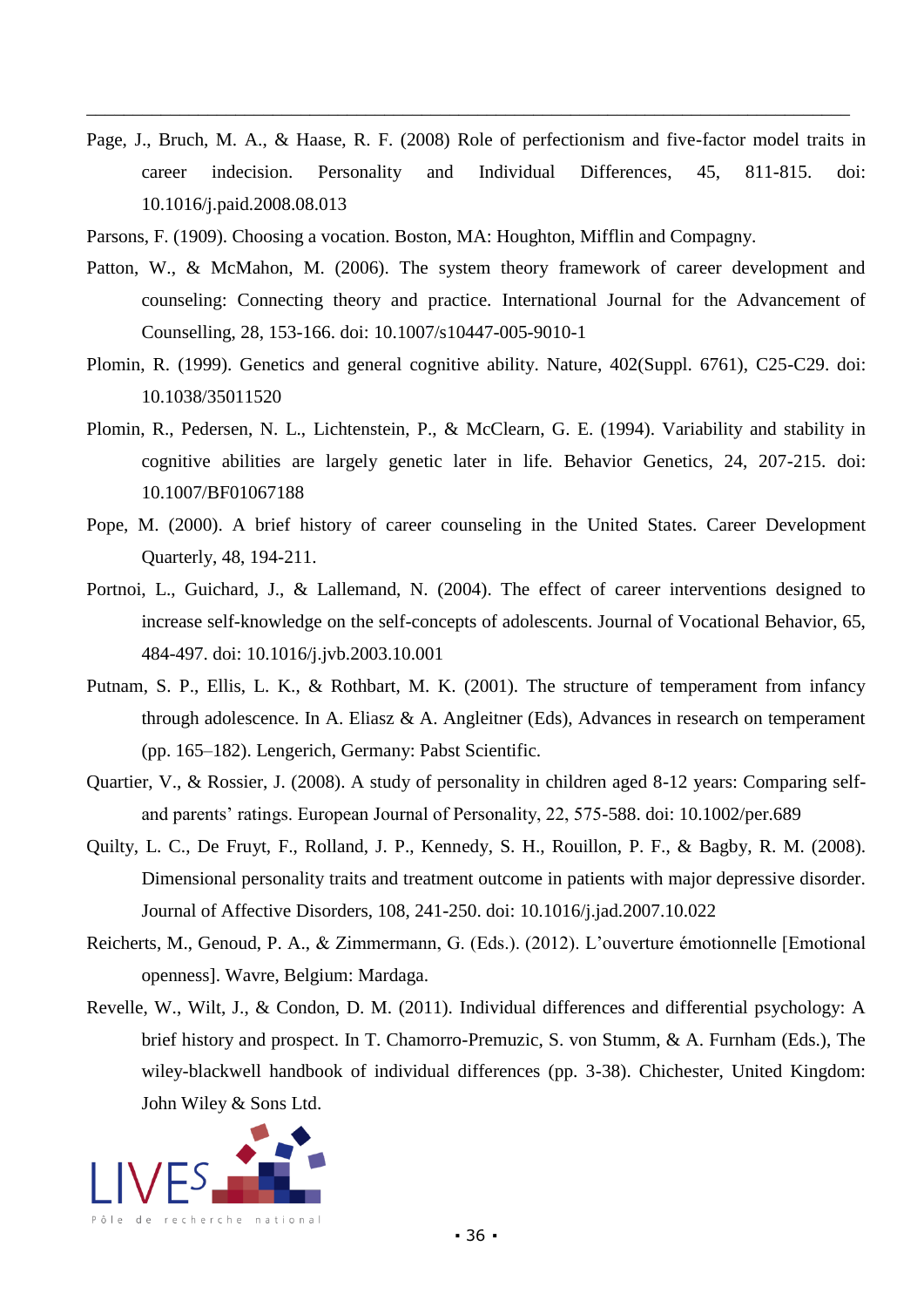Rogers, M., & Creed, P. A. (2011). A longitudinal examination of adolescent career planing and exploration using a social cognitive career theory framework. Journal of Adolescence, 34, 163- 172. doi: [10.1016/j.adolescence.2009.12.010](https://crypto.unil.ch/10.1016/,DanaInfo=dx.doi.org+j.adolescence.2009.12.010)

- Rosander, P., & Bäckström, M. (2012). The unique contribution of learning approaches to academic performance, after controlling for IQ and personality: Are there gender differences? Learning and Individual Differences, 22, 820-826. doi: 10.1016/j.lindif.2012.05.011
- Rossier, J. (2005). A review of the cross-cultural equivalence of frequently used personality inventories. International Journal for Educational and Vocational Guidance, 5, 175-188. doi: 10.1007/s10775-005-8798-x
- Rossier, J., Aluja, A., García, L. F., Angleitner, A., De Pascalis, V., Wang, W., Kuhlman, M., & Zuckerman, M. (2007). The cross-cultural generalizability of Zuckerman's alternative five-factor model of personality. Journal of Personality Assessment, 89, 188-196. doi: 10.1080/00223890701468618
- Rossier, J., Dahourou, D., & McCrae, R. R. (2005). Structural and mean-level analyses of the five-factor model and locus of control: Further evidence from Africa. Journal of Cross-Cultural Psychology, 36, 227-246. doi: 10.1177/0022022104272903
- Rossier, J., Hansenne, M., Baudin, N., & Morizot, J. (2012). Zuckerman's revised alternative five-factor model: Validation of the Zuckerman-Kuhlman-Aluja personality questionnaire in four Frenchspeaking countries. Journal of Personality Assessment, 94, 358-365. doi: 10.1080/00223891.2012.657024
- Rossier, J., Meyer de Stadelhofen, F., & Berthoud, S. (2004). The hierarchical structures of the NEO PI-R and the 16 PF 5. European Journal of Psychological Assessment, 20, 27-38. doi: 10.1027/1015-5759.20.1.27
- Rossier, J., Quartier, V., Enescu, R., & Iselin, A. (2007). Validation of the French version of the Hierarchical Personality Inventory for Children (HiPIC). European Journal of Psychological Assessment, 23, 125-132. doi: 10.1027/1015-5759.23.2.125
- Rossier, J., Rigozzi, C., & Personality Across Culture Research Group (2008). Personality disorders and the Five-Factor Model among French speakers in Africa and Europe. The Canadian Journal of Psychiatry, 53, 534-544.

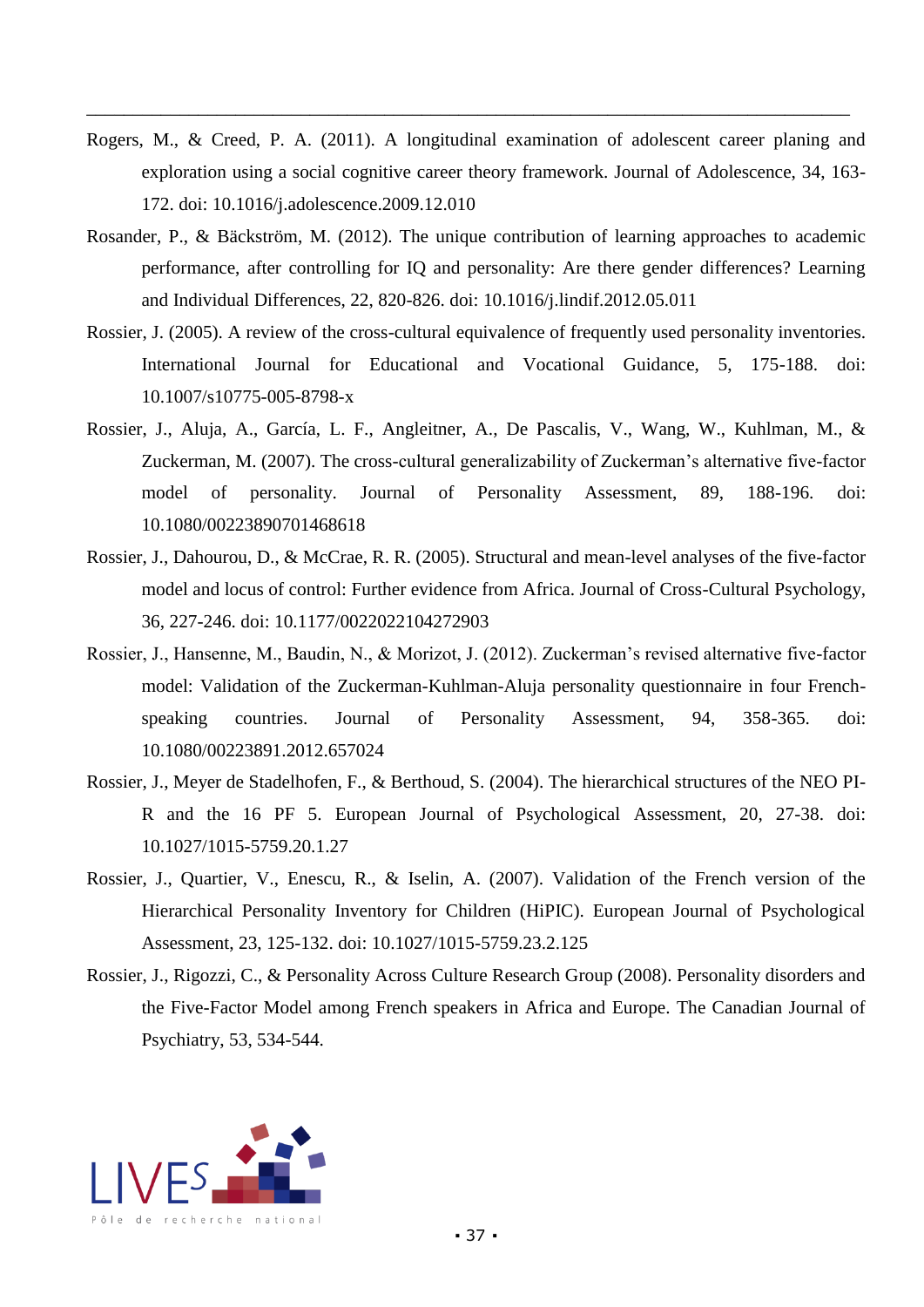Rossier, J., Verardi, S., Genoud, P.A., & Zimmermann, G. (2012). Ouverture émotionnelle et personnalité [Emotional openness and personality]. In M. Reicherts, P.A. Genoud, & G. Zimmermann (Eds.) L'ouverture émotionnelle (pp. 69-84). Wavre, Belgium: Mardaga.

- Rossier, J., Wenger, S., & Berthoud, S. (2001). Validation interne de la version française du NEO-PI-R et influence de l'âge, du sexe et de la profession [Internal validation of the French version of the NEO-PI-R and influence of age, sex, and profession]. Psychologie et Psychométrie, 22, 59-82.
- Rossier, J., Zecca, G., Stauffer, S. D., Maggiori, C., & Dauwalder, J. P. (2012). Career adapt-abilities scale in a French-speaking Swiss sample: psychometric properties and relationships to personality and work engagement. Journal of Vocational Behavior, 80, 734-743. doi: 10.1016/j.jvb.2012.01.004
- Sampson, J. P., Jr., Reardon, R. C., Peterson, G. W., & Lenz, J. G. (2004). Career counseling and services: A cognitive information processing approach. Pacific Grove, CA: Brooks/Cole.
- Schaub, M., & Tokar, D. M. (2005). The role of personality and learning experiences in social cognitive career theory. Journal of Vocational Behavior, 66, 304-325. doi: 10.1016/j.jvb.2004.09.005
- Stauffer, S. D., Perdrix, S., Masdonati, J., Massoudi, K., & Rossier, J. (in press). Influence of the clients' personality and individual characteristics on the effectiveness of a career counseling intervention. Australian Journal of Career development.
- Savickas, M. L. (2005). The theory and practice of career construction. In S. D. Brown & R. W. Lent (Eds.), Career development and counseling: putting theory and research to work (pp. 42-70). Hoboken, NJ: Wiley.
- Savickas, M. L. (2011). The self in vocational psychology: Object, subject, and project. In P. J. Hartung & L. M. Subich (Eds.), Developing self in work and career: Concepts, cases, and contexts (pp. 17-33). Washington, DC: American Psychological Association.
- Savickas M. L., Briddick, W. C., & Watkins, C. E., Jr. (2002). The relation of career maturity to personality type of social adjustment. Journal of Career Assessment, 10, 24-49. doi: 10.1177/1069072702010001002
- Savickas, M. L., Nota, L., Rossier, J., Dauwalder, J.-P., Duarte, E., Guichard, J., …van Vianen, A. E. M. (2009). Life designing: A paradigm for career construction in the 21st century. Journal of Vocational Behavior, 75, 239-250. doi: 10.1016/j.jvb.2009.04.004

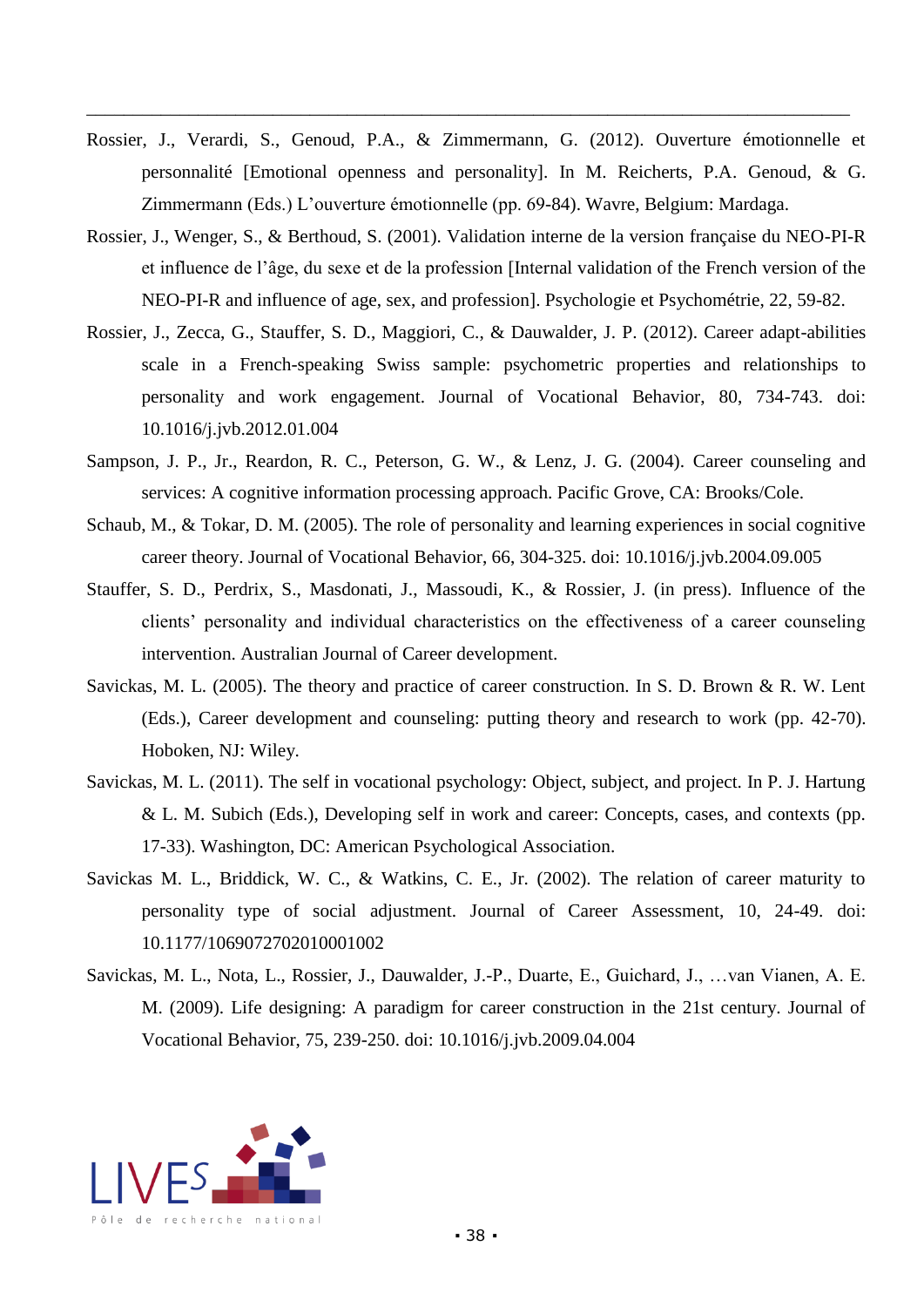Savickas, M. L., & Porfeli, E. J. (2012). Career adapt-abilities scale: Construction, reliabitliy, and measurement across 13 countries. Journal of Vocational Behavior, 80, 661-673. doi: 10.1016/j.jvb.2012.01.011

- Schermer, J. A., & Vernon, P. A. (2008) A behavior genetic analysis of vocational interests using a modified version of the Jackson Vocational Interest Survey. Personality and Individual Differences, 45, 103-109. doi: 10.1016/j.paid.2008.03.009
- Sodano, S. M. (2011). Integrating vocational interests, competencies, and interpersonal dispositions in middle school children. Journal of Vocational Behavior, 79, 110-120. doi: 10.1016/j.jvb.2010.12.013
- Stead, G. B., & Bakker, T. M. (2010). Self in career theory and counselling: A discourse analysis perspective. British Journal of Guidance & Counselling, 38, 45-60. doi: 10.1080/03069880903408646
- Super, D. E. (1990). A life-span, life-space approach to career development. In D. Brown, L., Brooks, & Associates (Eds.), Career Choice and Development (2nd ed., pp. 197-261). San Francisco, CA: Jossey-Brass Publishing.
- Super, D. E., Savickas, M. L., & Super, C. M. (1996). The life-span, life-space approach to career. In D. Brown, L. Brooks, & Associates (Eds.), Career Choice and Development (3rd ed., pp. 121-178). San Francisco, CA: Jossey-Brass.
- Teixeira, M. A. P., Bardagi, M. P., Lassance, M. C. P., Magalhaes, M. de O., & Duarte, M. E. (2012). Career adapt-abilities scale-Brazilian Form: Psychometric properties and relationships to personality. Journal of Vocational Behavior, 80, 680-685. doi: 10.1016/j.jvb.2012.01.007
- Tellegen, A., Ben-Porath, Y. S., McNulty, J. L., Arbisi, P. A., Graham, J. R., & Kraemmer, B. (2003). The MMPI-2 restructured clinical (RC) scales: Development, validation, and interpretation. Minneapolis, MN: University of Minnesota Press.
- Terracciano, A., McCrae, R. R., Brant, L. J., & Costa, Jr., P. T. (2005). Hierarchical linear modeling analyses of the NEO-PI-R scalres in the Baltimore longitudinal study of aging. Psychology and Aging, 20, 493-506. doi: 10.1037/0882-7974.20.3.493
- Terracciano, A., McCrae, R. R., Hagemann, D., & Costa, P. T., Jr. (2003). Individual difference variables, affective differentiation, and the structures of affect. Journal of Personality, 71, 669- 703. doi: 10.1111/1467-6494.7105001